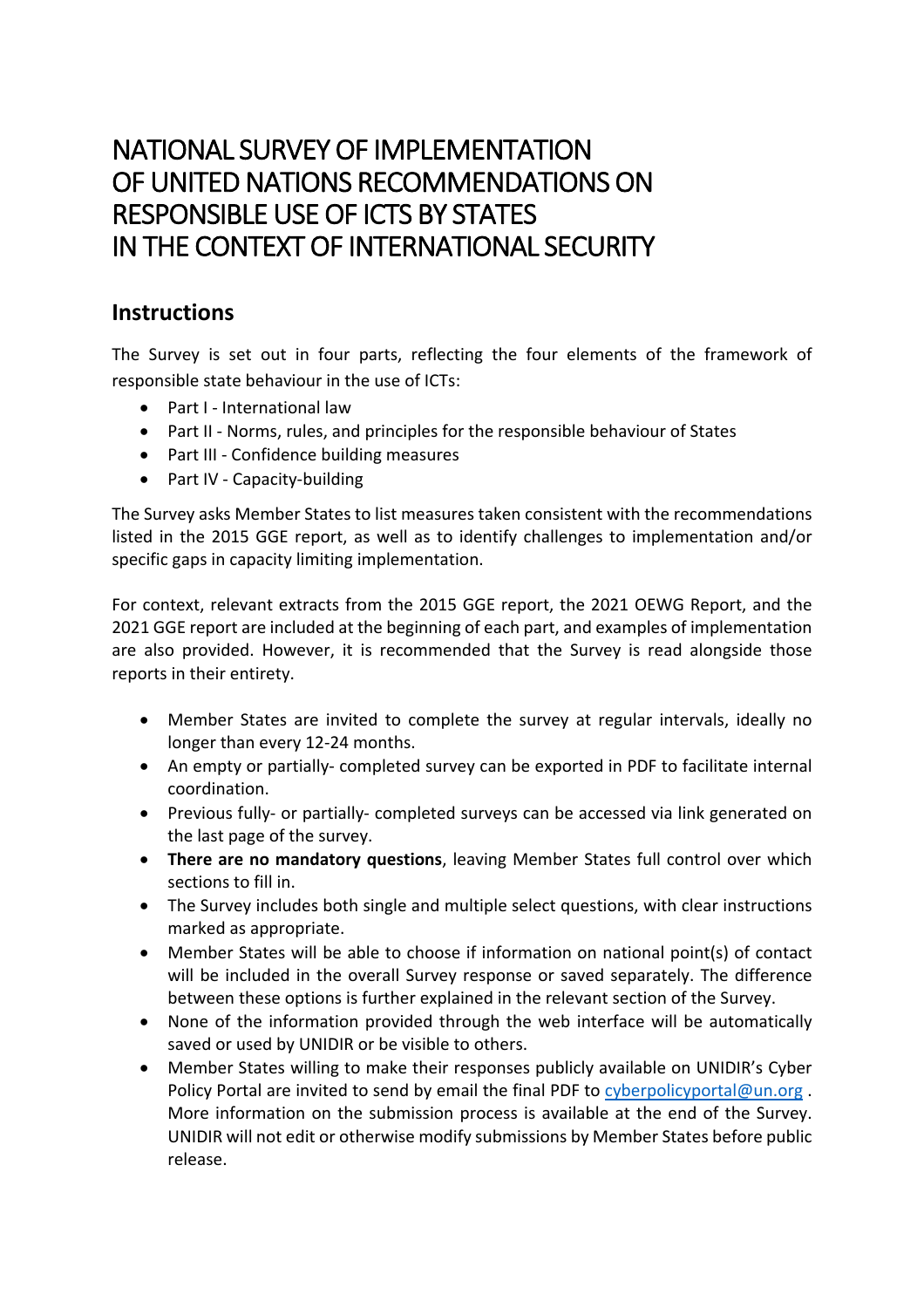Please note that the submission of the completed Survey to UNIDIR for publication on the Cyber Policy Portal does not replace formal national submissions informing the Secretary General of their views and assessments on developments in the field of ICTs in the context of international security.

*Note: The Survey may be expanded or updated in the event that the UNGA, by consensus, endorses and calls on Member States to implement the recommendations of a report of the OEWG, GGE or other UN mechanism or body mandated to study existing and potential threats in the sphere of information security and possible cooperative measures to address them.*

# **Part One: International Law**

# **Extract from 2015 GGE report**

**How international law applies to the use of ICTs (extracted from 2015 GGE Report)** *24. The 2013 report stated that international law, and in particular the Charter of the United Nations, is applicable and is essential to maintaining peace and stability and promoting an open, secure, stable, accessible and peaceful ICT environment. Pursuant to its mandate, the present Group considered how international law applies to the use of ICTs by States. 25. The adherence by States to international law, in particular their Charter obligations, is an essential framework for their actions in their use of ICTs and to promote an open, secure, stable, accessible and peaceful ICT environment. These obligations are central to the examination of the application of international law to the use of ICTs by States. 26. In considering the application of international law to State use of ICTs, the Group identified as of central importance the commitments of States to the following principles of the Charter and other international law: sovereign equality; the settlement of international disputes by peaceful means in such a manner that international peace and security and justice are not endangered; refraining in their international relations from the threat or use of force against the territorial integrity or political independence of any State, or in any other manner inconsistent with the purposes of the United Nations; respect for human rights and fundamental freedoms; and non-intervention in the internal affairs of other States. 27. State sovereignty and international norms and principles that flow from sovereignty apply to the conduct by States of ICT-related activities and to their jurisdiction over ICT infrastructure within their territory.*

*28. Building on the work of the previous Groups, and guided by the Charter and the mandate contained in General Assembly resolution 68/243, the present Group offers the following non-exhaustive views on how international law applies to the use of ICTs by States: (a) States have jurisdiction over the ICT infrastructure located within their territory; (b) In their use of ICTs, States must observe, among other principles of international law, State sovereignty, sovereign equality, the settlement of disputes by peaceful means and nonintervention in the internal affairs of other States. Existing obligations under international law are applicable to State use of ICTs. States must comply with their obligations under international law to respect and protect human rights and fundamental freedoms; (c) Underscoring the aspirations of the international community to the peaceful use of ICTs for the common good of mankind, and recalling that the Charter applies in its entirety, the*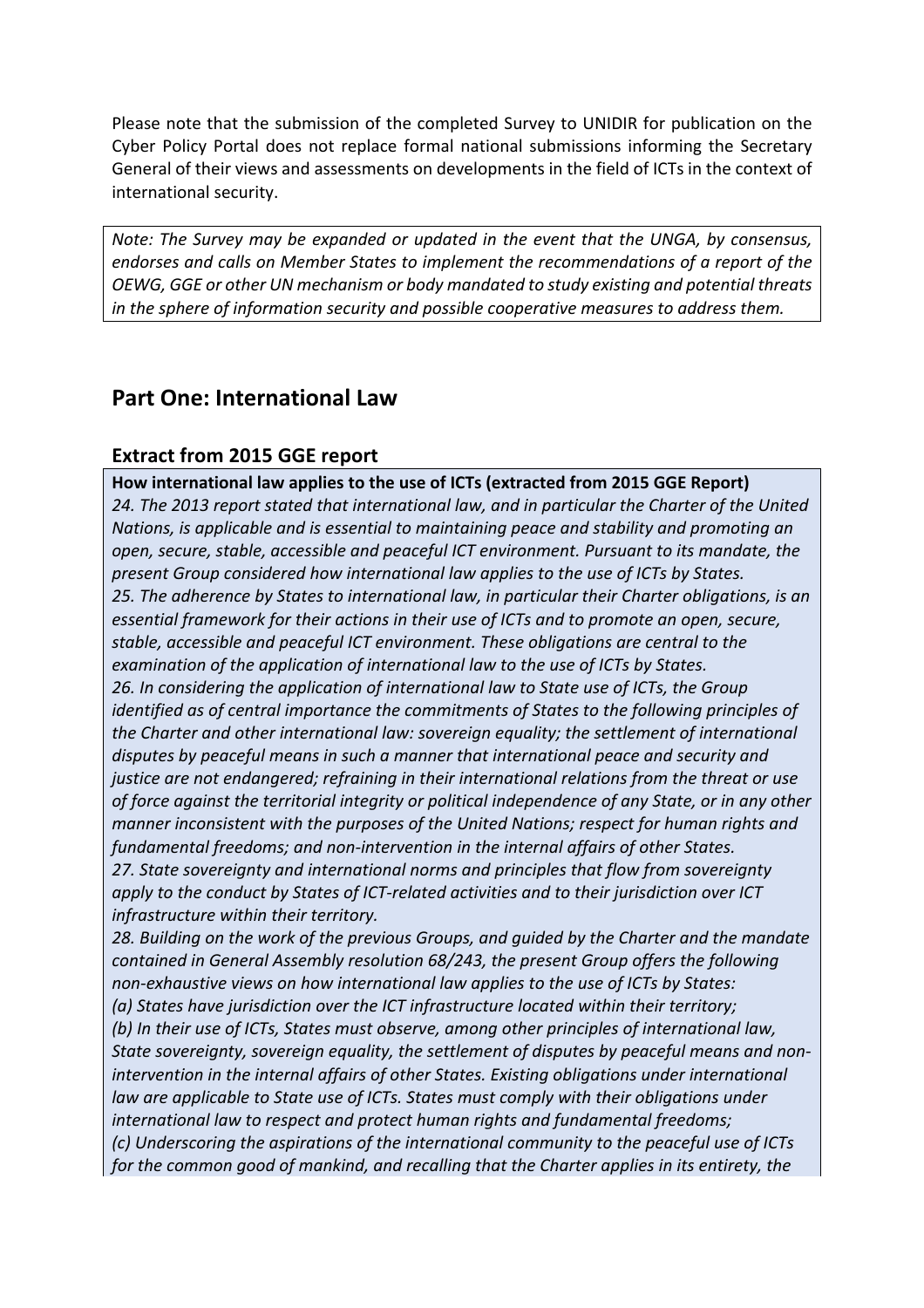*Group noted the inherent right of States to take measures consistent with international law and as recognized in the Charter. The Group recognized the need for further study on this matter;*

*(d) The Group notes the established international legal principles, including, where applicable, the principles of humanity, necessity, proportionality and distinction; (e) States must not use proxies to commit internationally wrongful acts using ICTs, and should seek to ensure that their territory is not used by non-State actors to commit such acts;*

*(f) States must meet their international obligations regarding internationally wrongful acts attributable to them under international law. However, the indication that an ICT activity was launched or otherwise originates from the territory or the ICT infrastructure of a State may be insufficient in itself to attribute the activity to that State. The Group noted that the accusations of organizing and implementing wrongful acts brought against States should be substantiated.*

*29. The Group noted that common understandings on how international law applies to State use of ICTs are important for promoting an open, secure, stable, accessible and peaceful ICT environment.*

# **Extract from the 2021 OEWG report**

### **International law (extracted from 2021 OEWG Report)**

*34. Recognizing General Assembly Resolution 70/237, and also acknowledging General Assembly resolution 73/27, which established the OEWG, States reaffirmed that international law, and in particular the Charter of the United Nations, is applicable and essential to maintaining peace and stability and promoting an open, secure, stable, accessible and peaceful ICT environment. In this regard, States were called upon to avoid and refrain from taking any measures not in accordance with international law, and in particular the Charter of the United Nations. States also concluded that further common understandings need to be developed on how international law applies to State use of ICTs. 35. States also reaffirmed that States shall seek the settlement of disputes by peaceful means such as negotiation, enquiry, mediation, conciliation, arbitration, judicial settlement, and resort to regional agencies or arrangements, or other peaceful means of their own choice.*

*36. States concluded that, given the unique attributes of the ICT environment, deepening common understandings on how international law applies to State use of ICTs, can be developed by exchanging views on the issue among States and by identifying specific topics of international*

*law for further in-depth discussion within the United Nations.*

*37. In order for all States to deepen their understandings of how international law applies to the use of ICTs by States, and to contribute to building consensus and common understandings within the international community, States concluded that there was a need for additional neutral and objective efforts to build capacity in the areas of international law, national legislation and policy.*

### *The OEWG recommends that*

*38. States, on a voluntary basis, continue to inform the Secretary-General of their national views and assessments on how international law applies to their use of ICTs in the context of*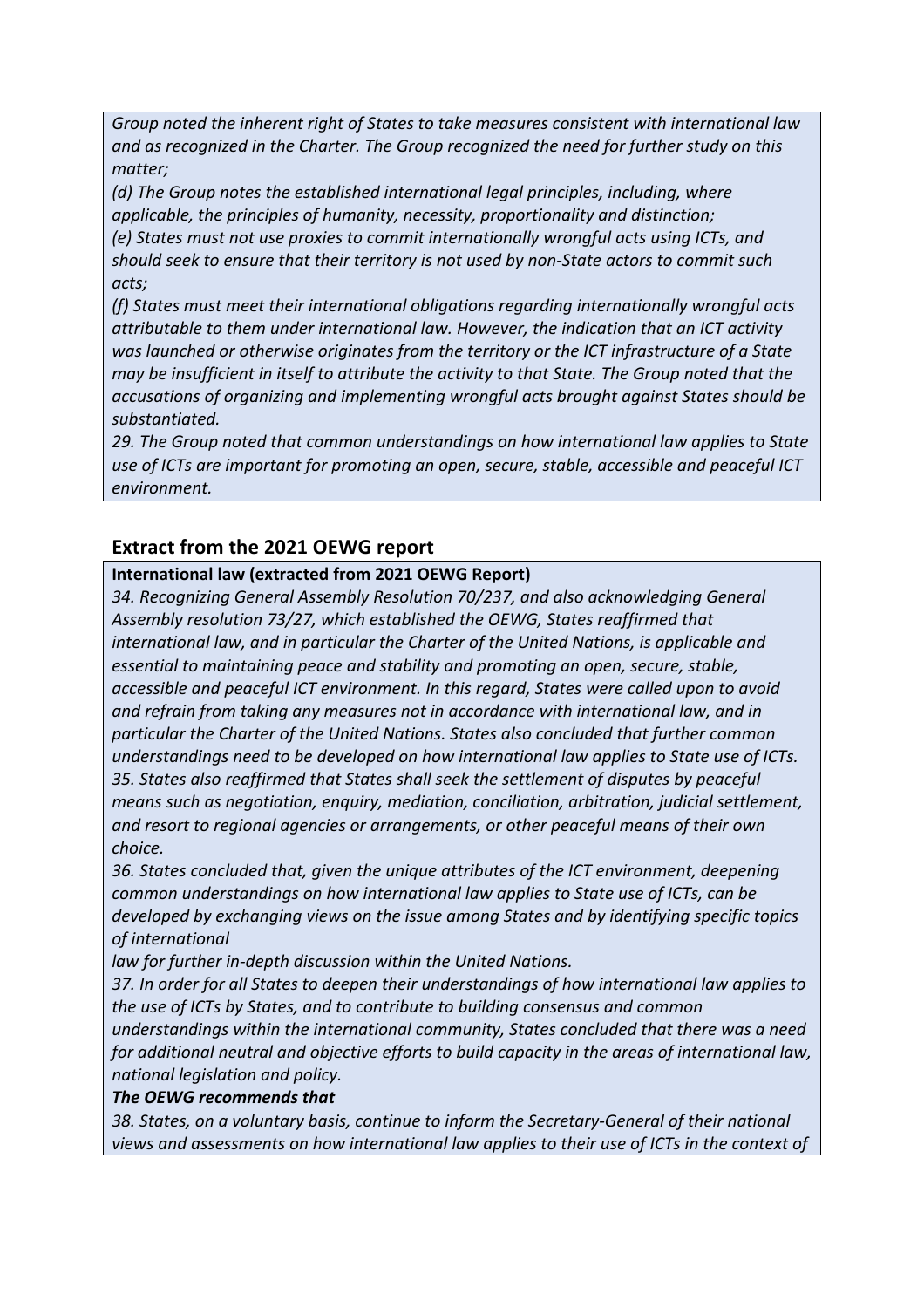*international security, and continue to voluntarily share such national views and practices through other avenues as appropriate.*

*39. States in a position to do so continue to support, in a neutral and objective manner, additional efforts to build capacity, in accordance with the principles contained in paragraph 56 of this report, in the areas of international law, national legislation and policy, in order for all States to contribute to building common understandings of how international law applies to the use of ICTs by States, and to contribute to building consensus within the international community.*

*40. States continue to study and undertake discussions within future UN processes on how international law applies to the use of ICTs by States as a key step to clarify and further develop common understandings on the issue.*

# **Extract from the 2021 GGE report**

## **International law (extracted from 2021 GGE Report)**

*69. International law is the basis for States' shared commitment to preventing conflict and maintaining international peace and security and is key to enhancing confidence among States. In its consideration of how international law applies to the use of ICTs by States, the Group reaffirms the assessments and recommendations on international law of the reports of previous Groups of Governmental Experts, notably that international law, and in particular the Charter of the United Nations is applicable and essential to maintaining peace and stability and for promoting an open, secure, stable, accessible and peaceful ICT environment. These assessments and recommendations, in conjunction with other substantive elements of previous reports, emphasize that adherence by States to international law, in particular their Charter obligations, is an essential framework for their actions in their use of ICTs.* 

*70. In this respect, the Group reaffirmed the commitments of States to the following principles of the Charter and other international law: sovereign equality; the settlement of international disputes by peaceful means in such a manner that international peace and security and justice are not endangered; refraining in their international relations from the threat or use of force against the territorial integrity or political independence of any State, or in any other manner inconsistent with the purposes of the United Nations; respect for human rights and fundamental freedoms; and non-intervention in the internal affairs of other States.* 

*71. Adding to the work of previous GGEs and guided by the Charter and the mandate contained in resolution 73/266, the present Group offers an additional layer of understanding to the 2015 GGE report's assessments and recommendations of how international law applies to the use of ICTs by States, as follows:* 

*(a) The Group notes that, in accordance with their obligations under Article 2(3) and Chapter VI of the Charter of the United Nations, States party to any international dispute, including those involving the use of ICTs, the continuance of which is likely to endanger the maintenance of ADVANCE COPY 14 international peace and security, shall, first of all, seek a solution by such means as described in Article 33 of the Charter, namely negotiation, enquiry, mediation, conciliation, arbitration, judicial settlement, resort to regional agencies or arrangements, or other peaceful means of their own choice. The Group also notes the importance of other Charter provisions relevant to the resolution of disputes by peaceful means.*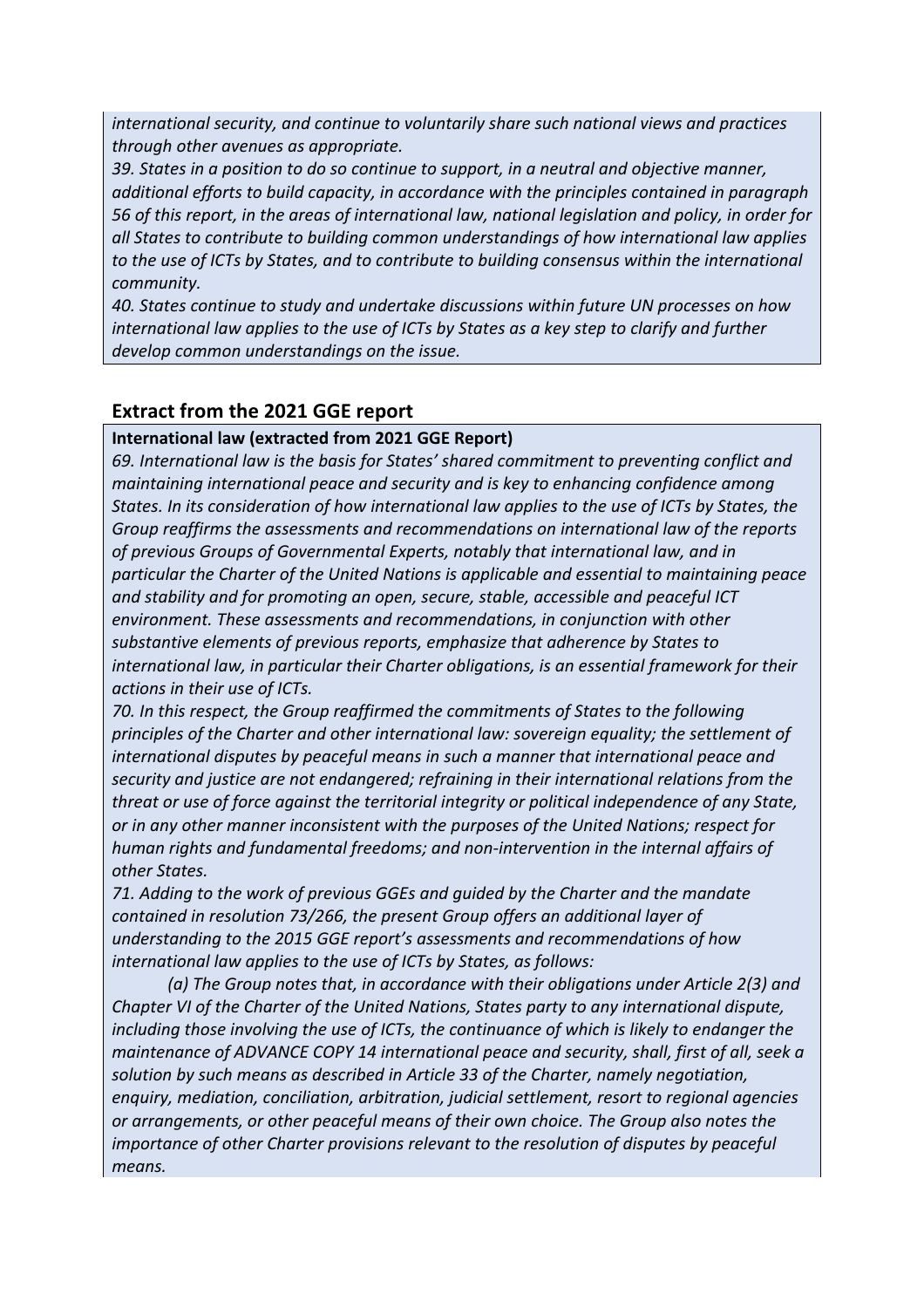*(b) The Group reaffirms that State sovereignty and international norms and principles that flow from sovereignty apply to the conduct by States of ICT-related activities and to their jurisdiction over ICT infrastructure within their territory. Existing obligations under international law are applicable to States' ICT-related activity. States exercise jurisdiction over the ICT infrastructure within their territory by, inter alia, setting policy and law and establishing the necessary mechanisms to protect ICT infrastructure on their territory from ICT-related threats.* 

*(c) In accordance with the principle of non-intervention, States must not intervene directly or indirectly in the internal affairs of another State, including by means of ICTs.* 

*(d) In their use of ICTs, and as per the Charter of the United Nations, States shall refrain in their international relations from the threat or use of force against the territorial integrity or political independence of any State or in any other manner inconsistent with the purposes of the United Nations.* 

*(e) Underscoring the aspirations of the international community to the peaceful use of ICTs for the common good of mankind, and recalling that the Charter applies in its entirety, the Group noted again the inherent right of States to take measures consistent with international law and as recognized in the Charter and the need for continued study on this matter.* 

*(f) The Group noted that international humanitarian law applies only in situations of armed conflict. It recalls the established international legal principles including, where applicable, the principles of humanity, necessity, proportionality and distinction that were noted in the 2015 report. The Group recognised the need for further study on how and when these principles apply to the use of ICTs by States and underscored that recalling these principles by no means legitimizes or encourages conflict.* 

*(g) The Group reaffirms that States must meet their international obligations regarding internationally wrongful acts attributable to them under international law. It also reaffirms that States must not use proxies to commit internationally wrongful acts using ICTs, and should seek to ensure that their territory is not used by non-State actors to commit such acts. At the same time, the Group recalls that the indication that an ICT activity was launched or otherwise originates from the territory or the ICT infrastructure of a State may be insufficient in itself to attribute the activity to that State; and notes that accusations of organizing and implementing wrongful acts brought against States should be substantiated. The invocation of the responsibility of a State for an internationally wrongful act involves complex technical, legal and political considerations.* 

*72. Without prejudice to existing international law and to the further development of international law in the future, the Group acknowledged that continued discussion and exchanges of views by States, collectively at the United Nations on how specific rules and principles of international law apply to the use of ICTs by States is essential for deepening common understandings, avoiding misunderstandings and increasing predictability and stability. Such discussions could be informed and supported by regional and bilateral exchanges of views between States.* 

*73. In accordance with the Group's mandate, an official compendium [document symbol to be provided] of voluntary national contributions of participating governmental experts on the subject of how international law applies to the use of ICTs by States will be made available on the website of the United Nations Office for Disarmament Affairs. The Group encourages all States to continue sharing their national views and assessments voluntarily through the United Nations Secretary-General and other avenues as appropriate.*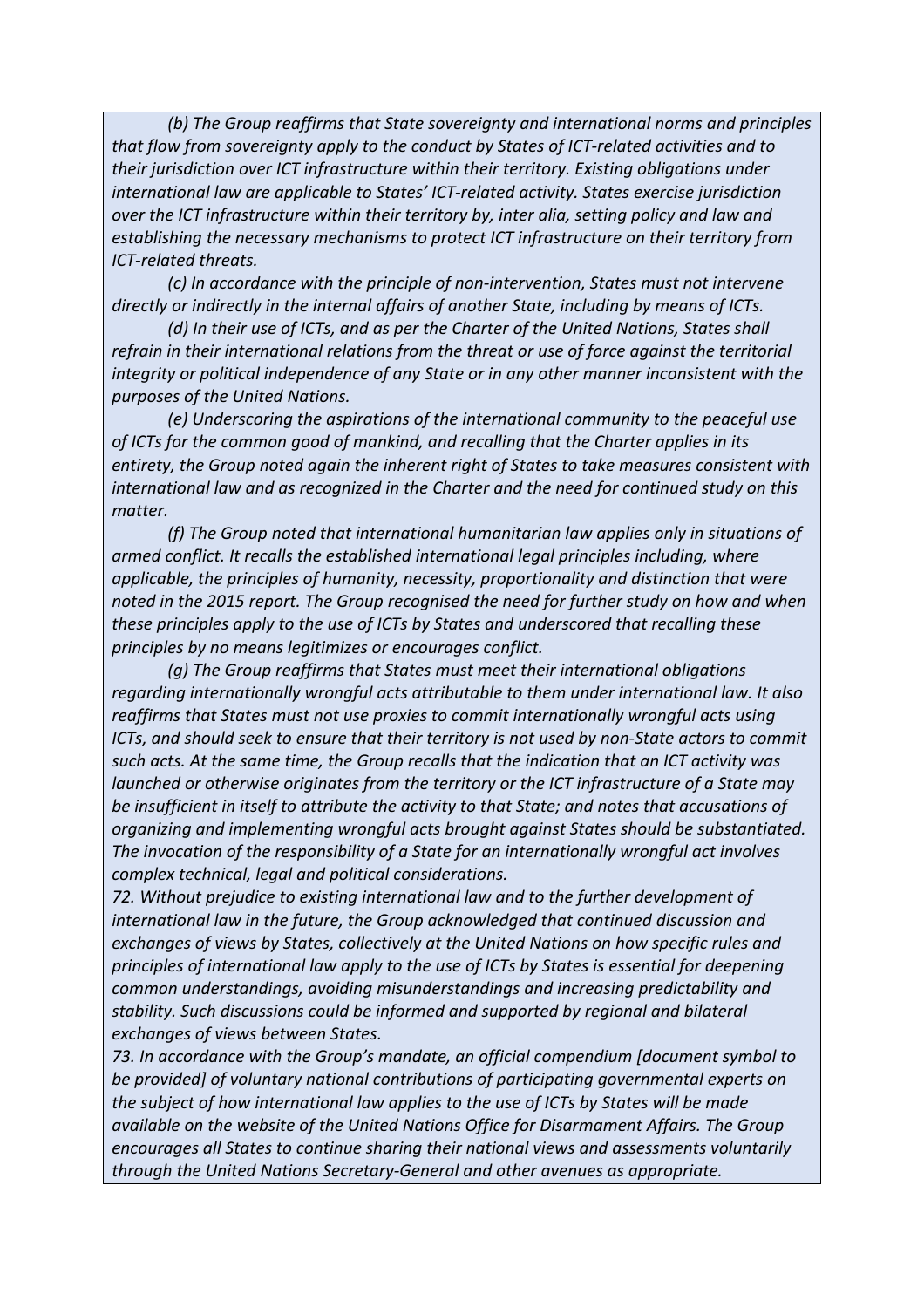# **1.1 Has your government developed national position(s) on the application on**

**international law to the use of ICTs by states?** ☐ Yes | ☐ In progress | ☐ No *If response is yes, direct to question 1.2, If response is In progress, direct to question 1.3, if response is No, direct to question 1.41*

## **1.2 If yes, please extract text below and/or provide links to any public document(s).**  Text box for positions (no word limit)

## Box to provide URLs to public documents

## **1.3 If in progress, please specify the current status:**

 $\sqsupset$  Under consideration

 $\lceil$  In active development

 $\Box$  Final stages of review or approval

- The United Nations Charter and, the law on the use of force (jus ad bellum), including but not limited to
	- o Sovereign equality and sovereignty
	- o Settlement of disputes by peaceful means
	- o Non-intervention in the internal affairs of other States
	- o Prohibition on the use of force
	- o Inherent right of self-defence, including "armed attack"
- International humanitarian law (jus in bello), including but not limited to
	- o "attack" under IHL and the established legal principles of humanity, necessity, proportionality, and distinction
- International human rights law, including but not limited to privacy, freedom of expression, freedom of association

<sup>1</sup> Examples could include, but are not limited to, developing national positions with respect to: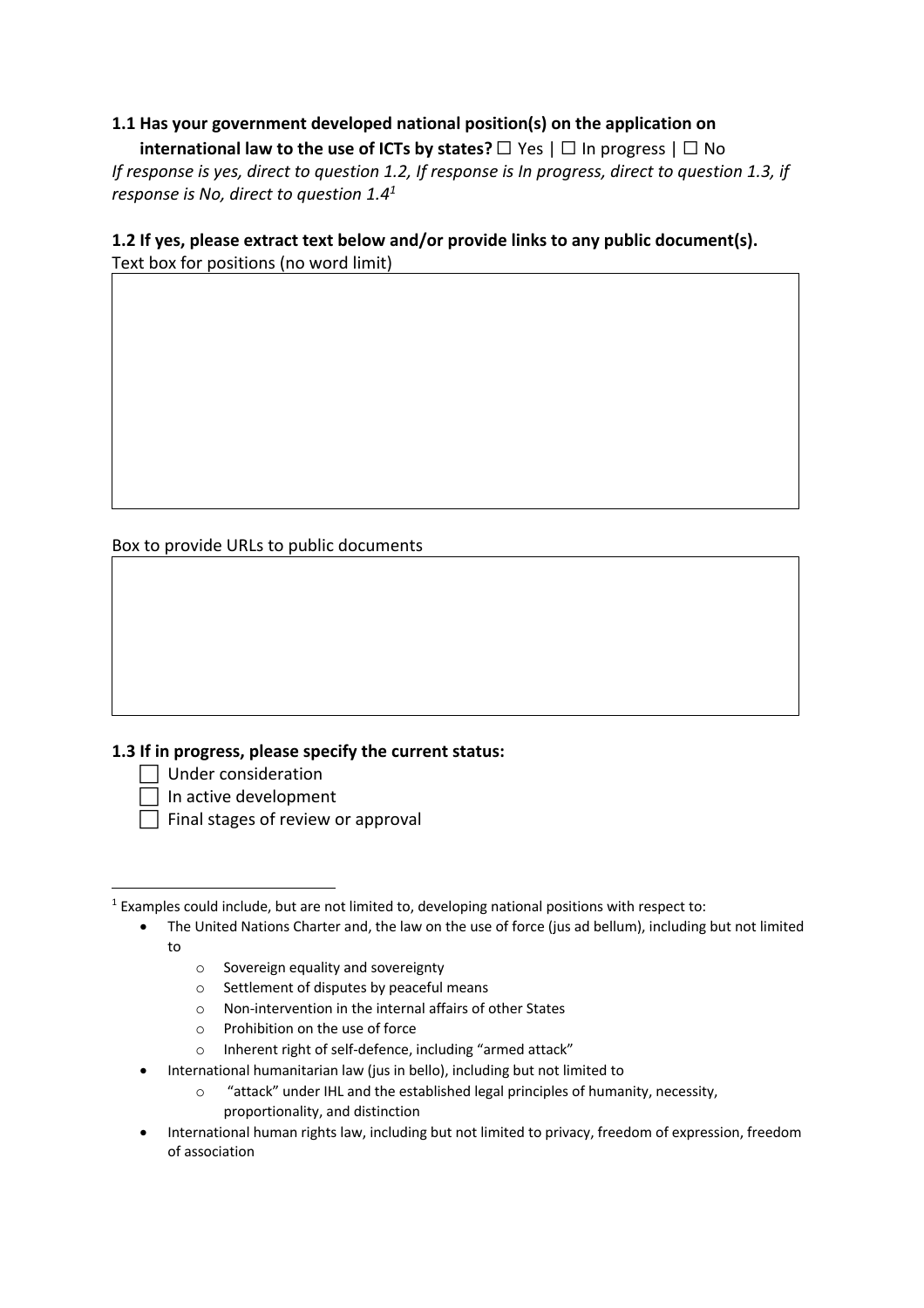|  |  |  |  |  | Please provide further details (not mandatory) |  |
|--|--|--|--|--|------------------------------------------------|--|
|--|--|--|--|--|------------------------------------------------|--|

## **1.4 If no, please identify any challenges that inhibit the development of national position(s) on the application on international law to the use of ICTs by states. (Select all that apply)**

- $\Box$  Political barriers (e.g. the issue is not considered priority on the political agenda)
- $\Box$  Structural/Organizational barriers (e.g. unclear lines of responsibility or ownership of the issue)
- $\Box$  Personnel barriers (e.g. not sufficient human resources available)
	- $\overline{\phantom{a}}$  Knowledge barriers (e.g. lack of sufficient knowledge on the subject to develop a position – please specify areas requiring further development)
- $\Box$  Financial barriers (e.g. not sufficient financial resources available please specify the impact of this issue)
- $\Box$  Other implementation/development barrier (please specify):

### Please provide more details

# **Part Two: Norms, Rules and Principles for Responsible State Behaviour**

# **Extract from the 2015 GGE report (chapeau)**

## **Norms, Rules and Principles for Responsible State Behaviour (Chapeau text extracted from 2015 GGE Report)**

**[9]** *The ICT environment offers both opportunities and challenges to the international community in determining how norms, rules and principles can apply to State conduct of ICTrelated activities. One objective is to identify further voluntary, non-binding norms for responsible State behaviour and to strengthen common understandings to increase stability and security in the global ICT environment.* 

**[***10] Voluntary, non-binding norms of responsible State behaviour can reduce risks to international peace, security and stability. Accordingly, norms do not seek to limit or prohibit action that is otherwise consistent with international law. Norms reflect the expectations of*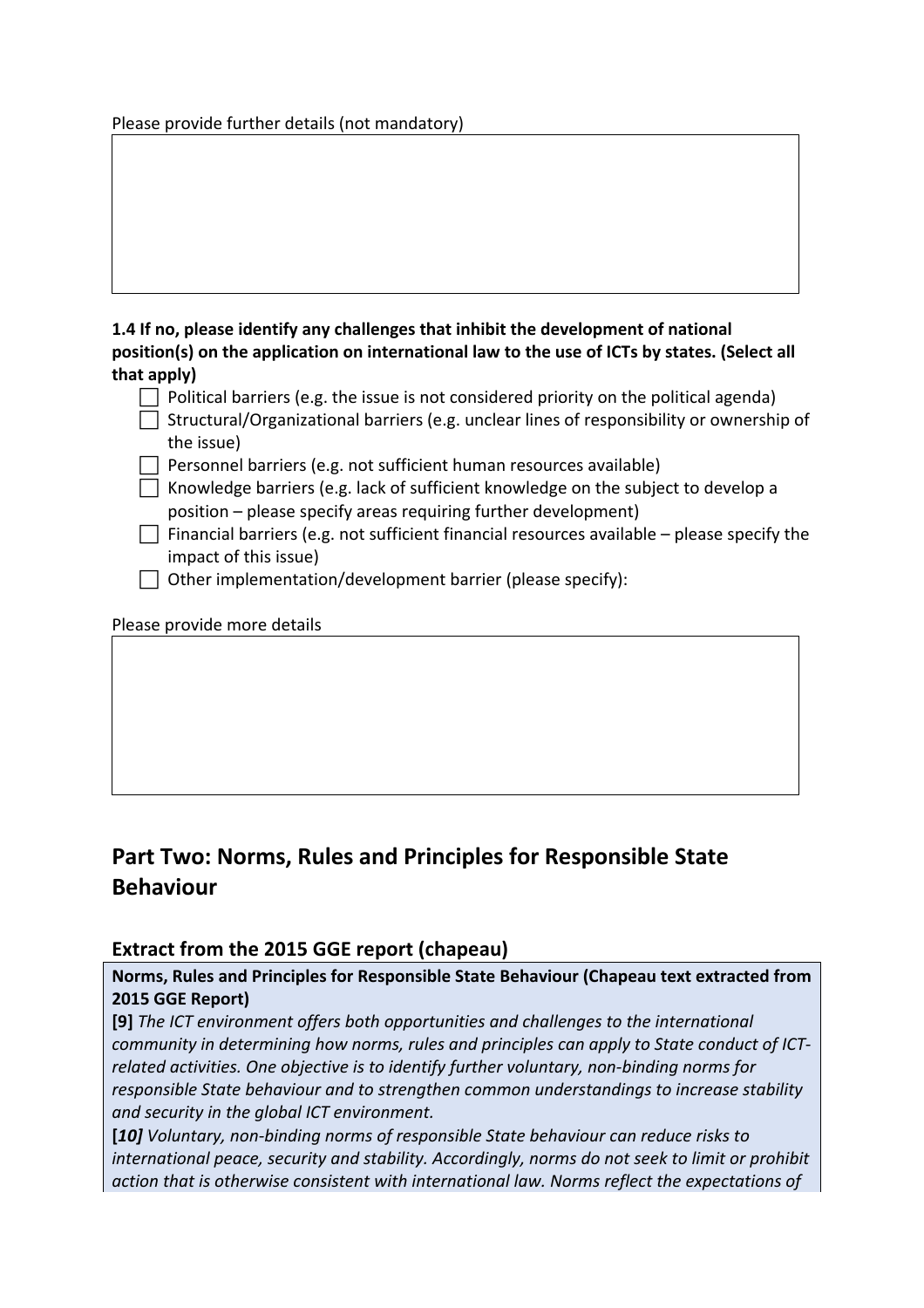*the international community, set standards for responsible State behaviour and allow the international community to assess the activities and intentions of States. Norms can help to prevent conflict in the ICT environment and contribute to its peaceful use to enable the full realization of ICTs to increase global social and economic development.* 

**[11]** *Previous reports of the Group reflected an emerging consensus on responsible State behaviour in the security and use of ICTs derived from existing international norms and commitments. The task before the present Group was to continue to study, with a view to promoting common understandings, norms of responsible State behaviour, determine where existing norms may be formulated for application to the ICT environment, encourage greater acceptance of norms and identify where additional norms that take into account the complexity and unique attributes of ICTs may need to be developed.* 

**[12]** *The Group noted the proposal of China, Kazakhstan, Kyrgyzstan, the Russian Federation, Tajikistan and Uzbekistan for an international code of conduct for information security (see A/69/723).* 

**[13]** *Taking into account existing and emerging threats, risks and vulnerabilities, and building upon the assessments and recommendations contained in the 2010 and 2013 reports of the previous Groups, the present Group offers the following recommendations for consideration by States for voluntary, non-binding norms, rules or principles of responsible behaviour of States aimed at promoting an open, secure, stable, accessible and peaceful ICT environment:*

# **Extract from the 2021 OEWG report (in full)**

### **Norms, Rules and Principles for Responsible State Behaviour (text extracted from 2021 OEWG Report)**

*24. Voluntary, non-binding norms of responsible State behaviour can reduce risks to international peace, security and stability and play an important role in increasing predictability and reducing risks of misperceptions, thus contributing to the prevention of conflict. States stressed that such norms reflect the expectations and standards of the international community regarding the behaviour of States in their use of ICTs and allow the international community to assess the activities of States. In accordance with General Assembly resolution 70/237, and acknowledging General Assembly resolution 73/27 States were called upon to avoid and refrain from use of ICTs not in line with the norms for responsible State behaviour.*

*25. States reaffirmed that norms do not replace or alter States' obligations or rights under international law, which are binding, but rather provide additional specific guidance on what constitutes responsible State behaviour in the use of ICTs. Norms do not seek to limit or prohibit action that is otherwise consistent with international law.* 

*26. While agreeing on the need to protect all critical infrastructure (CI) and critical information infrastructure (CII) supporting essential services to the public, along with endeavouring to ensure the general availability and integrity of the Internet, States further concluded that the COVID19 pandemic has accentuated the importance of protecting healthcare infrastructure including medical services and facilities through the implementation of norms addressing critical infrastructure. such as those affirmed by consensus through UN General Assembly resolution 70/237.*

*27. States affirmed the importance of supporting and furthering efforts to implement norms by which States have committed to be guided at the global, regional and national levels.*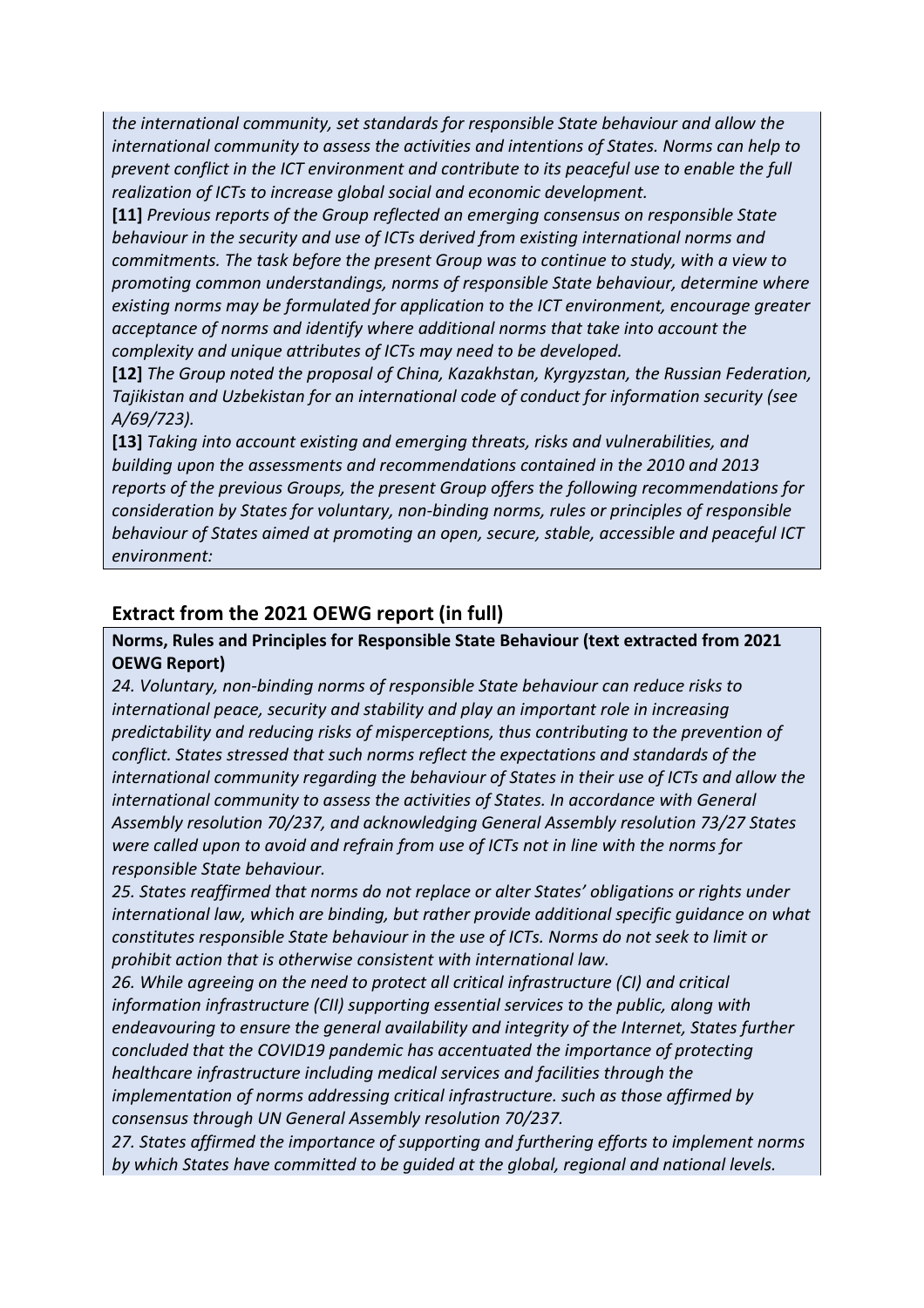*28. States, reaffirming General Assembly resolution 70/237 and acknowledging General Assembly resolution 73/27, should: take reasonable steps to ensure the integrity of the supply chain, including through the development of objective cooperative measures, so that end users can have confidence in the security of ICT products; seek to prevent the proliferation of malicious ICT tools and techniques and the use of harmful hidden functions; and encourage the responsible reporting of vulnerabilities.*

*29. Given the unique attributes of ICTs, States reaffirmed that, taking into account the proposals on norms made at the OEWG, additional norms could continue to be developed over time. States also concluded that the further development of norms, and the implementation of existing norms were not mutually exclusive but could take place in parallel.* 

## *The OEWG recommends that*

*30. States, on a voluntary basis, survey their national efforts to implement norms, develop and share experience and good practice on norms implementation, and continue to inform the Secretary-General of their national views and assessments in this regard.* 

*31. States should not conduct or knowingly support ICT activity contrary to their obligations under international law that intentionally damages critical infrastructure or otherwise impairs the use and operation of critical infrastructure to provide services to the public. Furthermore, States should continue to strengthen measures to protect of all critical infrastructure from ICT threats, and increase exchanges on best practices with regard to critical infrastructure protection.*

*32. States, in partnership with relevant organizations including the United Nations, further support the implementation and development of norms of responsible State behaviour by all States. States in a position to contribute expertise or resources be encouraged to do so.* 

## **Norm A**

### Norm text

*A/70/174 13(a) – Consistent with the purposes of the United Nations, including to maintain international peace and security, States should cooperate in developing and applying measures to increase stability and security in the use of ICTs and to prevent ICT practices that are agreed to be harmful or that may pose threats to international peace and security;*

**2.1 Has your government taken actions consistent with this norm** □ Yes | □ Under

consideration  $| \Box$  No

*If response is yes or Under Consideration, proceed to question 2.2, If response is No, proceed to question 2.3 <sup>2</sup>*

### <sup>2</sup> **2021 GGE norm guidance**

*19. The maintenance of international peace and security and international cooperation are among the founding purposes of the United Nations. This norm is a reminder that it is the common aspiration and in the interest of all States to cooperate and work together to promote the use of ICTs for peaceful purposes and prevent conflict arising from their misuse.* 

*20. In this regard, and in furtherance of this norm, the Group encourages States to refrain from using ICTs and ICT networks to carry out activities that can threaten the maintenance of international peace and security.* 

*21. The measures recommended by previous GGEs and the OEWG represent an initial framework for responsible State behaviour in the use of ICTs. As further guidance, and to facilitate such cooperation, the Group recommends that States put in place or strengthen existing mechanisms, structures and procedures at the national level such as relevant policy, legislation and corresponding review processes; mechanisms for crisis*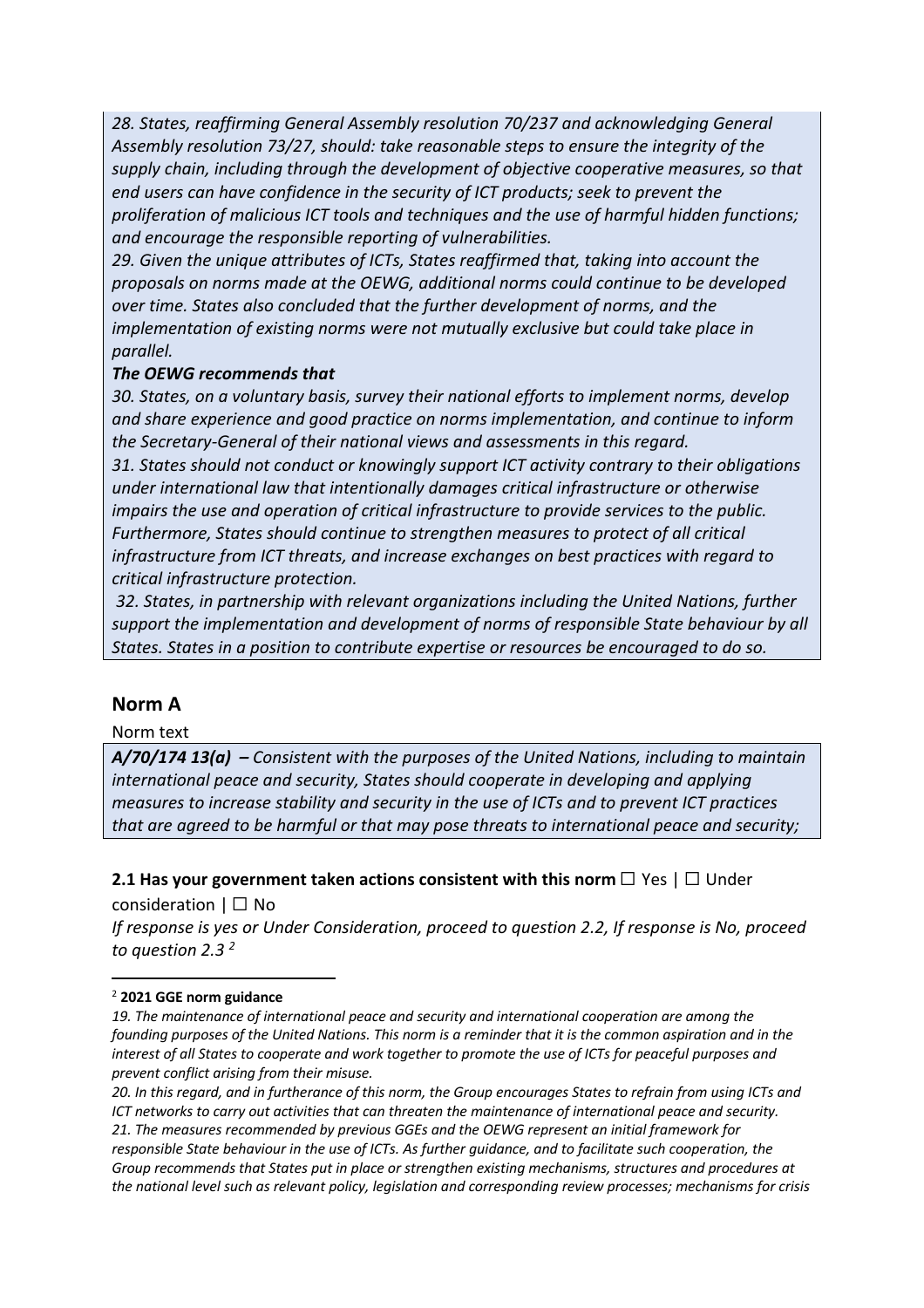**2.2 Please provide details below. In addition to listing specific measures, please provide links to any publicly available information.** 

**Initiative one**

Title:

Description (200 words max):

Status:  $\Box$  in development;  $\Box$  ongoing;  $\Box$  completed Lessons learned / comments upon completion; (200 words max):

URL link to public documents, if any:

Describe more initiatives if needed:

*and incident management; whole-of-government cooperative and partnership arrangements; and cooperative and dialogue arrangements with the private sector, academia, civil society and the technical community. States are also encouraged to compile and streamline the information they present on the implementation of the norms, including by voluntarily surveying their national efforts and sharing their experiences.*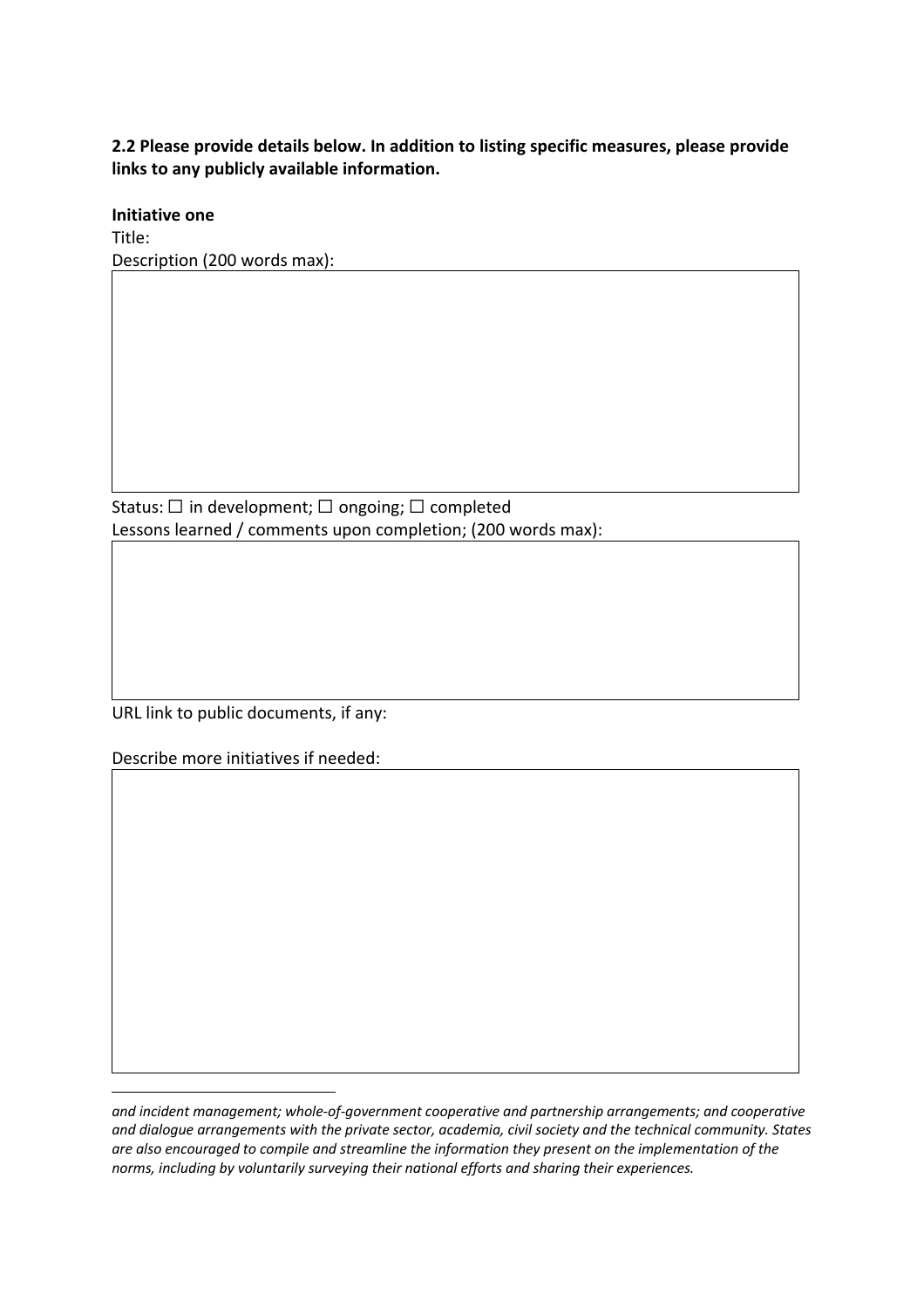### **2.3 Please identify any challenges that inhibit the implementation of this norm.**

|  |  |  |  | $\Box$ Political barriers (e.g. the issue is not considered priority on the political agenda) |
|--|--|--|--|-----------------------------------------------------------------------------------------------|
|--|--|--|--|-----------------------------------------------------------------------------------------------|

- I Structural/Organizational barriers (e.g. unclear lines of responsibility or ownership of the issue)
- $\Box$  Personnel barriers (e.g. not sufficient human resources available)
- $\Box$  Knowledge barriers (e.g. lack of sufficient knowledge on the subject to develop a position – please specify areas requiring further development)
- $\Box$  Financial barriers (e.g. not sufficient financial resources available please specify the impact of this issue)
- $\Box$  Other implementation/development barrier (please specify):

# **Norm B**

## Norm text

*A/70/174 13(b) – In case of ICT incidents, States should consider all relevant information, including, inter alia, the larger context of the event, the challenges of attribution in the ICT environment, and the nature and extent of the consequences;*

## **3. 1 Has your government taken actions consistent with this norm** □ Yes | □ Under

### consideration  $| \Box$  No

*If response is yes or Under Consideration, proceed to question 3.2, If response is No, proceed to question 3.33*

### <sup>3</sup> **2021 GGE norm guidance**

*24. A State that is victim of a malicious ICT incident should consider all aspects in its assessment of the incident. Such aspects, supported by substantiated facts, can include the incident's technical attributes; its scope, scale and impact; the wider context, including the incident's bearing on international peace and security; and the results of consultations between the States concerned.* 

*25. An affected State's response to malicious ICT activity attributable to another State should be in accordance with its obligations under the Charter of the United Nations and other international law, including those relating to the settlement of disputes by peaceful means and internationally wrongful acts. States could also avail of the full range of diplomatic, legal and other consultative options available to them, as well as voluntary mechanisms and other political commitments that allow for the settlement of disagreements and disputes through consultation and other peaceful means.* 

*26. To operationalize this norm at the national level and facilitate the investigation and resolution of ICT incidents involving other States, States can establish or strengthen relevant national structures, ICT-related policies, processes, legislative frameworks, coordination mechanisms, as well as partnerships and other forms of engagement with relevant stakeholders to assess the severity and replicability of an ICT incident.* 

*27. Cooperation at the regional and international levels, including between national Computer Emergency Response Teams (CERTs)/Computer Security Incident Response Teams (CSIRTs), the ICT authorities of States and the diplomatic community, can strengthen the ability of States to detect and investigate malicious ICT incidents and to substantiate their concerns and findings before reaching a conclusion on an incident. 28. States can also use multilateral, regional, bilateral and multi-stakeholder platforms to exchange practices and share information on national approaches to attribution, including how they distinguish between different types of attribution, and on ICT threats and incidents. The Group also recommends that future work at the* 

<sup>22.</sup> This norm acknowledges that attribution is a complex undertaking and that a broad range of factors should be considered before establishing the source of an ICT incident. In this regard, the *caution called for in paragraph 71 (g) of this report and in previous GGE reports can help avert misunderstandings and escalation of tensions between States.* 

*<sup>23.</sup> States that are subject to malicious ICT activity, and States from whose territory such malicious ICT activity is suspected to have originated, are encouraged to consult among relevant competent authorities.*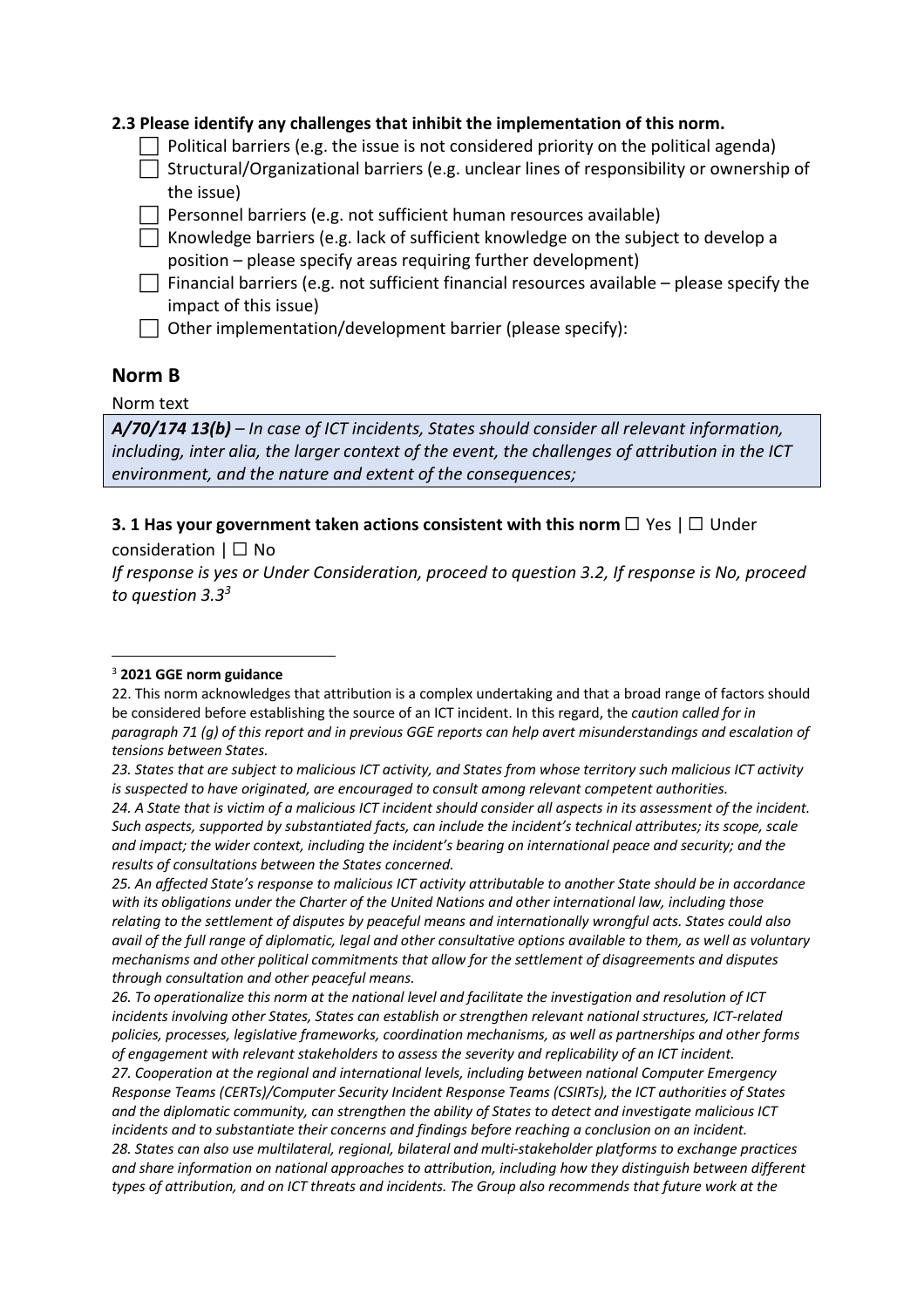**3.2 Please provide details below. In addition to listing specific measures, please provide links to any publicly available information.** 

**Initiative one**

Title: Description (200 words max):

Status:  $\Box$  in development;  $\Box$  ongoing;  $\Box$  completed Lessons learned / comments upon completion; (200 words max):

URL link to public documents, if any:

Describe more initiatives if needed:

*United Nations could also consider how to foster common understandings and exchanges of practice on attribution.*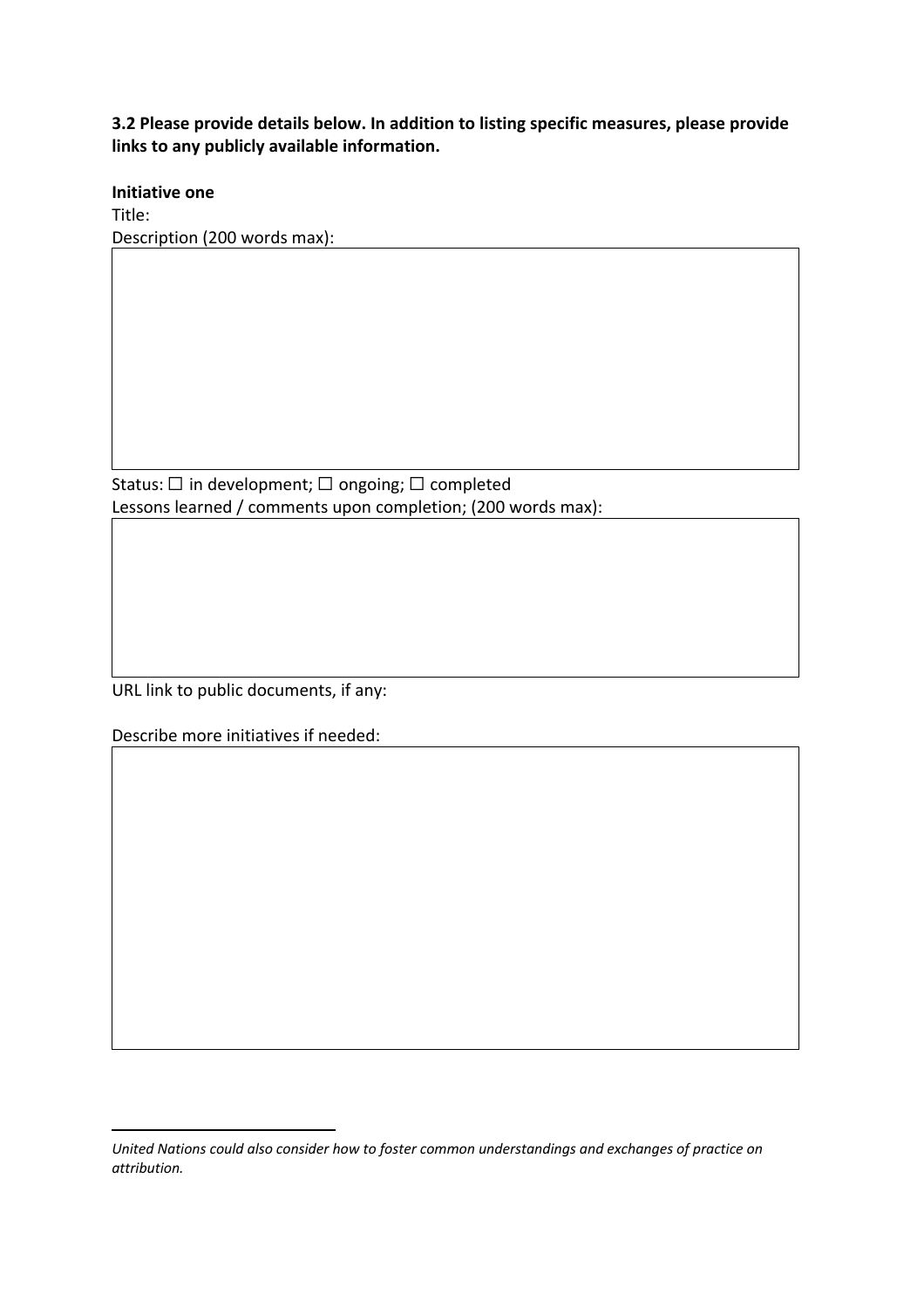### **3.3 Please identify any challenges that inhibit the implementation of this norm.**

| $\Box$ Political barriers (e.g. the issue is not considered priority on the political agenda) |  |  |  |
|-----------------------------------------------------------------------------------------------|--|--|--|
|                                                                                               |  |  |  |

- l Structural/Organizational barriers (e.g. unclear lines of responsibility or ownership of the issue)
- $\Box$  Personnel barriers (e.g. not sufficient human resources available)
- $\Box$  Knowledge barriers (e.g. lack of sufficient knowledge on the subject to develop a position – please specify areas requiring further development)
- $\Box$  Financial barriers (e.g. not sufficient financial resources available please specify the impact of this issue)
- $\Box$  Other implementation/development barrier (please specify):

# **Norm C**

### Norm text

*[13(c)] – States should not knowingly allow their territory to be used for internationally wrongful acts using ICTs;*

**4.1 Has your government taken actions consistent with this norm** □ Yes | □ Under

### consideration  $| \Box$  No

*If response is yes or Under Consideration, proceed to question 4.2, If response is No, proceed to question 4.34*

**4.2 Please provide details below. In addition to listing specific measures, please provide links to any publicly available information.** 

### <sup>4</sup> **2021 GGE norm guidance**

*30. When considering how to meet the objectives of this norm, States should bear in mind the following:* 

*(a) The norm raises the expectation that a State will take reasonable steps within its capacity to end the ongoing activity in its territory through means that are proportionate, appropriate and effective and in a manner consistent with international and domestic law. Nonetheless, it is not expected that States could or should monitor all ICT activities within their territory.* 

*(b) A State that is aware of but lacks the capacity to address internationally wrongful acts conducted using ICTs in its territory may consider seeking assistance from other States or the private sector in a manner consistent with international and domestic law. The establishment of corresponding structures and mechanisms to formulate and respond to requests for assistance may support implementation of this norm. States should act in good faith and in accordance with international law when providing assistance and not use the opportunity to conduct malicious activities against the State that is seeking the assistance or against a third State.* 

*c) An affected State should notify the State from which the activity is emanating. The notified State should acknowledge receipt of the notification to facilitate cooperation and clarification and make every reasonable effort to assist in establishing whether an internationally wrongful act has been committed. Acknowledging the receipt of this notice does not indicate concurrence with the information contained therein.* 

*(d) An ICT incident emanating from the territory or the infrastructure of a third State does not, of itself, imply responsibility of that State for the incident. Additionally, notifying a State that its territory is being used for a wrongful act does not, of itself, imply that it is responsible for the act itself.*

*<sup>29.</sup> This norm reflects an expectation that if a State is aware of or is notified in good faith that an internationally wrongful act conducted using ICTs is emanating from or transiting through its territory it will take all appropriate and reasonably available and feasible steps to detect, investigate and address the situation. It conveys an understanding that a State should not permit another State or non-State actor to use ICTs within its territory to commit internationally wrongful acts.*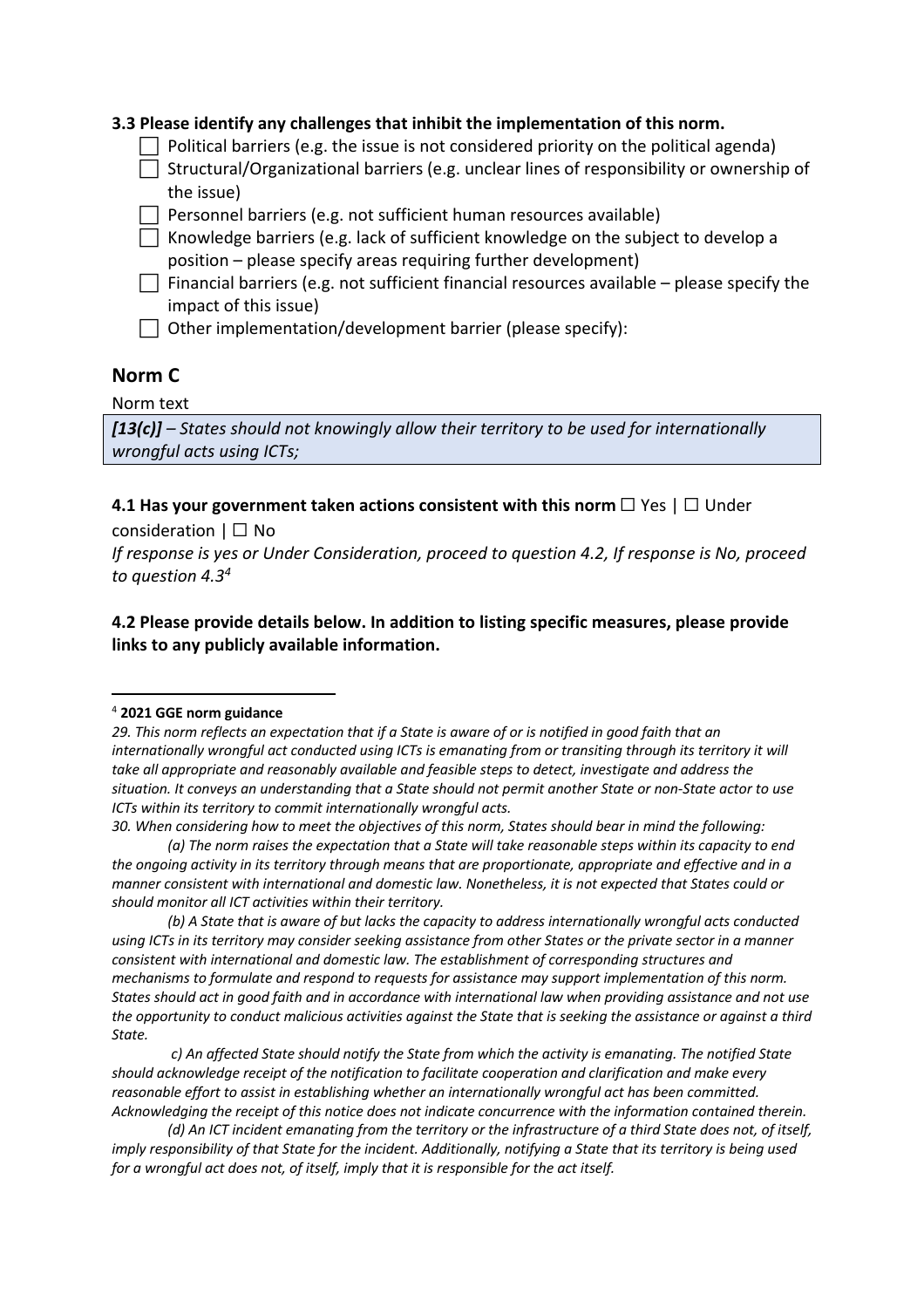**Initiative one**

Title: Description (200 words max):

Status:  $\Box$  in development;  $\Box$  ongoing;  $\Box$  completed Lessons learned / comments upon completion; (200 words max):

URL link to public documents, if any:

Describe more initiatives if needed:

## **4.3 Please identify any challenges that inhibit the implementation of this norm.**

- $\Box$  Political barriers (e.g. the issue is not considered priority on the political agenda)
- $\Box$  Structural/Organizational barriers (e.g. unclear lines of responsibility or ownership of the issue)
- $\Box$  Personnel barriers (e.g. not sufficient human resources available)
- $\Box$  Knowledge barriers (e.g. lack of sufficient knowledge on the subject to develop a position – please specify areas requiring further development)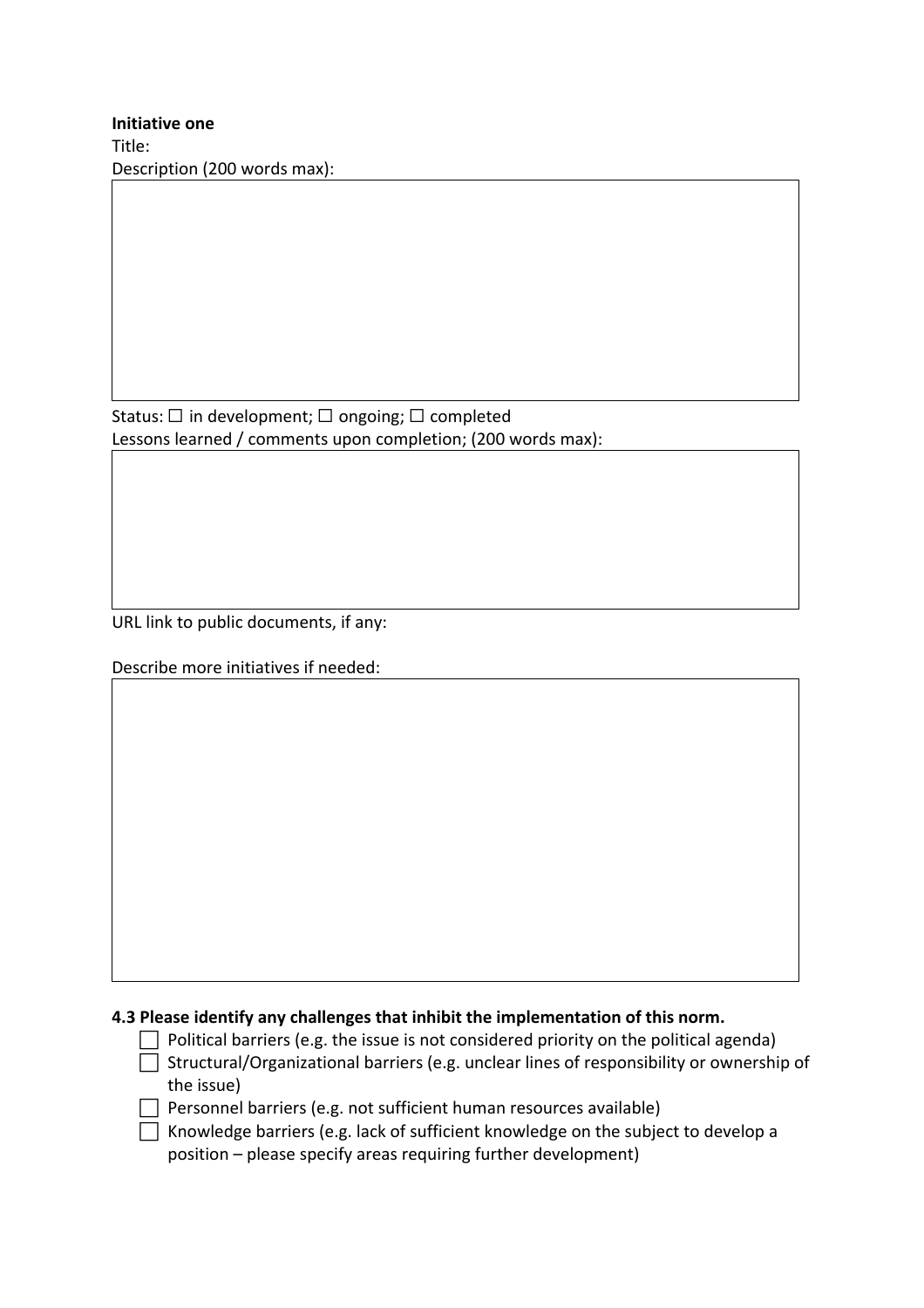**Financial barriers (e.g. not sufficient financial resources available – please specify the** impact of this issue)

 $\Box$  Other implementation/development barrier (please specify):

# **Norm D**

Norm text

*A/70/174 13(d) – States should consider how best to cooperate to exchange information, assist each other, prosecute terrorist and criminal use of ICTs, and implement other cooperative measures to address such threats. States may need to consider whether new measures need to be developed in this respect;*

**5.1 Has your government taken actions consistent with this norm** □ Yes | □ Under consideration | ☐ No

*If response is yes or Under Consideration, proceed to question 5.2, If response is No, proceed to question 5.35*

### **5.2 Please provide details below. In addition to listing specific measures, please provide links to any publicly available information.**

*32. Observance of this norm implies the existence of national policies, legislation, structures and mechanisms that facilitate cooperation across borders on technical, law enforcement, legal and diplomatic matters relevant to addressing criminal and terrorist use of ICTs.* 

*33. States are encouraged to strengthen and further develop mechanisms that can facilitate exchanges of information and assistance between relevant national, regional and international organizations in order to raise ICT security awareness among States and reduce the operating space for online terrorist and criminal activities. Such mechanisms can strengthen the capacity of relevant organizations and agencies, while building trust between States and reinforcing responsible State behaviour. States are also encouraged to develop appropriate protocols and procedures for collecting, handling and storing online evidence relevant to criminal and terrorist use of ICTs and provide assistance in investigations in a timely manner, ensuring that such actions are taken in accordance with a State's obligations under international law.* 

*34. Within the United Nations, a number of dedicated fora, processes and resolutions specifically address the threats posed by terrorist and criminal use of ICTs and the cooperative approaches required to address such threats. Relevant General Assembly resolutions include resolution 65/230 on the Twelfth United Nations Congress on Crime Prevention and Criminal Justice establishing an open-ended intergovernmental expert group (IEG) to conduct a comprehensive study of the problem of cybercrime; resolution 74/173 on promoting technical assistance and capacity-building to strengthen national measures and international cooperation to counter the use of ICTs for criminal purposes, including information sharing; and resolution 74/247 on countering the use of ICTs for criminal purposes.*

*35. States can also use existing processes, initiatives and legal instruments and consider additional procedures or communication channels to facilitate the exchange of information and assistance for addressing criminal and terrorist use of ICTs. In this regard, States are encouraged to continue strengthening efforts underway at the United Nations and at the regional level to respond to criminal and terrorist use of the Internet and ICTs, and develop cooperative partnerships with international organizations, industry actors, academia and civil society to this end.*

<sup>5</sup> **2021 GGE norm guidance**

*<sup>31.</sup> This norm reminds States of the importance of international cooperation to addressing the cross-border threats posed by criminal and terrorist use of the Internet and ICTs, including for recruitment, financing, training and incitement purposes, planning and coordinating attacks and promoting their ideas and actions, and other such purposes highlighted in this report. The norm recognizes that progress in responding to these and other such threats involving terrorist and criminal groups and individuals through existing and other measures can contribute to international peace and security.*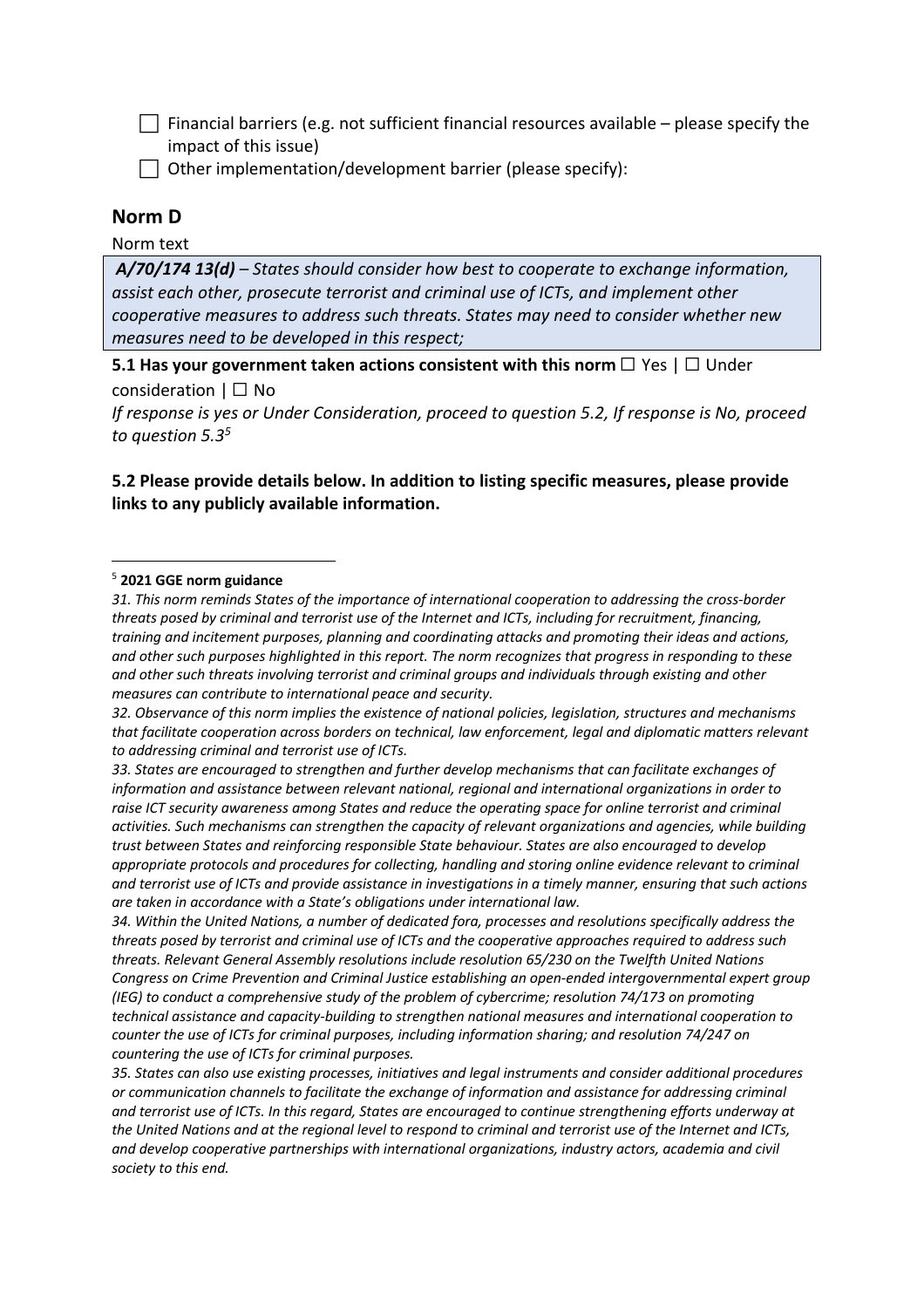**Initiative one**

Title: Description (200 words max):

Status:  $\Box$  in development;  $\Box$  ongoing;  $\Box$  completed Lessons learned / comments upon completion; (200 words max):

URL link to public documents, if any:

Describe more initiatives if needed:

## **5.3 Please identify any challenges that inhibit the implementation of this norm.**

- $\Box$  Political barriers (e.g. the issue is not considered priority on the political agenda)
- $\Box$  Structural/Organizational barriers (e.g. unclear lines of responsibility or ownership of the issue)
- $\Box$  Personnel barriers (e.g. not sufficient human resources available)
- $\Box$  Knowledge barriers (e.g. lack of sufficient knowledge on the subject to develop a position – please specify areas requiring further development)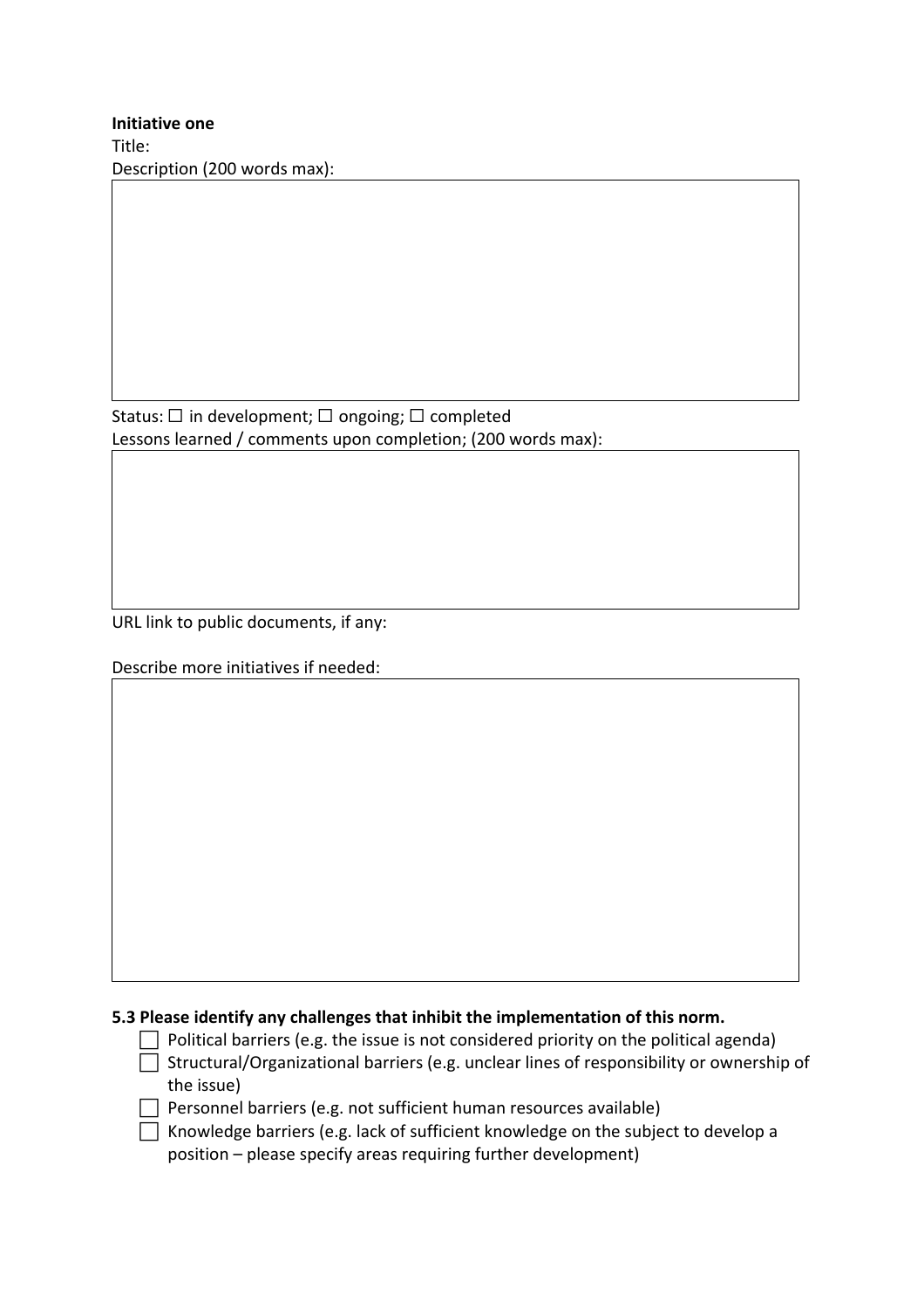**Financial barriers (e.g. not sufficient financial resources available – please specify the** impact of this issue)

 $\Box$  Other implementation/development barrier (please specify):

### **Norm E**

Norm text

*A/70/174 13(e) – States, in ensuring the secure use of ICTs, should respect Human Rights Council resolutions 20/8 and 26/13 on the promotion, protection and enjoyment of human rights on the Internet, as well as General Assembly resolutions 68/167 and 69/166 on the right to privacy in the digital age, to guarantee full respect for human rights, including the right to freedom of expression;*

**6.1 Has your government taken actions consistent with this norm** □ Yes | □ Under

consideration  $| \Box$  No

*If response is yes or Under Consideration, proceed to question 6.2, If response is No, proceed to question 6.36*

### <sup>6</sup> **2021 GGE norm guidance**

*37. Adoption of the resolutions referenced in this norm and others that have since been adopted is an acknowledgement of new challenges and dilemmas that have emerged around the use of ICTs by States and the corresponding need to address them. State practices such as arbitrary or unlawful mass surveillance may have particularly negative impacts on the exercise and enjoyment of human rights, particularly the right to privacy.* 

*38. In implementing this norm, States should consider specific guidance contained in the cited resolutions. They should also take note of new resolutions adopted since the 2015 GGE report and contribute to new resolutions that may need to be advanced in light of ongoing developments.* 

*39. Efforts by States to promote respect for and observance of human rights and ensure the responsible and secure use of ICTs should be complementary, mutually reinforcing and interdependent endeavours. Such an approach promotes an open, secure, stable, accessible and peaceful ICT environment. It can also contribute to the achievement of the Sustainable Development Goals (SDGs).* 

*40. While recognizing the importance of technological innovation to all States, new and emerging technologies may also have important human rights and ICT security implications. To address this, States may consider investing in and advancing technical and legal measures to guide the development and use of ICTs in a manner that is more inclusive and accessible and does not negatively impact members of individual communities or groups.* 

*41. The Group notes that within the United Nations a number of dedicated fora specifically address human rights issues. In addition, it acknowledges that a variety of stakeholders contribute in different ways to the protection and promotion of human rights and fundamental freedoms online and offline. Engaging these voices in policy-making processes relevant to ICT security can support efforts for the promotion, protection and enjoyment of human rights online and help clarify and minimize potential negative impacts of policies on people, including those in vulnerable situations.*

*<sup>36.</sup> This norm reminds States to respect and protect human rights and fundamental freedoms, both online and offline in accordance with their respective obligations. Requiring special attention in this regard is the right to freedom of expression including the freedom to seek, receive and impart information regardless of frontiers and through any media, and other relevant provisions provided for in the International Covenant on Civil and Political Rights, the International Covenant on Economic, Social and Cultural Rights, and as set out in the Universal Declaration of Human Rights. Observance of this norm can also contribute to promoting nondiscrimination and narrowing the digital divide, including with regard to gender.*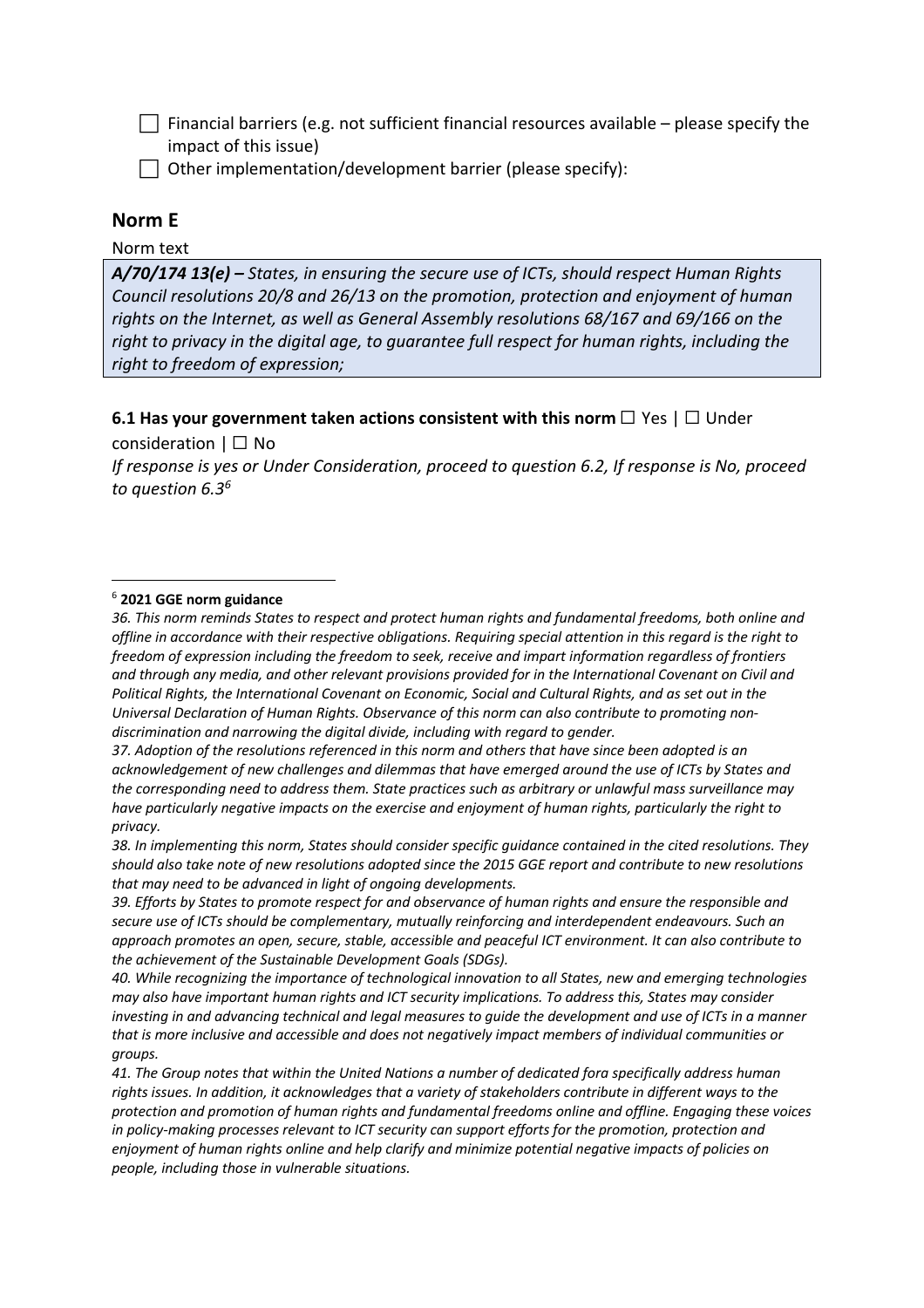**6.2 Please provide details below. In addition to listing specific measures, please provide links to any publicly available information.** 

**Initiative one**

Title: Description (200 words max):

Status:  $\Box$  in development;  $\Box$  ongoing;  $\Box$  completed Lessons learned / comments upon completion; (200 words max):

URL link to public documents, if any:

Describe more initiatives if needed:

**6.3 Please identify any challenges that inhibit the implementation of this norm.**

- $\Box$  Political barriers (e.g. the issue is not considered priority on the political agenda)
- $\Box$  Structural/Organizational barriers (e.g. unclear lines of responsibility or ownership of the issue)
- $\Box$  Personnel barriers (e.g. not sufficient human resources available)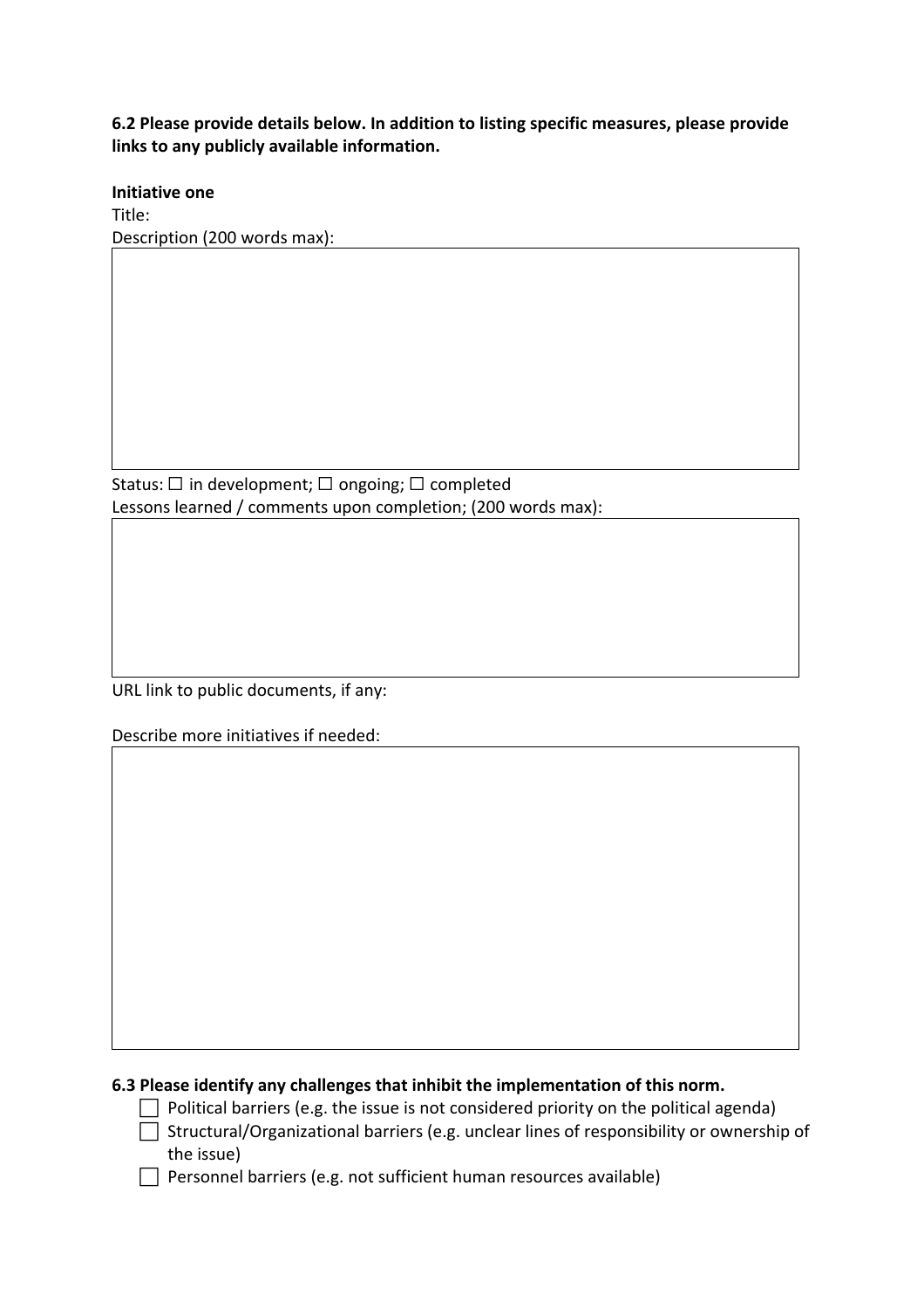$\Box$  Knowledge barriers (e.g. lack of sufficient knowledge on the subject to develop a position – please specify areas requiring further development)

 $\Box$  Financial barriers (e.g. not sufficient financial resources available – please specify the impact of this issue)

 $\Box$  Other implementation/development barrier (please specify):

# **Norm F**

### Norm text

*A/70/174 13(f) – A State should not conduct or knowingly support ICT activity contrary to its obligations under international law that intentionally damages critical infrastructure or otherwise impairs the use and operation of critical infrastructure to provide services to the public;*

**7.1 Has your government taken actions consistent with this norm** □ Yes | □ Under consideration  $| \Box$  No

*If response is yes or Under Consideration, proceed to question 7.2, If response is No, proceed to question 7.37*

## **7.2 Please provide details below. In addition to listing specific measures, please provide links to any publicly available information.**

### **Initiative one**

*45. The COVID-19 pandemic heightened awareness of the critical importance of protecting health care and medical infrastructure and facilities, including through the implementation of the norms addressing critical infrastructure (such as this norm and norms (g) and (h)). Other examples of critical infrastructure sectors that provide essential services to the public can include energy, power generation, water and sanitation, education, commercial and financial services, transportation, telecommunications and electoral processes. Critical infrastructure may also refer to those infrastructures that provide services across several States such as the technical infrastructure essential to the general availability or integrity of the Internet. Such infrastructure can be critical to international trade, financial markets, global transport, communications, health or humanitarian action. Highlighting these infrastructures as examples by no means precludes States from designating other infrastructures as critical, nor does it condone malicious activity against categories of infrastructures that are not specified above.* 

*46. To support implementation of the norm, in addition to consideration of the factors outlined above, States are encouraged to put in place relevant policy and legislative measures at the national level to ensure that ICT*  activities conducted or supported by a State and that may impact the critical infrastructure of or the delivery of *essential public services in another State are consistent with this norm, used in accordance with their international legal obligations, and subject to comprehensive review and oversight.*

<sup>7</sup> *42. With regard to this norm, ICT activity that intentionally damages critical infrastructure or otherwise impairs the use and operation of critical infrastructure to provide services to the public can have cascading domestic, regional and global effects. It poses an elevated risk of harm to the population, and can be escalatory, possibly leading to conflict.* 

*<sup>43.</sup> This norm also points to the fundamental importance of critical infrastructure as a national asset since these infrastructures form the backbone of a society's vital functions, services and activities. If these were to be significantly impaired or damaged, the human costs as well as the impact on a State's economy, development, political and social functioning and national security could be substantial.* 

*<sup>44.</sup> As noted in norm 13 (g), States should take appropriate measures to protect their critical infrastructure. In this regard, each State determines which infrastructures or sectors it deems critical within its jurisdiction, in accordance with national priorities and methods of categorization of critical infrastructure.*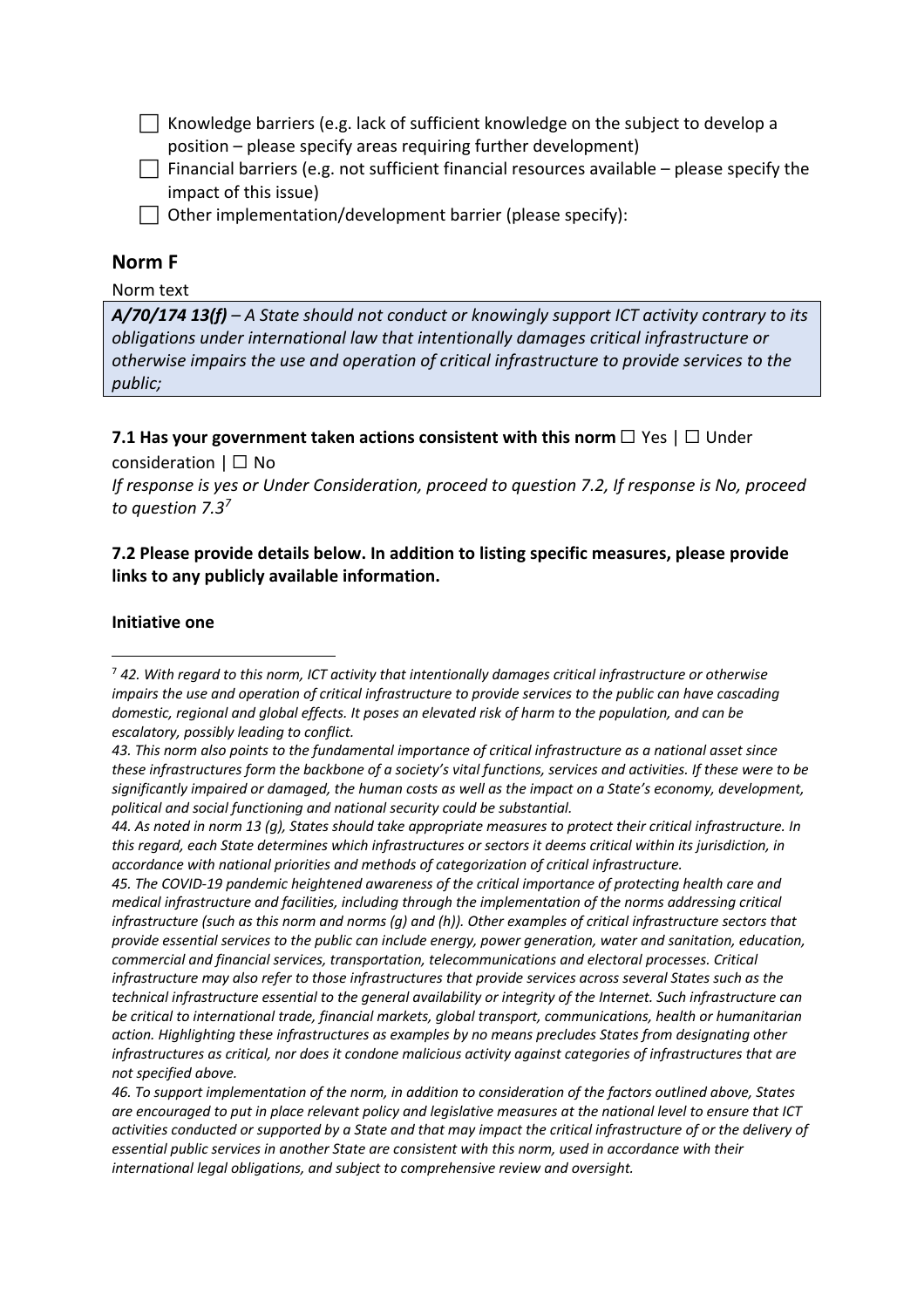Title: Description (200 words max):

Status:  $\Box$  in development;  $\Box$  ongoing;  $\Box$  completed Lessons learned / comments upon completion; (200 words max):

URL link to public documents, if any:

Describe more initiatives if needed:

## **7.3 Please identify any challenges that inhibit the implementation of this norm.**

- $\Box$  Political barriers (e.g. the issue is not considered priority on the political agenda)
- $\Box$  Structural/Organizational barriers (e.g. unclear lines of responsibility or ownership of the issue)
- $\Box$  Personnel barriers (e.g. not sufficient human resources available)
- $\Box$  Knowledge barriers (e.g. lack of sufficient knowledge on the subject to develop a position – please specify areas requiring further development)
- $\Box$  Financial barriers (e.g. not sufficient financial resources available please specify the impact of this issue)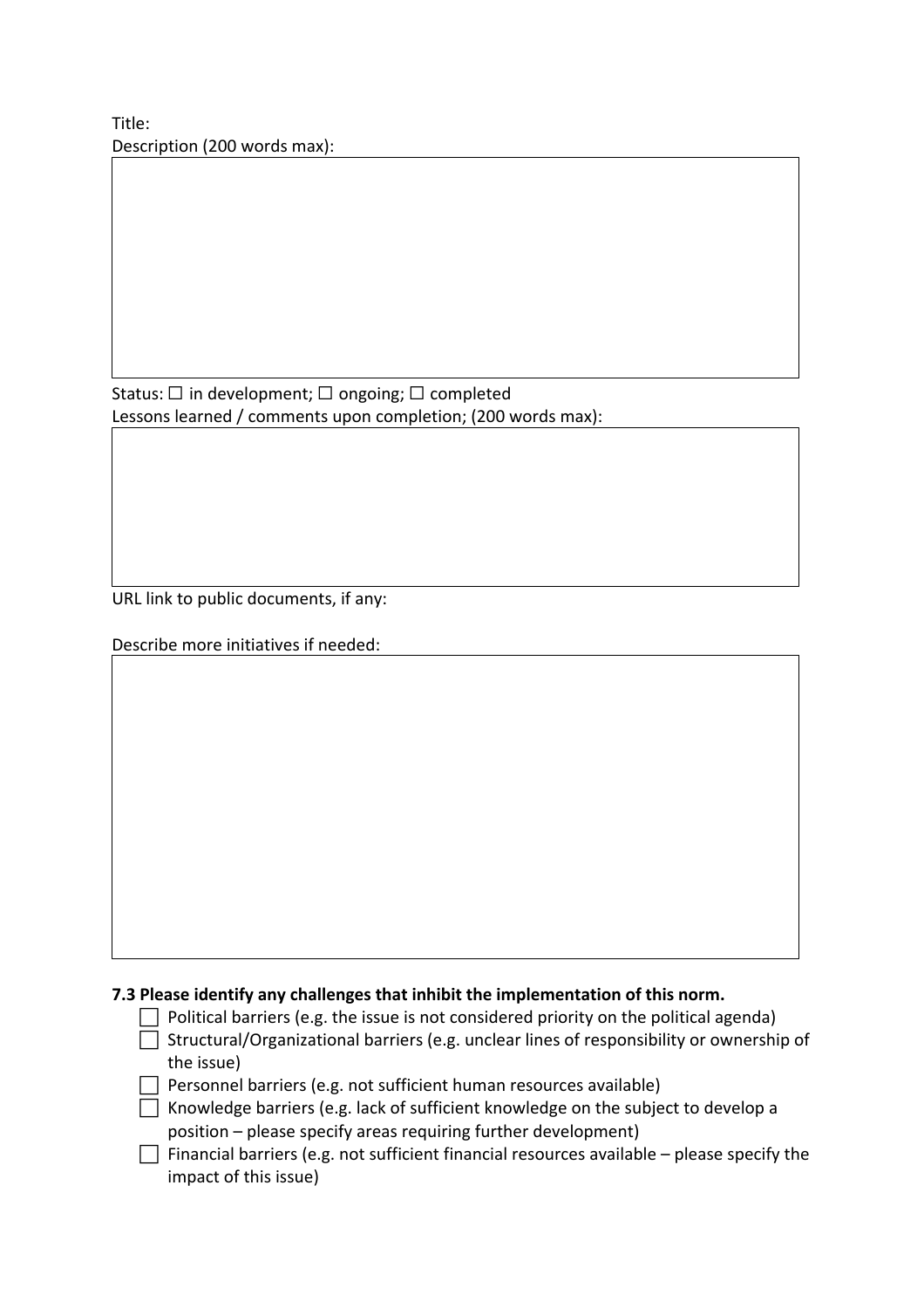$\Box$  Other implementation/development barrier (please specify):

# **Norm G**

Norm text

*A/70/174 13(g) – States should take appropriate measures to protect their critical infrastructure from ICT threats, taking into account, inter alia, General Assembly resolution 58/199 (2003) "Creation of a global culture of cybersecurity and the protection of critical information infrastructure", and other relevant resolutions;*

**8.1 Has your government taken actions consistent with this norm** □ Yes | □ Under

consideration | ☐ No

*If response is yes or Under Consideration, proceed to question 8.2, If response is No, proceed to question 8.38*

**8.2 Please provide details below. In addition to listing specific measures, please provide links to any publicly available information.** 

### **Initiative one**

Title<sup>.</sup>

Description (200 words max):

### <sup>8</sup> **2021 GGE norm guidance**

*47. This norm reaffirms the commitment of all States to protect critical infrastructure under their jurisdiction from ICT threats and the importance of international cooperation in this regard.* 

*48. A State's designation of an infrastructure or sector as critical can be helpful for protecting said infrastructure or sector. In addition to determining the infrastructures or sectors of infrastructure it deems critical, each State determines the structural, technical, organizational, legislative and regulatory measures necessary to protect their critical infrastructure and restore functionality if an incident occurs. General Assembly resolution 58/199 on the Creation of a global culture of cybersecurity and the protection of critical information infrastructures and its accompanying annex 3 highlights actions that States can take at the national level to that end.* 

*49. Some States serve as hosts of infrastructures that provide services regionally or internationally. ICT threats to such infrastructure could have destabilizing effects. States in such arrangements could encourage crossborder cooperation with relevant infrastructure owners and operators to enhance the ICT security measures accorded to such infrastructure and strengthen existing or develop complementary processes and procedures to detect and mitigate ICT incidents affecting such infrastructure.* 

*50. Encouraging measures to ensure the safety and security of ICT products throughout their lifecycle or to classify ICT incidents in terms of their scale and seriousness would also contribute to the objective of this norm.*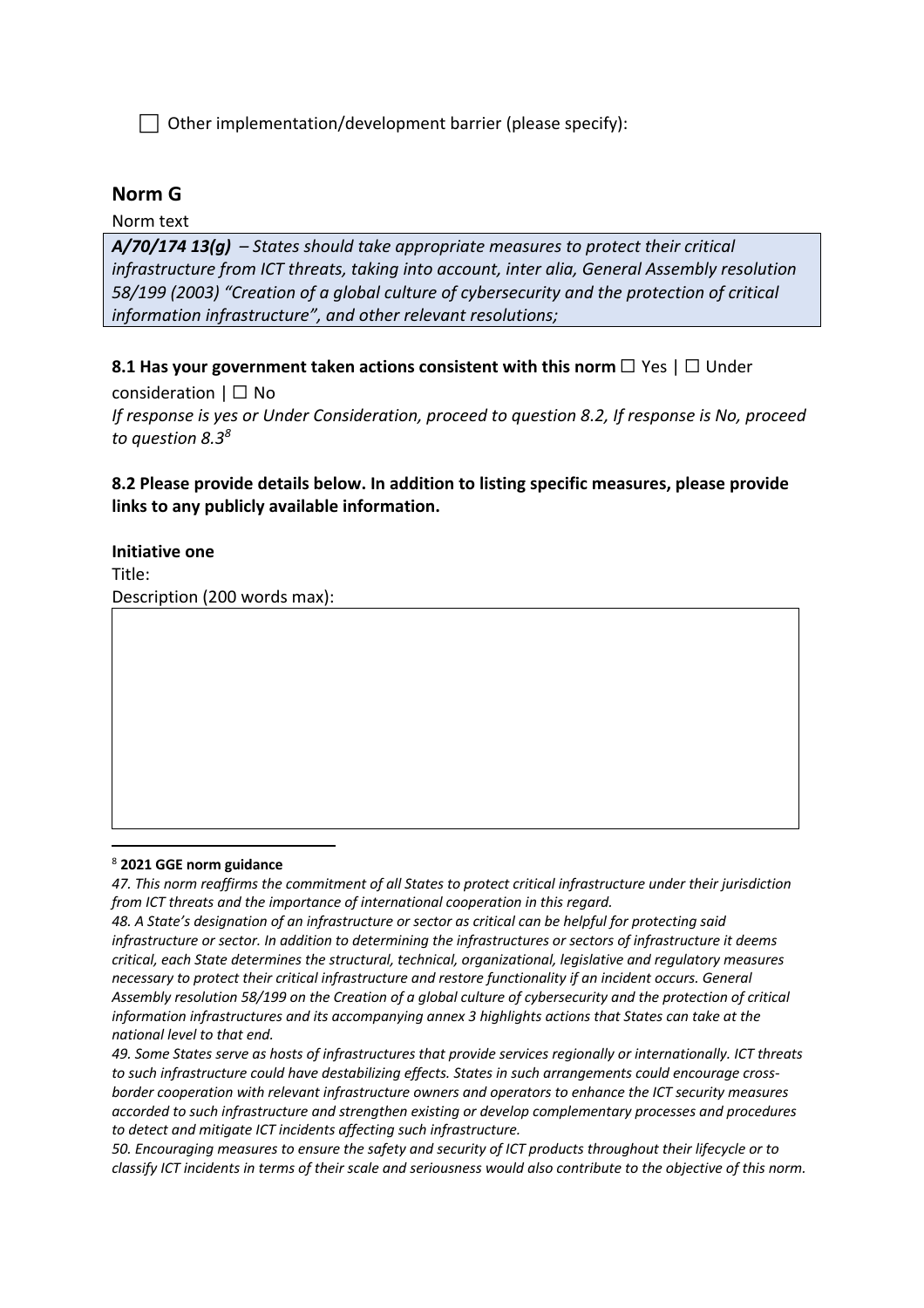Status:  $\Box$  in development;  $\Box$  ongoing;  $\Box$  completed Lessons learned / comments upon completion; (200 words max):

URL link to public documents, if any:

Describe more initiatives if needed:

## **8.3 Please identify any challenges that inhibit the implementation of this norm.**

 $\Box$  Political barriers (e.g. the issue is not considered priority on the political agenda)

| $\Box$ Structural/Organizational barriers (e.g. unclear lines of responsibility or ownership of |
|-------------------------------------------------------------------------------------------------|
| the issue)                                                                                      |

- $\vert \ \vert$  Personnel barriers (e.g. not sufficient human resources available)
- $\Box$  Knowledge barriers (e.g. lack of sufficient knowledge on the subject to develop a position – please specify areas requiring further development)
- $\Box$  Financial barriers (e.g. not sufficient financial resources available please specify the impact of this issue)
- $\Box$  Other implementation/development barrier (please specify):

## **Norm H**

## Norm Text

*A/70/174 13(h)] – States should respond to appropriate requests for assistance by another State whose critical infrastructure is subject to malicious ICT acts. States should also respond to appropriate requests to mitigate malicious ICT activity aimed at another State's critical infrastructure emanating from their territory, taking into account due regard for sovereignty;*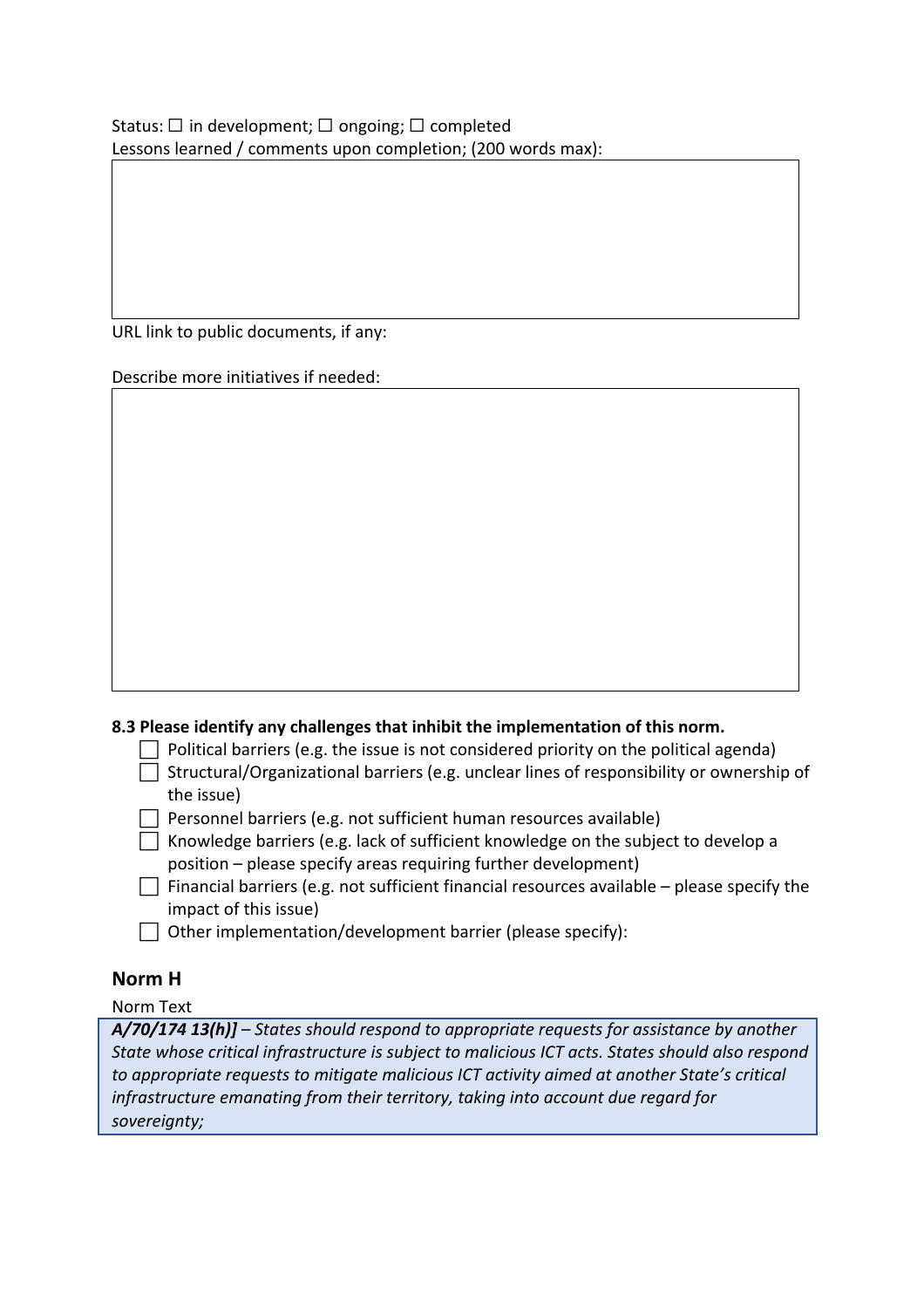### **9.1 Has your government taken actions consistent with this norm** □ Yes | □ Under

consideration | ☐ No *If response is yes or Under Consideration, proceed to question 9.2, If response is No, proceed to question 9.39*

## **9.2 Please provide details below. In addition to listing specific measures, please provide links to any publicly available information.**

### **Initiative one**

Title:

Description (200 words max):

Status:  $\Box$  in development;  $\Box$  ongoing;  $\Box$  completed Lessons learned / comments upon completion; (200 words max):

### <sup>9</sup> **2021 GGE norm guidance**

*52. Upon receiving a request for assistance, States should offer any assistance they have the capacity and resources to provide, and that is reasonably available and practicable in the circumstances. A State may choose to seek assistance bilaterally, or through regional or international arrangements. States may also seek the services of the private sector to assist in responding to requests for assistance.* 

*53. Having the necessary national structures and mechanisms in place to detect and mitigate ICT incidents with the potential to threaten international peace and security enables the effective implementation of this norm. Such mechanisms complement existing mechanisms for day-to-day ICT incident management and resolution. For example, a State wishing to request assistance from another State would benefit from knowing who to contact and the appropriate communication channel to use. A State receiving a request for assistance needs to determine, in as transparent and timely a fashion as possible and respecting the urgency and sensitivity of the request, whether it has the capabilities, capacity and resources to provide the assistance requested. States from which the assistance is requested are not expected to ensure a particular result or outcome. 54. Common and transparent processes and procedures for requesting assistance from another State and for responding to requests for assistance can facilitate the cooperation described by this norm. In this regard, common templates for requesting assistance and responding to such requests can ensure that the State seeking assistance provides as complete and accurate information as possible to the State from which it seeks the assistance, thereby facilitating cooperation and timeliness of response. Such templates could be developed voluntarily at the bilateral, multilateral or regional level. A common template for responding to assistance requests could include elements that acknowledge receipt of the request and, if assistance is possible, an indication of the timeframe, nature, scope and terms of the assistance that could be provided. 55. Where the malicious activity is emanating from a particular State's territory, its offer to provide the requested assistance and the undertaking of such assistance may help minimize damage, avoid misperceptions, reduce the risk of escalation and help restore trust. Engaging in cooperative mechanisms that define the means and mode of crisis communications and of incident management and resolution can strengthen observance of this norm.*

*<sup>51.</sup> This norm reminds States that international cooperation, dialogue, and due regard for the sovereignty of all States are central to responding to requests for assistance by another State whose critical infrastructure is subject to malicious ICT acts. The norm is particularly important when dealing with those acts that have the potential to threaten international peace and security.*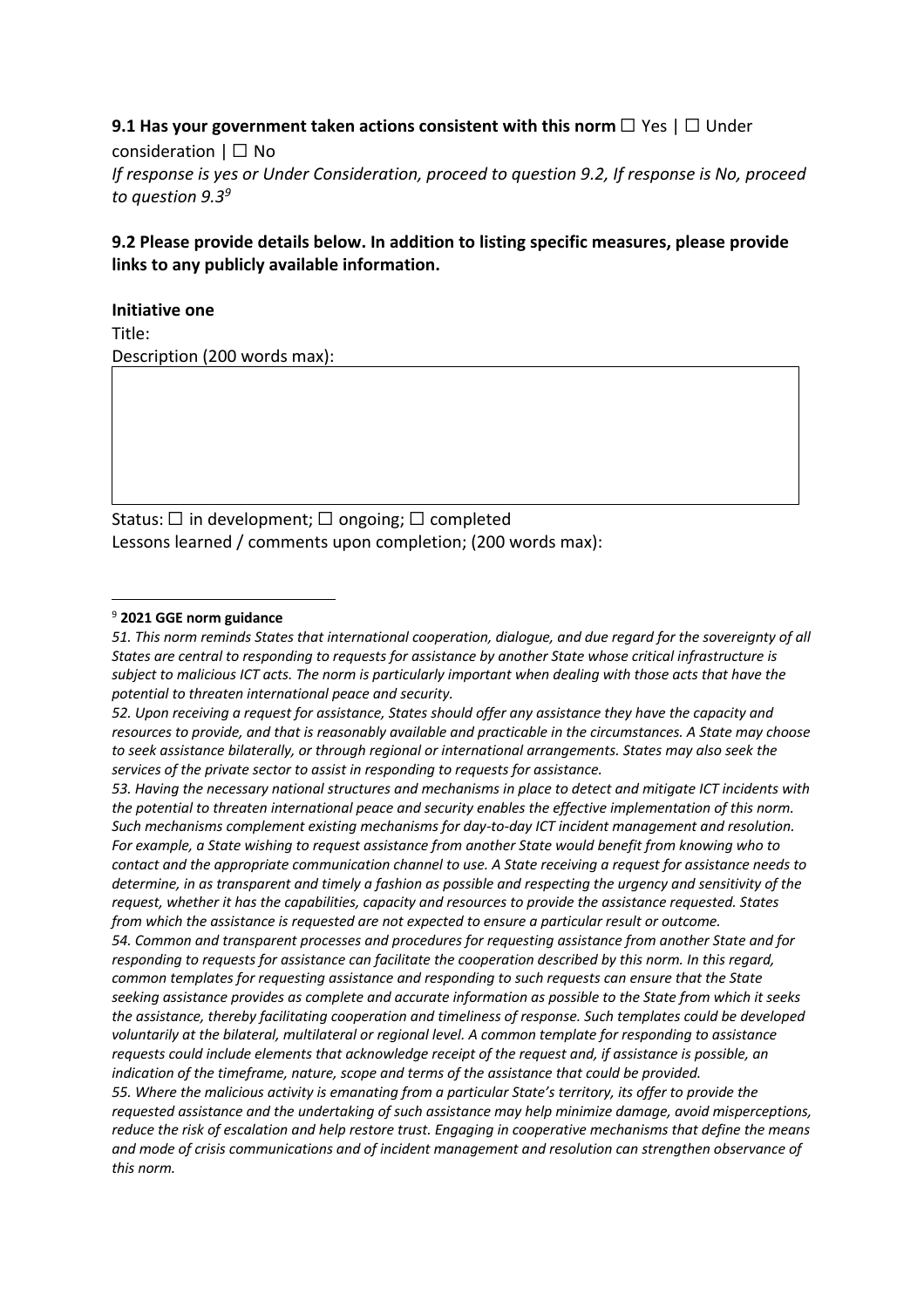URL link to public documents, if any:

Describe more initiatives if needed:

## **9.3 Please identify any challenges that inhibit the implementation of this norm.**

Political barriers (e.g. the issue is not considered priority on the political agenda)

- $\Box$  Structural/Organizational barriers (e.g. unclear lines of responsibility or ownership of the issue)
- $\Box$  Personnel barriers (e.g. not sufficient human resources available)

 $\Box$  Knowledge barriers (e.g. lack of sufficient knowledge on the subject to develop a position – please specify areas requiring further development)

- **Financial barriers (e.g. not sufficient financial resources available please specify the** impact of this issue)
- $\Box$  Other implementation/development barrier (please specify):

## **Norm I**

Norm Text

*A/70/174 13(i)] – States should take reasonable steps to ensure the integrity of the supply chain, so end users can have confidence in the security of ICT products. States should seek to prevent the proliferation of malicious ICT tools and techniques and the use of harmful hidden functions;*

**10.1 Has your government taken actions consistent with this norm** □ Yes | □ Under consideration | ☐ No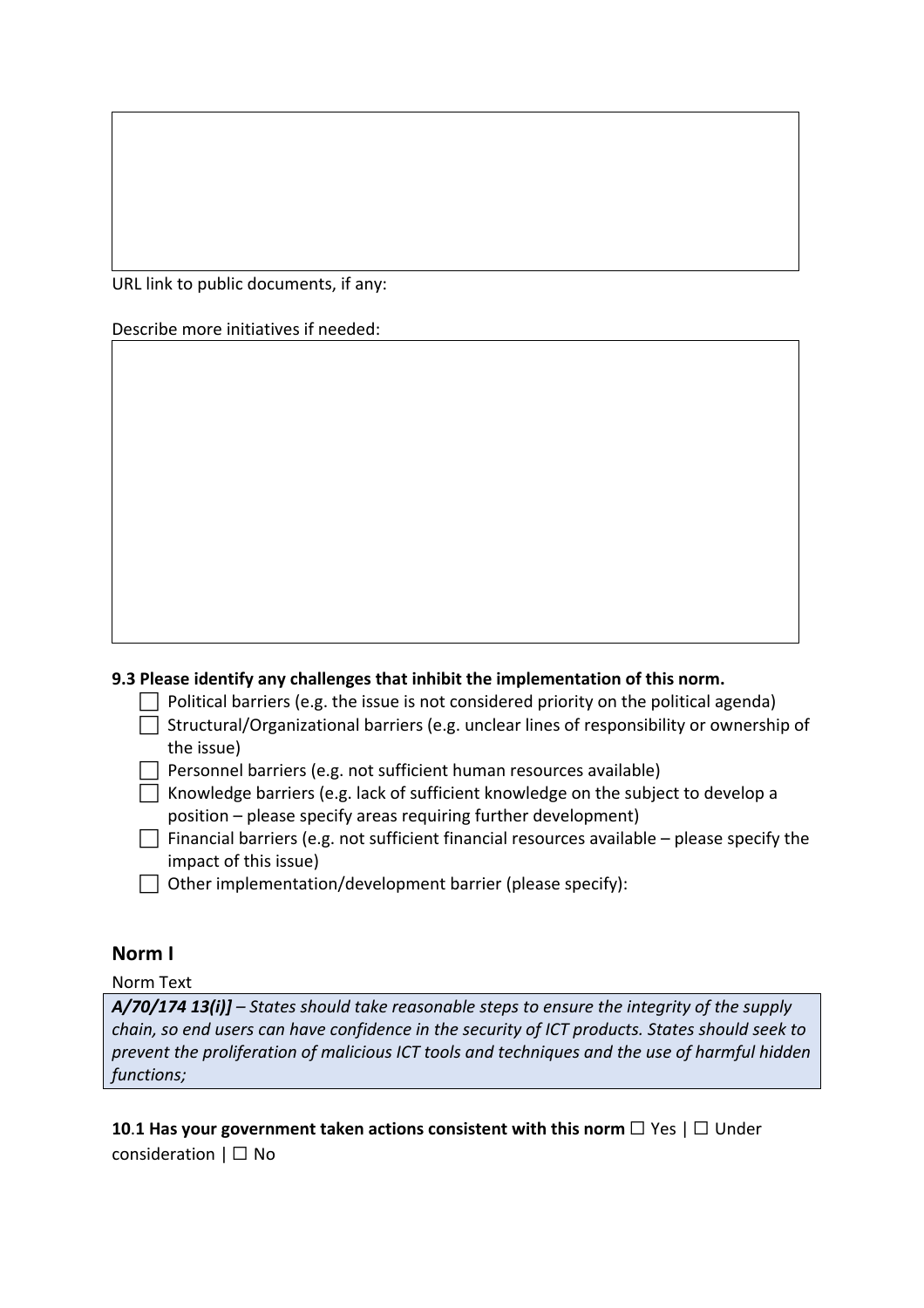*If response is yes or Under Consideration, proceed to question 10.2, If response is No, proceed to question 10.310*

**10.2 Please provide details below. In addition to listing specific measures, please provide links to any publicly available information.** 

#### **Initiative one**

Title: Description (200 words max):

#### <sup>10</sup> **2021 GGE norm guidance**

*56. This norm recognizes the need to promote end user confidence and trust in an ICT environment that is open, secure, stable, accessible and peaceful. Ensuring the integrity of the ICT supply chain and the security of ICT products, and preventing the proliferation of malicious ICT tools and techniques and the use of harmful hidden functions are increasingly critical in that regard, as well as to international security, and digital and broader economic development.* 

*57. Global ICT supply chains are extensive, increasingly complex and interdependent, and involve many different parties. Reasonable steps to promote openness and ensure the integrity, stability and security of the supply chain can include:* 

*(a) Putting in place at the national level comprehensive, transparent, objective and impartial frameworks and mechanisms for supply chain risk management, consistent with a State's international obligations. Such frameworks may include risk assessments that take into account a variety of factors, including the benefits and risks of new technologies.* 

*(b) Establishing policies and programmes to objectively promote the adoption of good practices by suppliers and vendors of ICT equipment and systems in order to build international confidence in the integrity and security of ICT products and services, enhance quality and promote choice.* 

*(c) Increased attention in national policy and in dialogue with States and relevant actors at the United Nations and other fora on how to ensure all States can compete and innovate on an equal footing, so as to enable the full realization of ICTs to increase global social and economic development and contribute to the maintenance of international peace and security, while also safeguarding national security and the public interest.* 

*(d) Cooperative measures such as exchanges of good practices at the bilateral, regional and multilateral levels on supply chain risk management; developing and implementing globally interoperable common rules and standards for supply chain security; and other approaches aimed at decreasing supply chain vulnerabilities. 58. To prevent the development and proliferation of malicious ICT tools and techniques and the use of harmful hidden functions, including backdoors, States can consider putting in place at the national level:* 

*(a) Measures to enhance the integrity of the supply chain, including by requiring ICT vendors to incorporate safety and security in the design, development and throughout the lifecycle of ICT products. To this end, States may also consider establishing independent and impartial certification processes.* 

*(b) Legislative and other safeguards that enhance the protection of data and privacy.*

*(c) Measures that prohibit the introduction of harmful hidden functions and the exploitation of vulnerabilities in ICT products that may compromise the confidentiality, integrity and availability of systems and networks, including in critical infrastructure.* 

*59. In addition to the steps and measures outlined above, States should continue to encourage the private sector and civil society to play an appropriate role to improve the security of and in the use of ICTs, including supply chain security for ICT products, and thus contribute to meeting the objectives of this norm*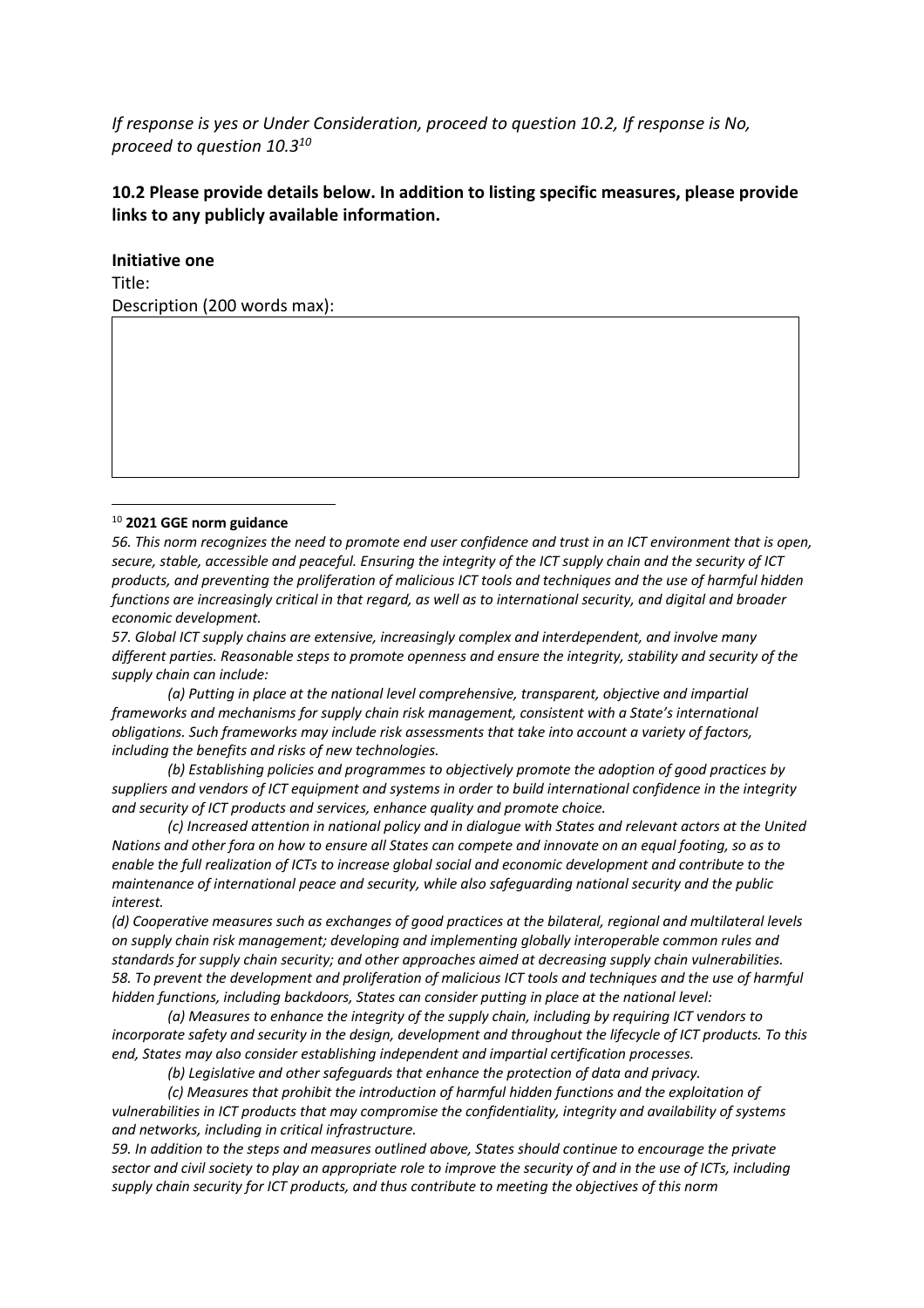Status:  $\Box$  in development;  $\Box$  ongoing;  $\Box$  completed Lessons learned / comments upon completion; (200 words max):

URL link to public documents, if any:

Describe more initiatives if needed:

## **10.3 Please identify any challenges that inhibit the implementation of this norm.**

| $\Box$ Political barriers (e.g. the issue is not considered priority on the political agenda) |  |  |  |  |  |
|-----------------------------------------------------------------------------------------------|--|--|--|--|--|
|-----------------------------------------------------------------------------------------------|--|--|--|--|--|

| $\overline{\phantom{a}}$ Structural/Organizational barriers (e.g. unclear lines of responsibility or ownership of |
|-------------------------------------------------------------------------------------------------------------------|
| the issue)                                                                                                        |

- $\Box$  Personnel barriers (e.g. not sufficient human resources available)
- $\Box$  Knowledge barriers (e.g. lack of sufficient knowledge on the subject to develop a position – please specify areas requiring further development)
- $\Box$  Financial barriers (e.g. not sufficient financial resources available please specify the impact of this issue)
- $\Box$  Other implementation/development barrier (please specify):

# **Norm J**

Norm Text

*A/70/174 13(j) – States should encourage responsible reporting of ICT vulnerabilities and share associated information on available remedies to such vulnerabilities, in order to limit and possibly eliminate potential threats to ICTs and ICT-dependent infrastructure;*

**11.1 Has your government taken actions consistent with this norm** □ Yes | □ Under consideration | ☐ No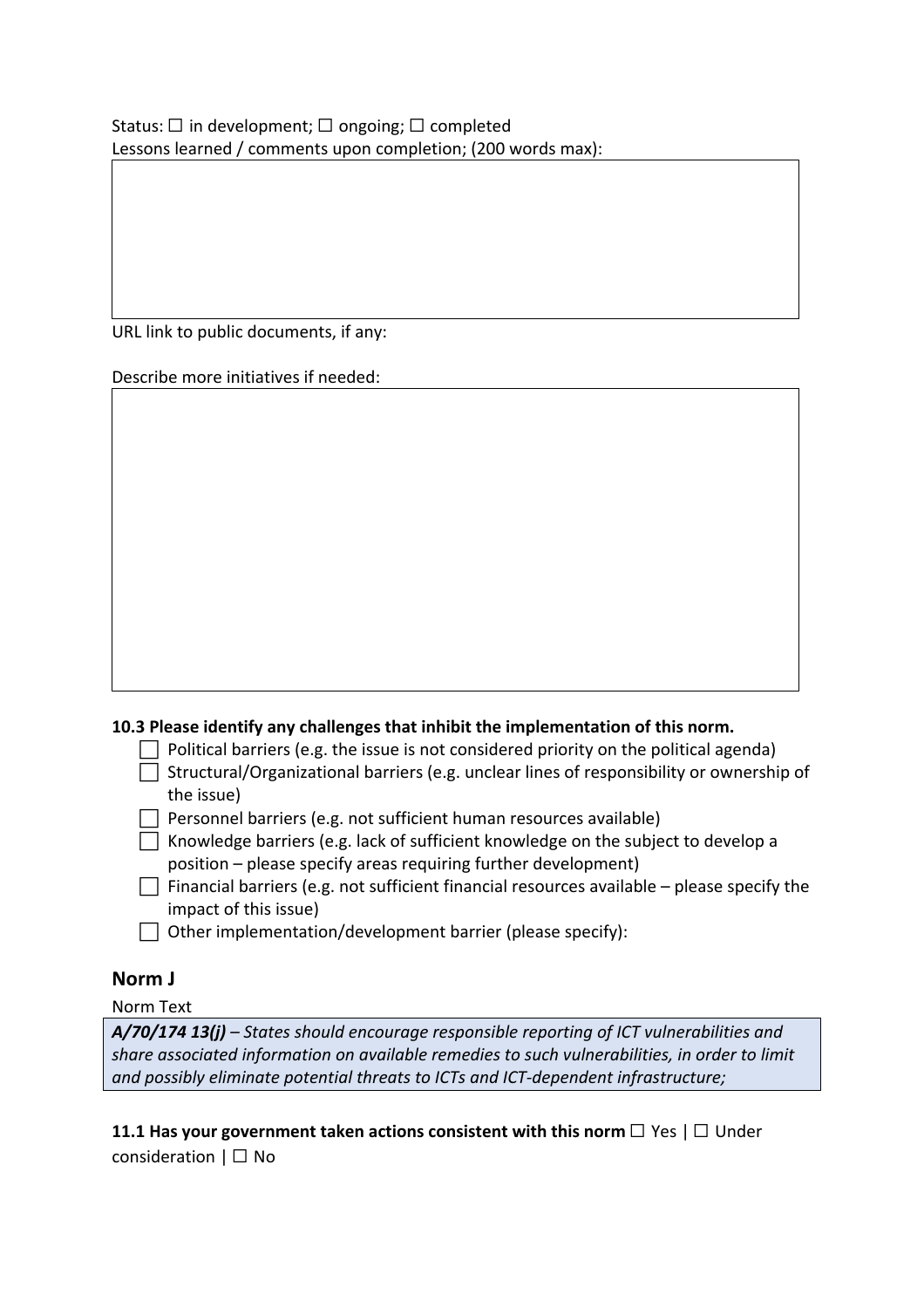*If response is yes or Under Consideration, proceed to question 11.2, If response is No, proceed to question 11.311*

**11.2 Please provide details below. In addition to listing specific measures, please provide links to any publicly available information.** 

### **Initiative one**

Title: Description (200 words max):

Status:  $\Box$  in development;  $\Box$  ongoing;  $\Box$  completed Lessons learned / comments upon completion; (200 words max):

### <sup>11</sup> **2021 GGE norm guidance**

*<sup>60.</sup> This norm reminds States of the importance of ensuring that ICT vulnerabilities are addressed quickly in order to reduce the possibility of exploitation by malicious actors. Timely discovery and responsible disclosure and reporting of ICT vulnerabilities can prevent harmful or threatening practices, increase trust and confidence, and reduce related threats to international security and stability.* 

*<sup>61.</sup> Vulnerability disclosure policies and programmes, as well as related international cooperation, aim to provide a reliable and consistent process to routinize such disclosures. A coordinated vulnerability disclosure process can minimize the harm to society posed by vulnerable products and systematize the reporting of ICT vulnerabilities and requests for assistance between countries and emergency response teams. Such processes should be consistent with domestic legislation.* 

*<sup>62.</sup> At the national, regional and international level, States could consider putting in place impartial legal frameworks, policies and programmes to guide decision-making on the handling of ICT vulnerabilities and curb their commercial distribution as a means to protect against any misuse that may pose a risk to international peace and security or human rights and fundamental freedoms. States could also consider putting in place legal protections for researchers and penetration testers.* 

*<sup>63.</sup> In addition, and in consultation with relevant industry and other ICT security actors, States can develop guidance and incentives, consistent with relevant international technical standards, on the responsible reporting and management of vulnerabilities and the respective roles and responsibilities of different stakeholders in reporting processes; the types of technical information to be disclosed or publicly shared, including the sharing of technical information on ICT incidents that are severe; and how to handle sensitive data and ensure the security and confidentiality of information.* 

*<sup>64.</sup> The recommendations on confidence-building and international cooperation, assistance and capacitybuilding of previous GGEs can be particularly helpful for developing a shared understanding of the mechanisms and processes that States can put in place for responsible vulnerability disclosure. States can consider using existing multilateral, regional and sub-regional bodies and other relevant channels and platforms involving different stakeholders to this end.*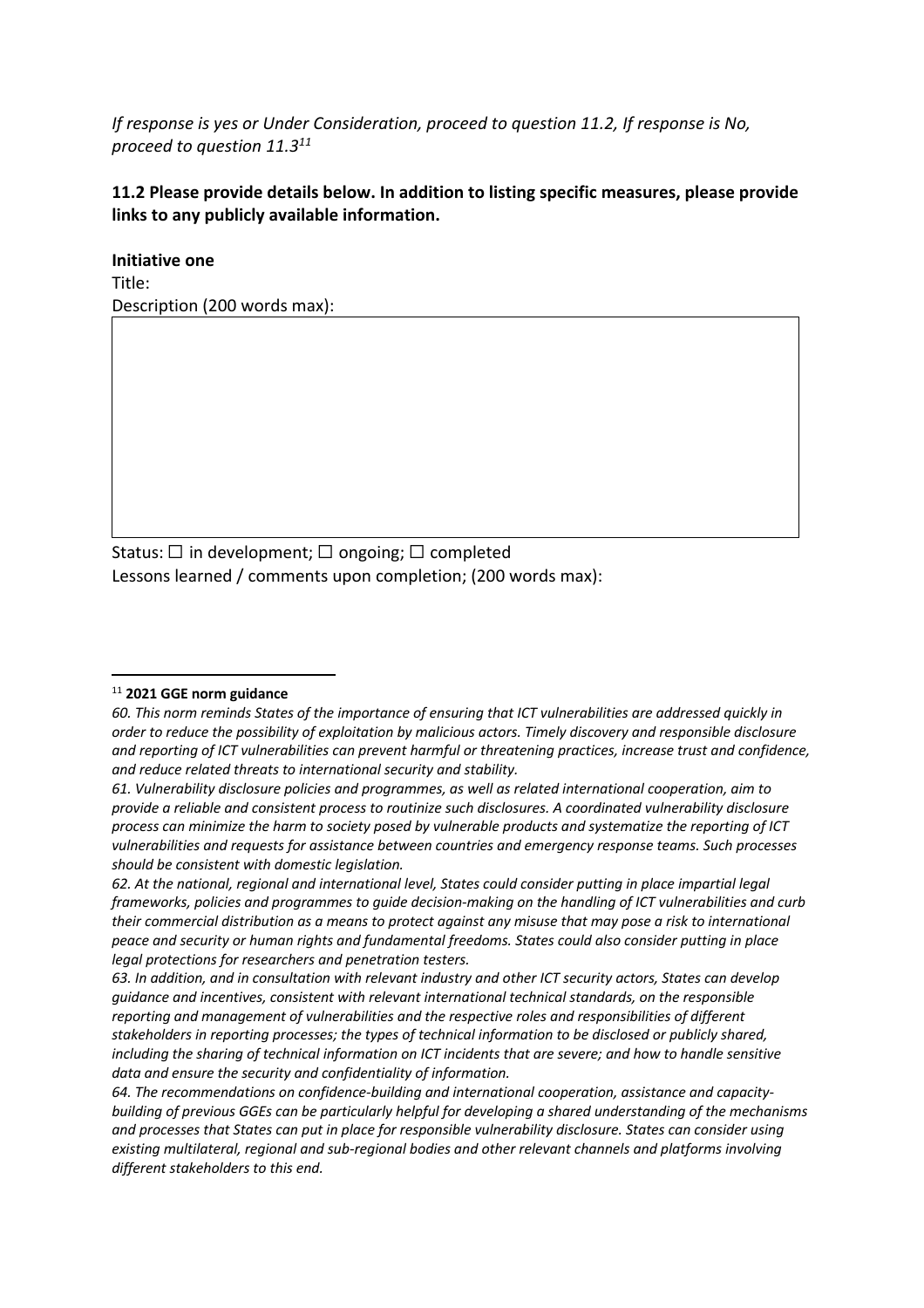URL link to public documents, if any:

Describe more initiatives if needed:

## **11.3 Please identify any challenges that inhibit the implementation of this norm.**

Political barriers (e.g. the issue is not considered priority on the political agenda)

- $\Box$  Structural/Organizational barriers (e.g. unclear lines of responsibility or ownership of the issue)
- $\Box$  Personnel barriers (e.g. not sufficient human resources available)

 $\Box$  Knowledge barriers (e.g. lack of sufficient knowledge on the subject to develop a position – please specify areas requiring further development)

- **Financial barriers (e.g. not sufficient financial resources available please specify the** impact of this issue)
- $\Box$  Other implementation/development barrier (please specify):

# **Norm K**

### Norm Text

*A/70/174 13(k) – States should not conduct or knowingly support activity to harm the information systems of another State's authorized emergency response teams (sometimes known as CERTS or CSIRTS). A State should not use authorized emergency response teams to engage in malicious international activity;*

**12.1 Has your government taken actions consistent with this norm** □ Yes | □ Under consideration | ☐ No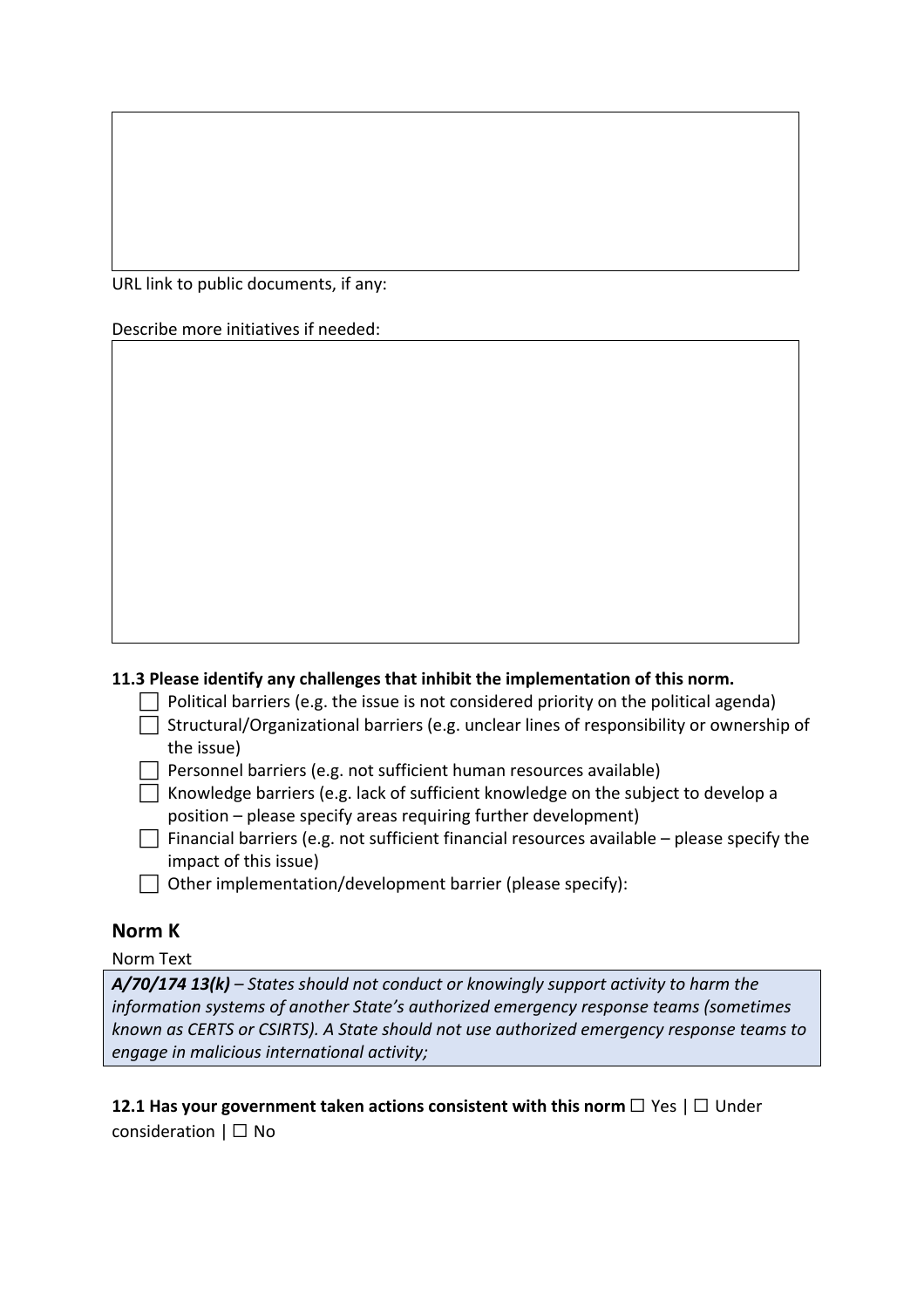*If response is yes or Under Consideration, proceed to question 12.2, If response is No, proceed to question 12.312*

**12.2 Please provide details below. In addition to listing specific measures, please provide links to any publicly available information.** 

### **Initiative one**

Title: Description (200 words max):

Status:  $\Box$  in development;  $\Box$  ongoing;  $\Box$  completed Lessons learned / comments upon completion; (200 words max):

### <sup>12</sup> **2021 GGE norm guidance**

*66. In recognition of their critical role in protecting national security, the public and preventing economic loss deriving from ICT-related incidents, many States categorize CERTs/CSIRTs as part of their critical infrastructure. 67. In considering how their actions regarding emergency response teams can contribute to international peace and security, States could publicly declare or put in place measures affirming that they will not use authorized emergency response teams to engage in malicious international activity and acknowledge and respect the domains of operation and ethical principles that guide the work of authorized emergency response teams. The Group takes note of emerging initiatives in this regard.* 

*68. States could also consider putting in place other measures such as a national ICT-security incident management framework with designated roles and responsibilities, including for CERTs/CSIRTs, to facilitate cooperation and coordination among CERTs/CSIRTs and other relevant security and technical bodies at the national, regional and international levels. Such a framework can include policies, regulatory measures or procedures that clarify the status, authority and mandates of CERTs/CSIRTs and that distinguish the unique functions of CERTs/CSIRTs from other functions of government.*

*<sup>65.</sup> This norm reflects the fact that CERTs/CSIRTs or other authorized response bodies have unique responsibilities and functions in managing and resolving ICT incidents, and thereby play an important role in contributing to the maintenance of international peace and security. They are essential to effectively detecting and mitigating the immediate and long-term negative effects of ICT incidents. Harm to emergency response teams can undermine trust and hinder their ability to carry out their functions and can have wider, often unforeseen consequences across sectors and potentially for international peace and security. The Group underscores the importance of avoiding the politicization of CERTs/CSIRTs and respecting the independent character of their functions.*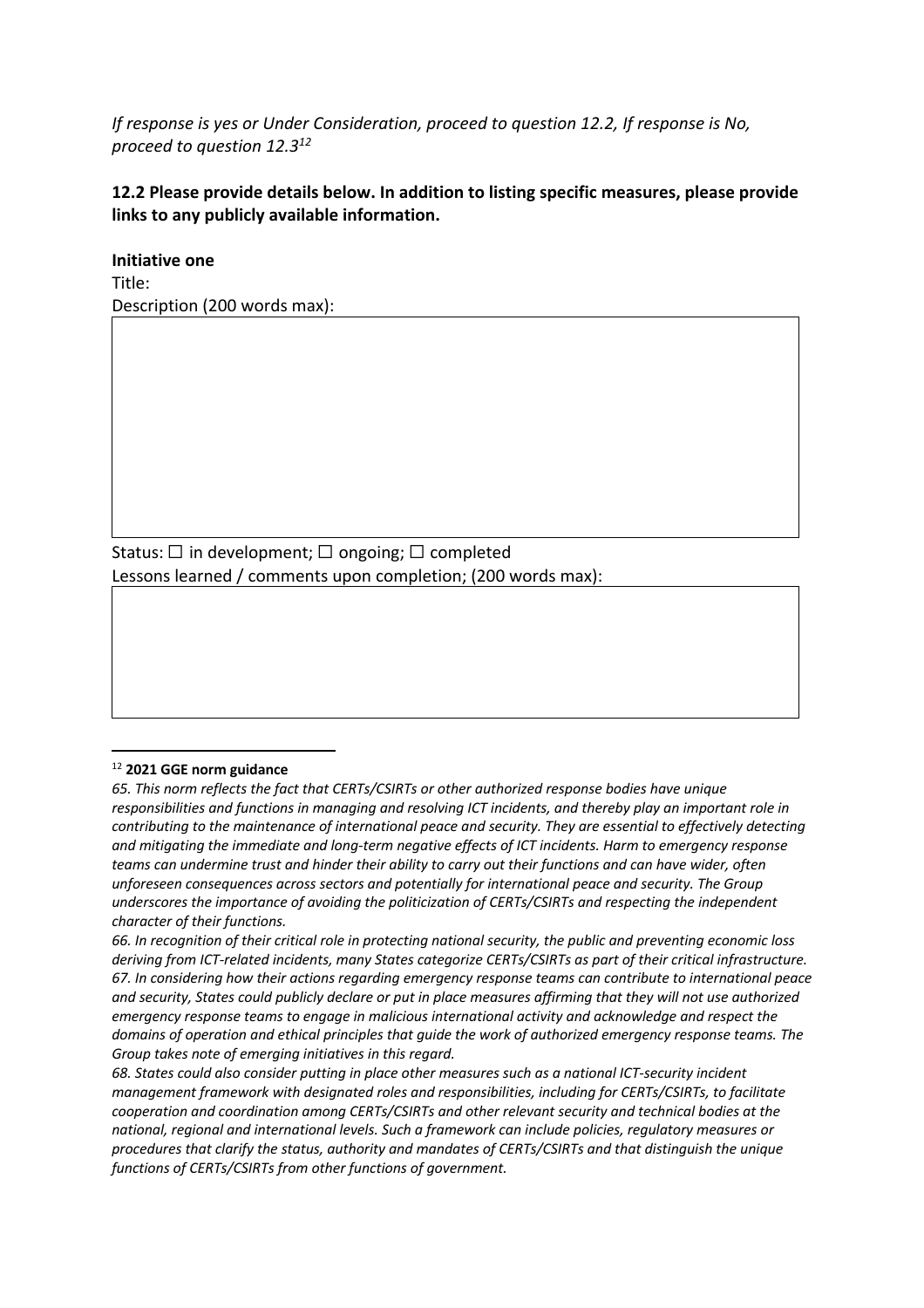### URL link to public documents, if any:

Describe more initiatives if needed:

### **12.3 Please identify any challenges that inhibit the implementation of this norm.**

- $\Box$  Political barriers (e.g. the issue is not considered priority on the political agenda)
- $\Box$  Structural/Organizational barriers (e.g. unclear lines of responsibility or ownership of the issue)
- $\Box$  Personnel barriers (e.g. not sufficient human resources available)
- $\Box$  Knowledge barriers (e.g. lack of sufficient knowledge on the subject to develop a position – please specify areas requiring further development)
- **Financial barriers (e.g. not sufficient financial resources available please specify the** impact of this issue)
- $\Box$  Other implementation/development barrier (please specify):

# **Part Three: Confidence Building Measures**

# **Extract from 2015 GGE report**

### **Confidence-building Measures (extracted from 2015 GGE Report)**

*16. Confidence-building measures strengthen international peace and security. They can increase interstate cooperation, transparency, predictability and stability. In their work to build confidence to ensure a peaceful ICT environment, States should take into consideration the Guidelines for Confidence-building Measures adopted by the Disarmament Commission in 1988 and endorsed by consensus by the General Assembly in resolution 43/78 (H). To enhance trust and cooperation and reduce the risk of conflict, the Group recommends that States consider the following voluntary confidence-building measures:* 

*(a) The identification of appropriate points of contact at the policy and technical levels to address serious ICT incidents and the creation of a directory of such contacts;* 

*(b) The development of and support for mechanisms and processes for bilateral, regional, subregional and multilateral consultations, as appropriate, to enhance inter-State* 

*confidence-building and to reduce the risk of misperception, escalation and conflict that may stem from ICT incidents;*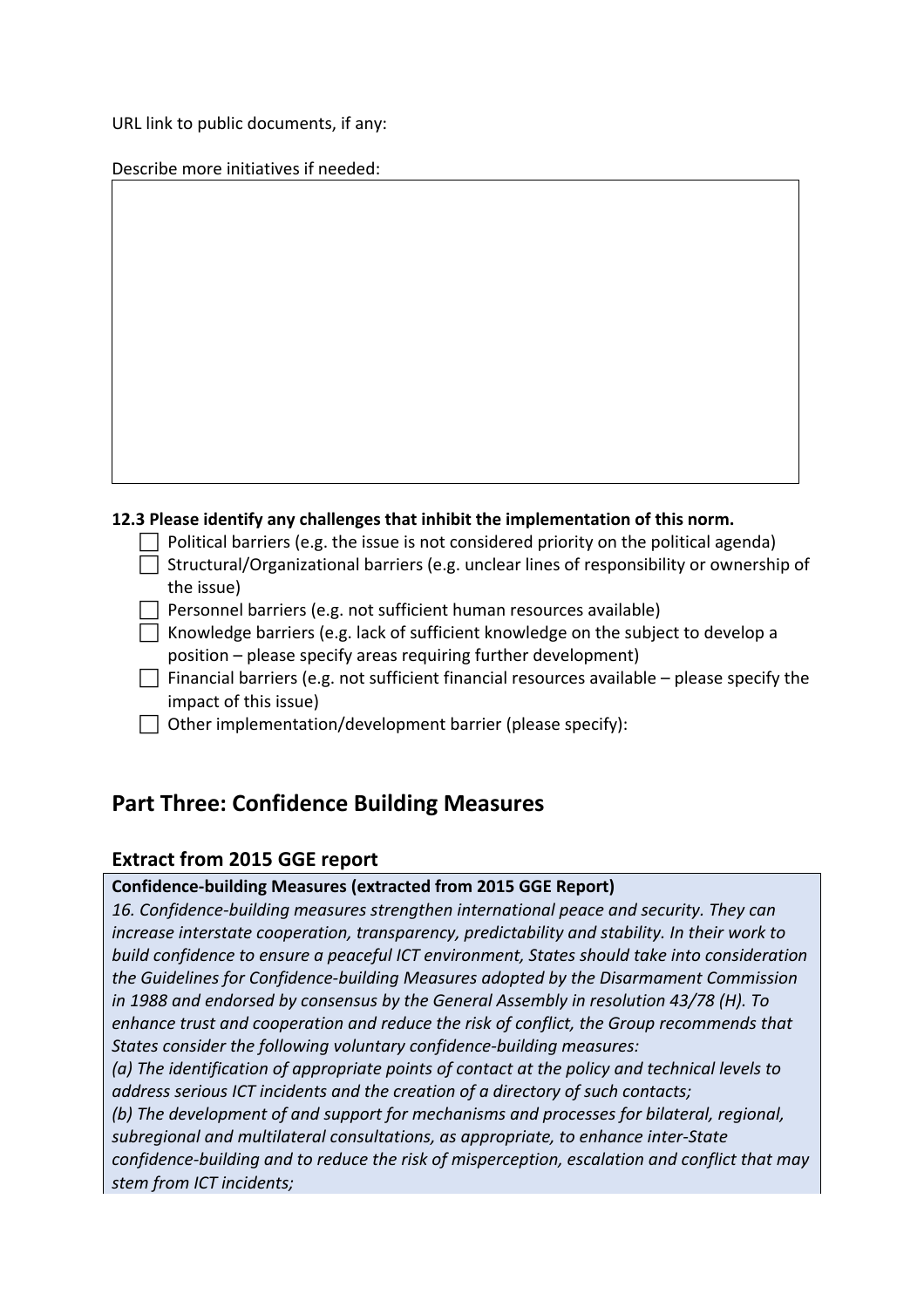*(c) Encouraging, on a voluntary basis, transparency at the bilateral, subregional, regional and multilateral levels, as appropriate, to increase confidence and inform future work. This could include the voluntary sharing of national views and information on various aspects of national and transnational threats to and in the use of ICTs; vulnerabilities and identified harmful hidden functions in ICT products; best practices for ICT security; confidence-building measures developed in regional and multilateral forums; and national organizations, strategies, policies and programmes relevant to ICT security;* 

*(d) The voluntary provision by States of their national views of categories of infrastructure that they consider critical and national efforts to protect them, including information on national laws and policies for the protection of data and ICT-enabled infrastructure. States should seek to facilitate cross-border cooperation to address critical infrastructure vulnerabilities that transcend national borders. These measures could include:* 

*(i) A repository of national laws and policies for the protection of data and ICT-enabled infrastructure and the publication of materials deemed appropriate for distribution on these national laws and policies;* 

*(ii) The development of mechanisms and processes for bilateral, subregional, regional and multilateral consultations on the protection of ICT-enabled critical infrastructure;* 

*(iii) The development on a bilateral, subregional, regional and multilateral basis of technical, legal and diplomatic mechanisms to address ICT-related requests;* 

*(iv) The adoption of voluntary national arrangements to classify ICT incidents in terms of the scale and seriousness of the incident, for the purpose of facilitating the exchange of information on incidents.* 

*17. States should consider additional confidence-building measures that would strengthen cooperation on a bilateral, subregional, regional and multilateral basis. These could include voluntary agreements by States to:*

*(a) Strengthen cooperative mechanisms between relevant agencies to address ICT security incidents and develop additional technical, legal and diplomatic mechanisms to address ICT infrastructure-related requests, including the consideration of exchanges of personnel in areas such as incident response and law enforcement, as appropriate, and encouraging exchanges between research and academic institutions;*

*(b) Enhance cooperation, including the development of focal points for the exchange of information on malicious ICT use and the provision of assistance in investigations;*

*(c) Establish a national computer emergency response team and/or cybersecurity incident response team or officially designate an organization to fulfil this role. States may wish to consider such bodies within their definition of critical infrastructure. States should support and facilitate the functioning of and cooperation among such national response teams and other authorized bodies;*

*(d) Expand and support practices in computer emergency response team and cybersecurity incident response team cooperation, as appropriate, such as information exchange about vulnerabilities, attack patterns and best practices for mitigating attacks, including coordinating responses, organizing exercises, supporting the handling of ICT-related incidents and enhancing regional and sector-based cooperation;*

*(e) Cooperate, in a manner consistent with national and international law, with requests from other States in investigating ICT-related crime or the use of ICTs for terrorist purposes or to mitigate malicious ICT activity emanating from their territory.*

*18. The Group reiterates that, given the pace of ICT development and the scope of the threat, there is a need to enhance common understandings and intensify cooperation. In this*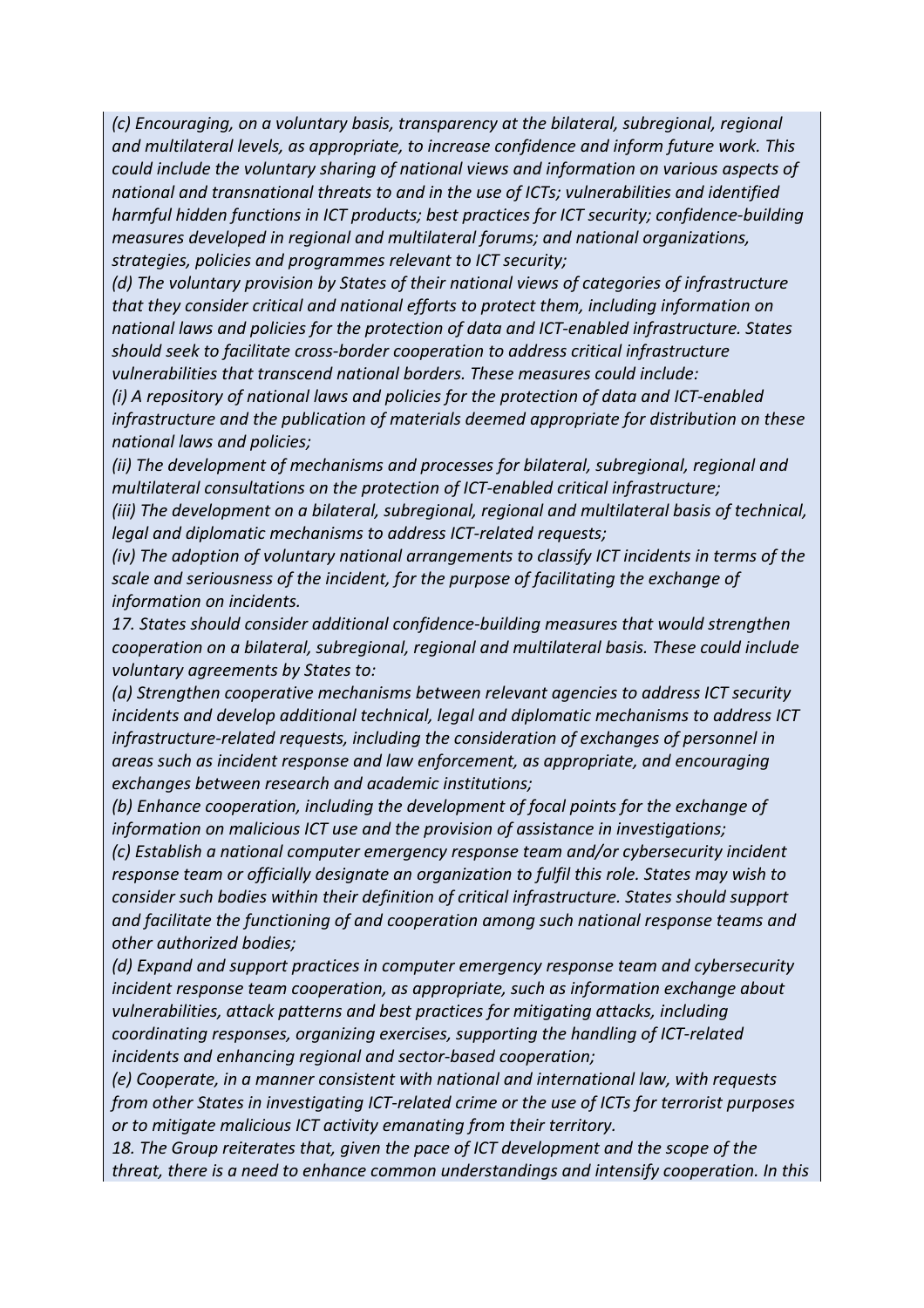*regard, the Group recommends regular institutional dialogue with broad participation under the auspices of the United Nations, as well as regular dialogue through bilateral, regional and multilateral forums and other international organizations.*

# **Extract from the 2021 OEWG report**

**Confidence Building Measures (extracted from 2021 OEWG Report)**

*41. Confidence-building measures (CBMs), which comprise transparency, cooperative and stability measures can contribute to preventing conflicts, avoiding misperception and misunderstandings, and the reduction of tensions. They are a concrete expression of international cooperation. With the necessary resources, capacities and engagement, CBMs can strengthen the overall security, resilience and peaceful use of ICTs. CBMs can also support implementation of norms of responsible State behaviour, in that they foster trust and ensure greater clarity, predictability and stability in the use of ICTs by States. Together with the other pillars of the framework for responsible State behaviour, CBMs can also help build common understandings among States, thereby contributing to a more peaceful international environment.*

*42. As CBMs are voluntary engagements taken progressively, they can be a first step to addressing mistrust arising from misunderstandings between States by establishing communication, building bridges and initiating cooperation on a shared objective of mutual interest. As such, CBMs may lay the foundations for expanded, additional arrangements and agreements in the future.*

*43. States concluded that the dialogue within the Open-ended Working Group was in itself a CBM, as it stimulates an open and transparent exchange of views on perceptions of threats and vulnerabilities, responsible behaviour of States and other actors and good practices, thereby ultimately supporting the collective development and implementation of the framework for responsible State behaviour in their use of ICTs.*

*44. In addition, States concluded that the UN has a crucial role in the development and supporting implementation of global CBMs. Practical CBMs have been recommended in each of the consensus GGE reports. In addition to these ICT-specific recommendations, in consensus resolution 43/78(H) the General Assembly endorsed the Guidelines for Confidence-building Measures developed in the United Nations Disarmament Commission, which outlined valuable principles, objectives and characteristics for CBMs which may be considered when developing new ICT-specific measures.*

*45. Building on their essential assets of trust and established relationships, States concluded that regional and sub-regional organizations have made significant efforts in developing CBMs, adapting them to their specific contexts and priorities, raising awareness and sharing information among their members. In addition, regional, cross-regional and inter-organizational exchanges can establish new avenues for collaboration, cooperation, and mutual learning. As not all States are members of a regional organization and not all regional organizations have CBMs in place, it was noted that such measures are complementary to the work of the UN and other organizations to promote CBMs.*

*46. Drawing from the lessons and practices shared at the OEWG, States concluded that the prior existence of national and regional mechanisms and structures, as well as the building of adequate resources and capacities, such as national Computer Emergency Response Teams (CERTs), are essential to ensuring that CBMs serve their intended purpose.*

*47. As a specific measure, States concluded that establishing national Points of Contact (PoCs) is a CBM in itself, but is also a helpful measure for the implementation of many other*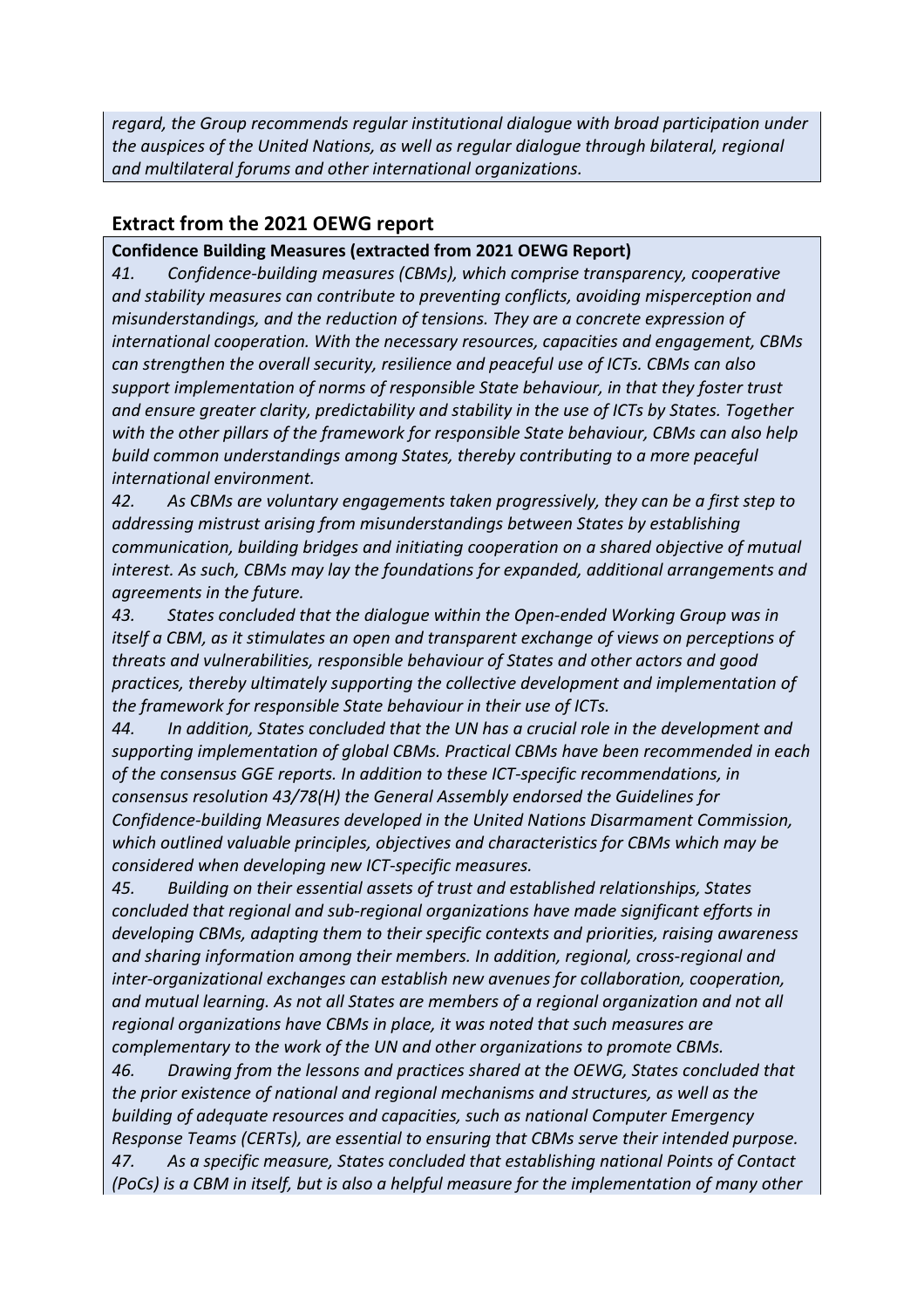*CBMs, and is invaluable in times of crisis. States may find it useful to have PoCs for, inter alia, diplomatic, policy, legal and technical exchanges, as well as incident reporting and response.*

# *The OEWG recommends that*

*48. States, on a voluntary basis, continue to inform the Secretary-General of their views and assessments and to include additional information on lessons learned and good practice related to relevant CBMs at the bilateral, regional or multilateral level.*

*49. States voluntarily identify and consider CBMs appropriate to their specific contexts, and cooperate with other States on their implementation.*

*50. States voluntarily engage in transparency measures by sharing relevant information and lessons in their chosen format and fora, as appropriate, including through the Cyber Policy Portal of the United Nations Institute for Disarmament Research.*

*51. States, which have not yet done so, consider nominating a national Point of Contact, inter alia, at the technical, policy and diplomatic levels, taking into account differentiated capacities. States are also encouraged to continue to consider the modalities of establishing a directory of such Points of Contact at the global level.*

*52. States explore mechanisms for regular cross-regional exchanges of lessons and good practices on CBMs, taking into account differences in regional contexts and the structures of relevant organizations.*

*53. States continue to consider CBMs at the bilateral, regional and multilateral levels and encouraged opportunities for the cooperative exercise of CBMs.*

# **Extract from the 2021 GGE report**

## **Confidence Building Measures (extracted from 2021 GGE Report)**

*74. The Group notes that by fostering trust, cooperation, transparency and predictability, confidence-building measures (CBMs) can promote stability and help to reduce the risk of misunderstanding, escalation and conflict. Building confidence is a long-term and progressive commitment requiring the sustained engagement of States. The support of the United Nations, regional and sub-regional bodies and other stakeholders can contribute to the effective operationalization and reinforcement of CBMs.* 

*75. To underpin their efforts to build confidence and ensure a peaceful ICT environment, States are encouraged to publicly reiterate their commitment to, and act in accordance with, the framework for responsible State behaviour referred to in paragraph 2. States are also encouraged to take into consideration the Guidelines for Confidence-building Measures adopted by the United Nations Disarmament Commission in 1988 and endorsed by consensus by the General Assembly in resolution 43/78 (H), as well as emerging practices at the regional and sub-regional levels relevant to CBMs and their operationalization.*

# **13.1. Has your government taken actions consistent with the confidence building**

**measures recommendations?**  $\Box$  Yes |  $\Box$  Under Consideration |  $\Box$  No *If response is No, proceed to question 13.3; if response is yes or Under Consideration, proceed to question 13.2*

**13.2 Please provide details below. In addition to listing specific measures, please provide links to any publicly available information.**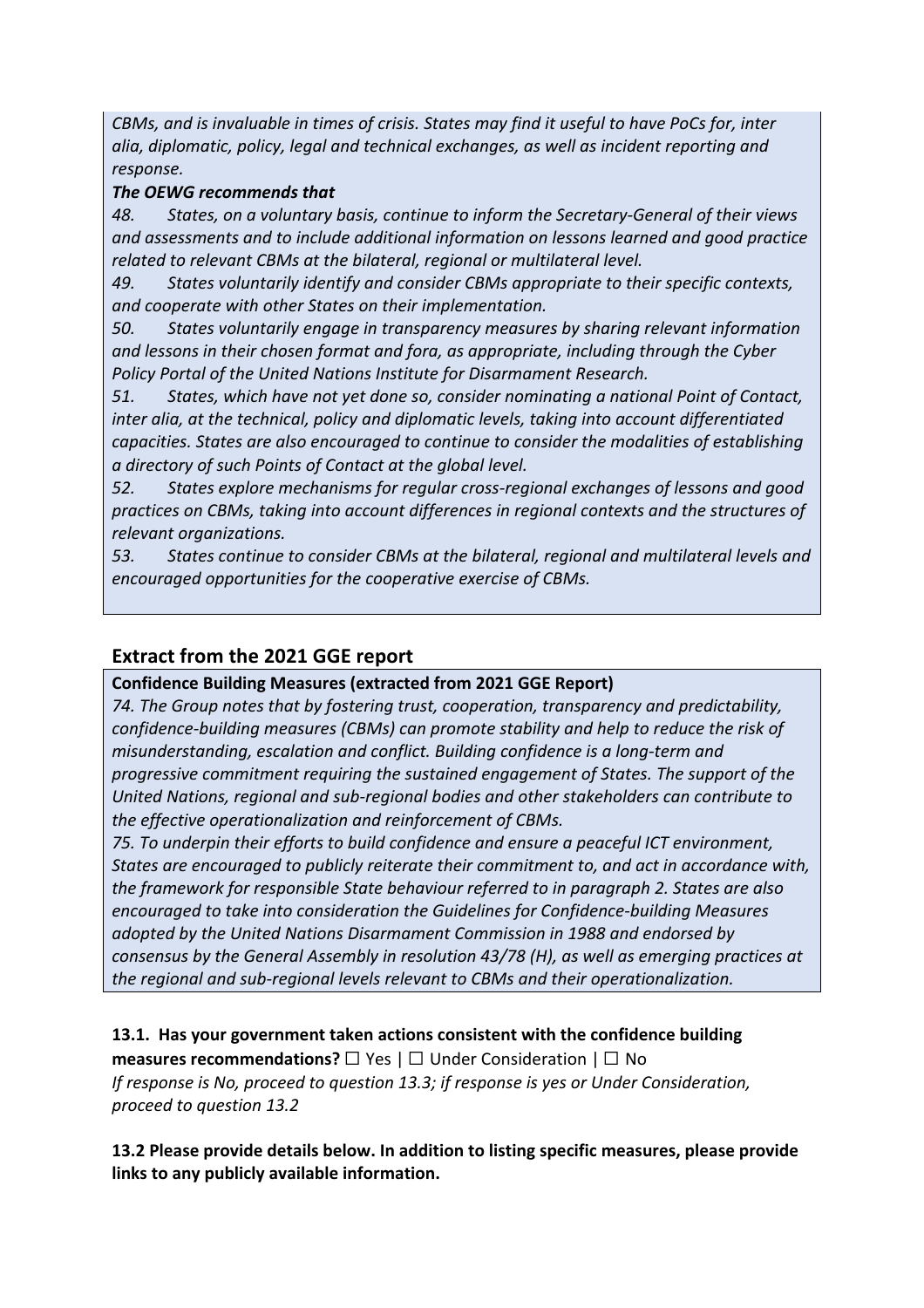**Initiative one**

Title: Description (200 words max):

Status:  $\Box$  in development;  $\Box$  ongoing;  $\Box$  completed Lessons learned / comments upon completion; (200 words max):

URL link to public documents, if any:

Describe more initiatives if needed:

## **13.3 Please identify any challenges that inhibit the implementation of CBMs.**

- $\Box$  Political barriers (e.g. the issue is not considered priority on the political agenda)
- $\Box$  Structural/Organizational barriers (e.g. unclear lines of responsibility or ownership of the issue)
- $\Box$  Personnel barriers (e.g. not sufficient human resources available)

 $\Box$  Knowledge barriers (e.g. lack of sufficient knowledge on the subject to develop a position – please specify areas requiring further development)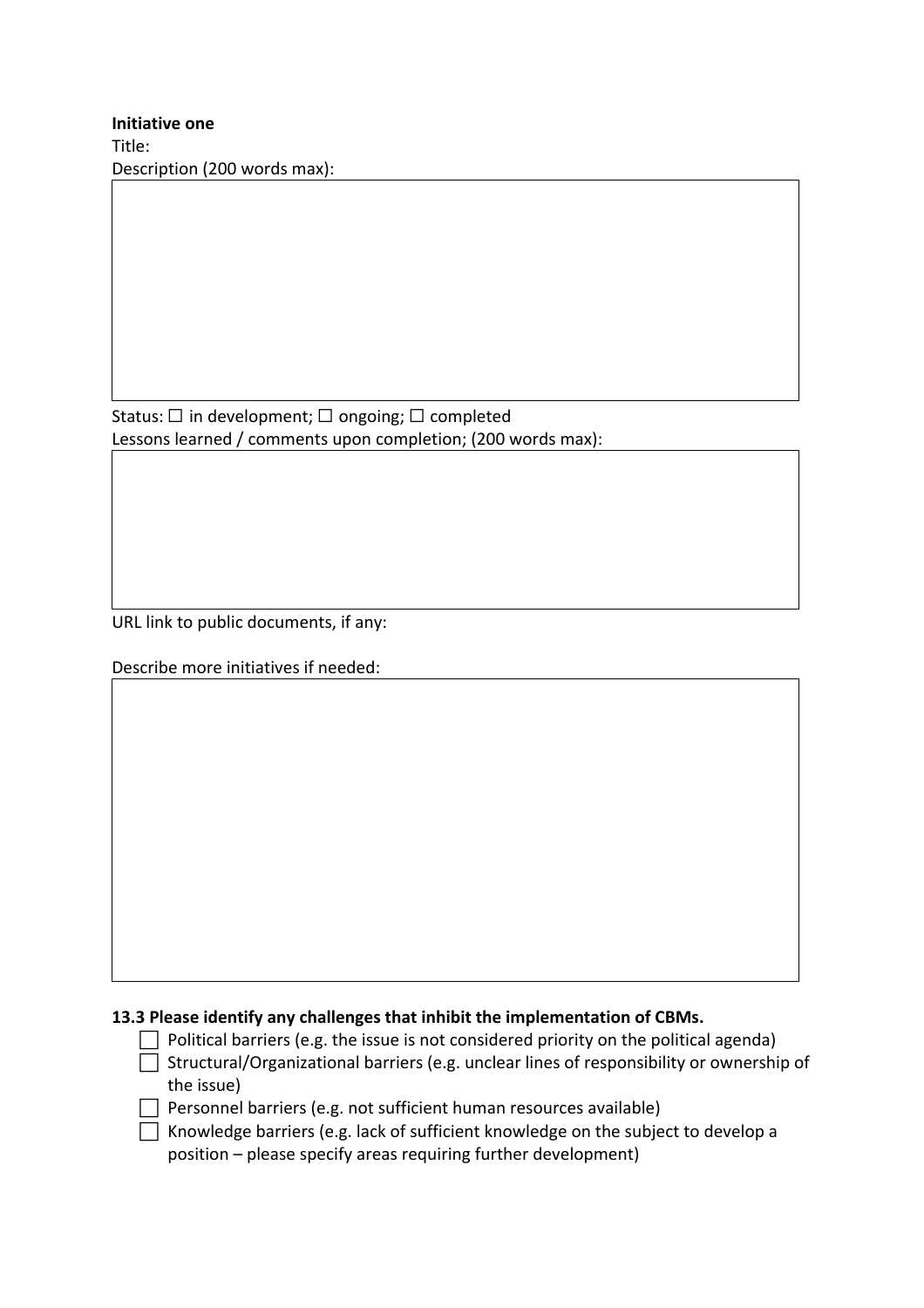Financial barriers (e.g. not sufficient financial resources available – please specify the impact of this issue)

 $\Box$  Other implementation/development barrier (please specify):

# **13.4 Would you like to nominate appropriate points of contact at the policy and technical levels to address serious ICT incidents** ☐ Yes | ☐ No

*If response is Yes, proceed to question 13.5; if response is no, proceed to question 14.*

# **Points of Contacts**

### **Points of Contact (extract from 2015 GGE Report)**

*16. Confidence-building measures strengthen international peace and security. They can increase interstate cooperation, transparency, predictability and stability. In their work to build confidence to ensure a peaceful ICT environment, States should take into consideration the Guidelines for Confidence-building Measures adopted by the Disarmament Commission in 1988 and endorsed by consensus by the General Assembly in resolution 43/78 (H). To enhance trust and cooperation and reduce the risk of conflict, the Group recommends that States consider the following voluntary confidence-building measures:* 

*(a) The identification of appropriate points of contact at the policy and technical levels to address serious ICT incidents and the creation of a directory of such contacts;*

### **Points of Contact (extract from** *2021 OEWG report)*

### *The OEWG recommends that*

*51. States, which have not yet done so, consider nominating a national Point of Contact, inter alia, at the technical, policy and diplomatic levels, taking into account differentiated capacities. States are also encouraged to continue to consider the modalities of establishing a directory of such Points of Contact at the global level*

### **Points of Contact (extract from** *2021 GGE report)*

*76. The identification of appropriate Points of Contact (PoCs) at the policy and technical levels can facilitate secure and direct communications between States to help prevent and address serious ICT incidents and de-escalate tensions in situations of crisis. Communication between PoCs can help reduce tensions and prevent misunderstandings and misperceptions that may stem from ICT incidents, including those affecting critical infrastructure and that have national, regional or global impact. They can also increase information sharing and enable States to more effectively manage and resolve ICT incidents.* 

*77. When establishing PoCs or engaging in PoC networks, States could consider:* 

*(a) Appointing dedicated PoCs at the policy, diplomatic and technical levels and providing guidance on the specific attributes of the PoCs, including expected roles and responsibilities, coordination functions and readiness requirements.* 

*(b) Creating inter- and intra-governmental procedures to ensure effective communication between PoCs during crises. Standardized templates can indicate the types of information required, including technical data and the nature of the request, but be flexible enough to allow for communication, even if some information is unavailable.* 

*(c) Drawing lessons and good practices from regional PoC networks, including with regard to discussing, developing and implementing practical approaches to using PoC networks in national, regional and international contexts, including for early awareness of serious ICT incidents, with the aim of strengthening coordination and information sharing amongst designated PoCs.*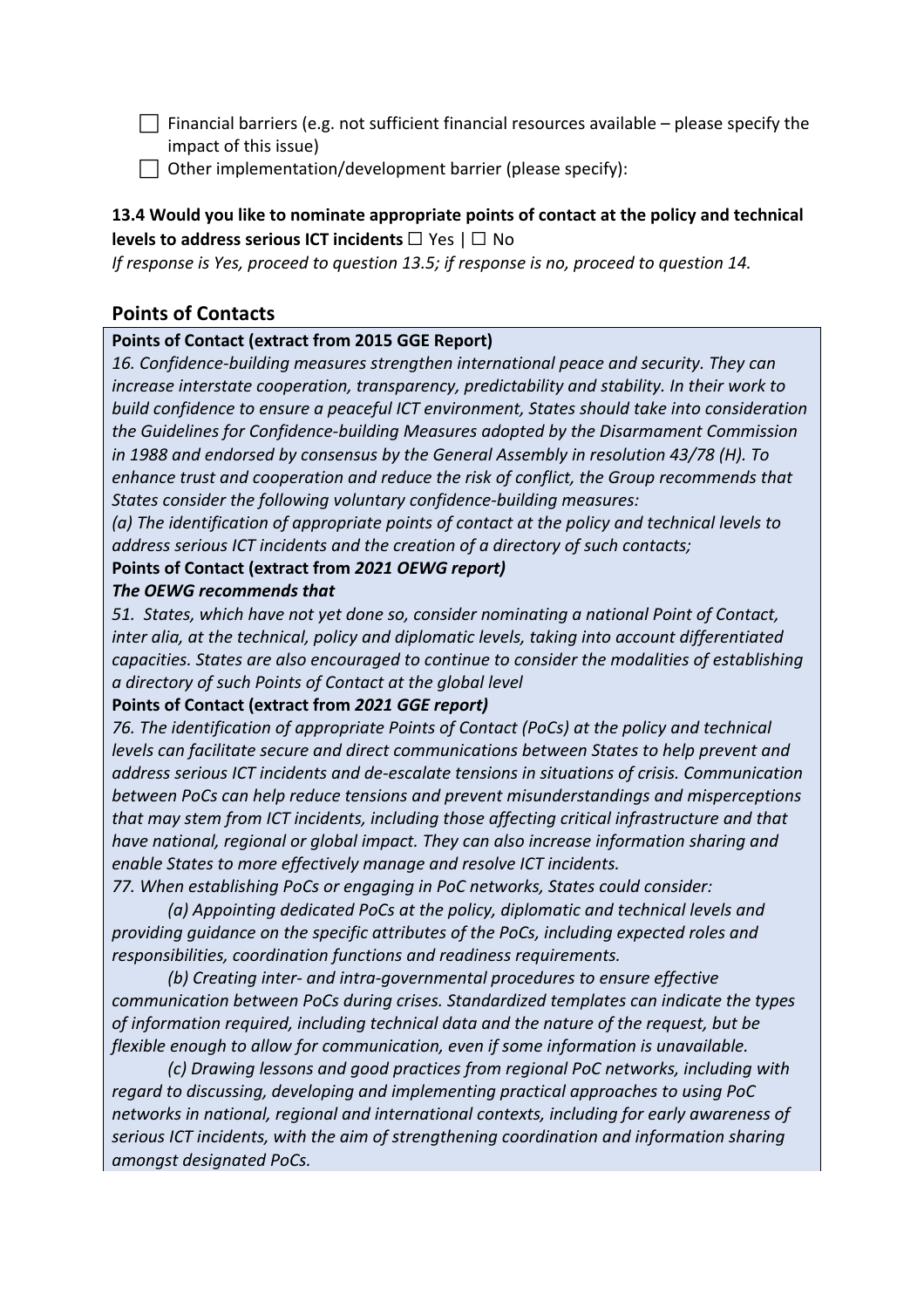*78. Addressing global ICT security threats also requires global approaches that are both inclusive and universal. States could invite the United Nations Secretary-General to facilitate voluntary exchanges between all Member States on lessons, good practices and guidance relevant to PoC networks that are already in place at the regional and sub-regional levels. Such work could contribute to discussions relevant to the establishment of a directory of such PoCs at the global level.*

### **Additional instructions:**

Completion of this Survey provides an opportunity for countries to nominate (if they have not done so already) and share Points of Contact (POCs). UNIDIR will consolidate the information received and circulate an updated list to all nominated POCs twice a year. POC details will not be automatically included in survey responses, but will be available for download in a separate PDF that Member States can choose to submit to UNIDIR or not. POC details will not otherwise be shared or disseminated.

Once initiated, any communication initiated utilising the points of contact information, and any subsequent action, will proceed by mutual agreement.

## **13.5 Please provide details below as appropriate to your national circumstances (please select all that apply) 13**

| <b>Central Coordination Authority</b>                      |
|------------------------------------------------------------|
| Name:                                                      |
| Email:                                                     |
| Phone number, include country code and area code:          |
| [Languages spoken: drop down box, allow multiple sections] |
| 24 hours $\Box$   Business hours only $\Box$               |
| <b>Diplomatic</b>                                          |
| Name:                                                      |
| Email:                                                     |
| Phone number, include country code and area code:          |
| [Languages spoken: drop down box, allow multiple sections] |
| 24 hours $\Box$   Business hours only $\Box$               |
| <b>Technical POC (including CERT/CISIRT)</b>               |
| Name:                                                      |
| Email:                                                     |
| Phone number, include country code and area code:          |
| [Languages spoken: drop down box, allow multiple sections] |

24 hours  $\Box$  | Business hours only  $\Box$ 

<sup>&</sup>lt;sup>13</sup> Different countries organise themselves differently. Each country should therefore nominate respective point(s) of contact as appropriate to their domestic circumstances. Depending upon national arrangements, the nominated point(s) of contact could be an individual or organisation; countries may choose to provide a single coordination contact, and/or contacts for diplomatic, national security policy coordination, law enforcement and/or technical functions.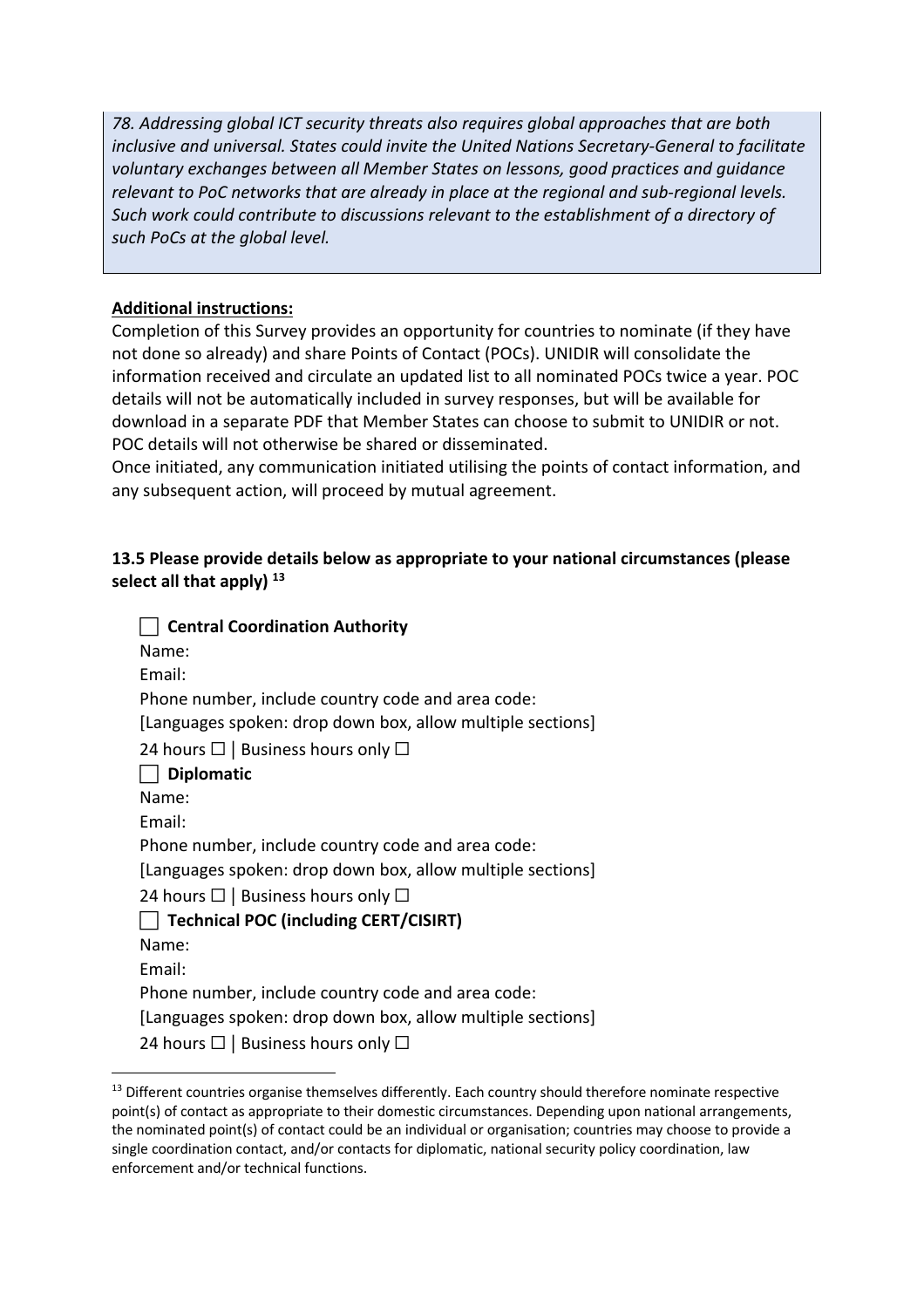| <b>National Security</b>                                   |
|------------------------------------------------------------|
| Name:                                                      |
| Email:                                                     |
| Phone number, include country code and area code:          |
| [Languages spoken: drop down box, allow multiple sections] |
| 24 hours $\Box$   Business hours only $\Box$               |
| <b>Law Enforcement</b>                                     |
| Name:                                                      |
| Email:                                                     |
| Phone number, include country code and area code:          |
| [Languages spoken: drop down box, allow multiple sections] |
| 24 hours $\Box$   Business hours only $\Box$               |
| <b>Other</b>                                               |
| Name:                                                      |
| Email:                                                     |
| Phone number, include country code and area code:          |
| [Languages spoken: drop down box, allow multiple sections] |
| 24 hours $\Box$   Business hours only $\Box$               |

*For each set of details provided, confirm check box that requires acknowledgement and consent to the processes of updating and disseminating the list of POCs [a disclaimer will need to be included to ensure compliance with privacy requirements including GDPR)*

# **Part Four: Capacity Building**

# **Extract from 2015 GGE report**

**International cooperation and assistance in ICT security and capacity-building (extracted from 2015 GGE Report)**

*19. States bear primary responsibility for national security and the safety of their citizens, including in the ICT environment, but some States may lack sufficient capacity to protect their ICT networks. A lack of capacity can make the citizens and critical infrastructure of a State vulnerable or make it an unwitting haven for malicious actors. International cooperation and assistance can play an essential role in enabling States to secure ICTs and ensure their peaceful use. Providing assistance to build capacity in the area of ICT security is also essential for international security, by improving the capacity of States for cooperation and collective action. The Group agreed that capacity-building measures should seek to promote the use of ICTs for peaceful purposes.*

*20. The Group endorsed the recommendations on capacity-building in the 2010 and 2013 reports. The 2010 report recommended that States identify measures to support capacitybuilding in less developed countries. The 2013 report called upon the international community to work together in providing assistance to: improve the security of critical ICT infrastructure; develop technical skills and appropriate legislation, strategies and regulatory frameworks to fulfil their responsibilities; and bridge the divide in the security of ICTs and their use. The present Group also emphasized that capacity-building involves more than a*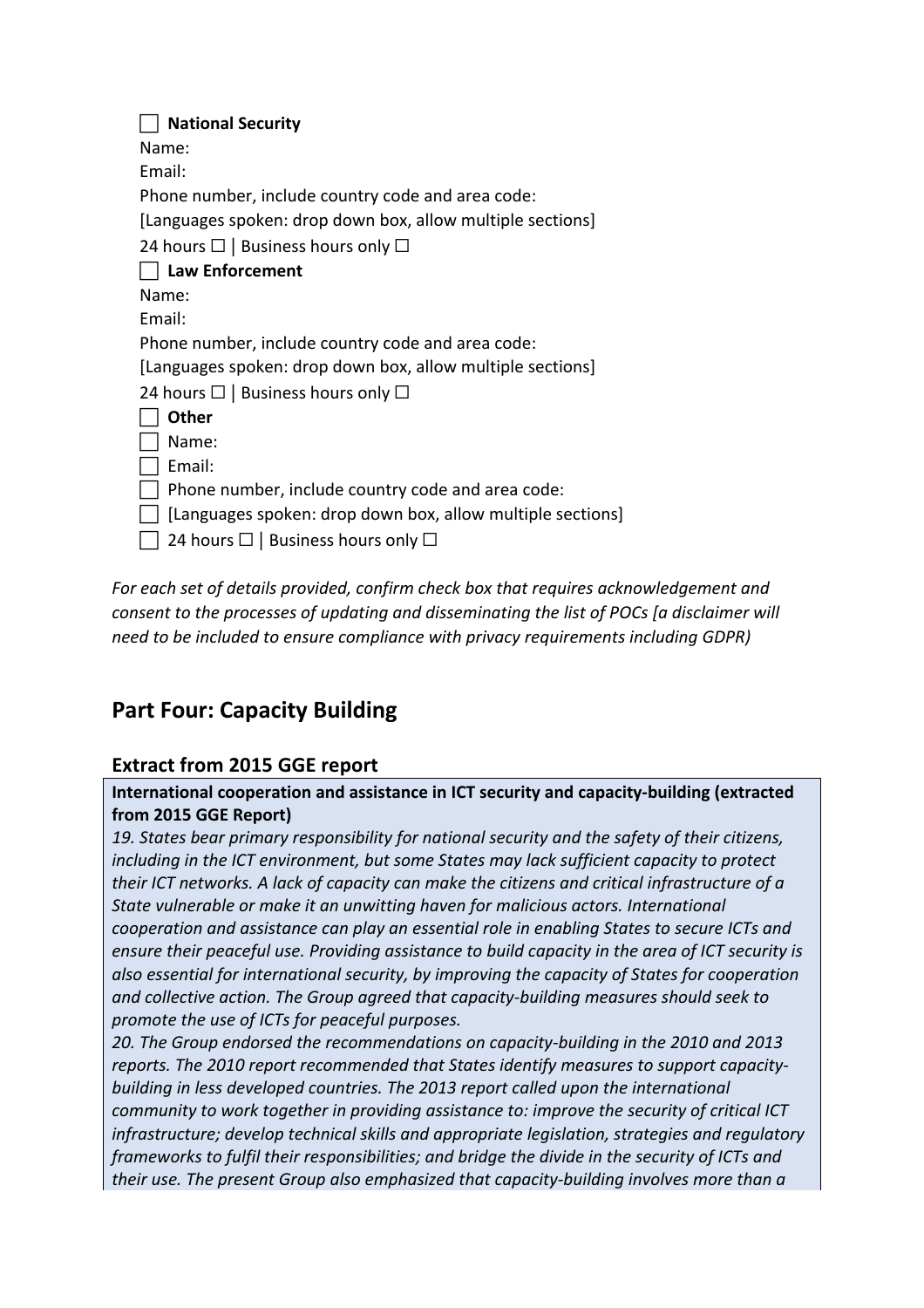*transfer of knowledge and skills from developed to developing States, as all States can learn from each other about the threats that they face and effective responses to those threats. 21. Continuing the work begun through previous United Nations resolutions and reports, including General Assembly resolution 64/211, entitled "Creation of a global culture of cybersecurity and taking stock of national efforts to protect critical information infrastructures", States should consider the following voluntary measures to provide technical and other assistance to build capacity in securing ICTs in countries requiring and requesting assistance:*

*(a) Assist in strengthening cooperative mechanisms with national computer emergency response teams and other authorized bodies;*

*(b) Provide assistance and training to developing countries to improve security in the use of ICTs, including critical infrastructure, and exchange legal and administrative best practices; (c) Assist in providing access to technologies deemed essential for ICT security;*

*(d) Create procedures for mutual assistance in responding to incidents and addressing shortterm problems in securing networks, including procedures for expedited assistance;*

*(e) Facilitate cross-border cooperation to address critical infrastructure vulnerabilities that transcend national borders;*

*(f) Develop strategies for sustainability in ICT security capacity-building efforts;*

*(g) Prioritize ICT security awareness and capacity-building in national plans and budgets, and assign it appropriate weight in development and assistance planning. This could include ICT security awareness programmes designed to educate and inform institutions and individual citizens. Such programmes could be carried out in conjunction with efforts by international organizations, including the United Nations and its agencies, the private sector, academia and civil society organizations;*

*(h) Encourage further work in capacity-building, such as on forensics or on cooperative measures to address the criminal or terrorist use of ICTs.*

*22. The development of regional approaches to capacity-building would be beneficial, as they could take into account specific cultural, geographic, political, economic or social aspects and allow a tailored approach.*

23. In the interest of ICT security capacity-building, States may consider forming bilateral *and multilateral cooperation initiatives that would build on established partnership relations. Such initiatives would help to improve the environment for effective mutual assistance between States in their response to ICT incidents and could be further developed by competent international organizations, including the United Nations and its agencies, the private sector, academia and civil society organizations.*

# **Extract from the 2021 OEWG report**

## **Capacity Building (extracted from 2021 OEWG Report)**

*54. The international community's ability to prevent or mitigate the impact of malicious ICT activity depends on the capacity of each State to prepare and respond. It is of particular relevance to developing States, in order to facilitate their genuine participation in discussions on ICTs in the context of international security and their ability to address vulnerabilities in their critical infrastructure. Capacity-building helps to develop the skills, human resources, policies, and institutions that increase the resilience and security of States so they can fully enjoy the benefits of digital technologies. It plays an important enabling function for promoting adherence to international law and the implementation of norms of responsible State behaviour, as well as supporting the implementation of CBMs. In a digitally*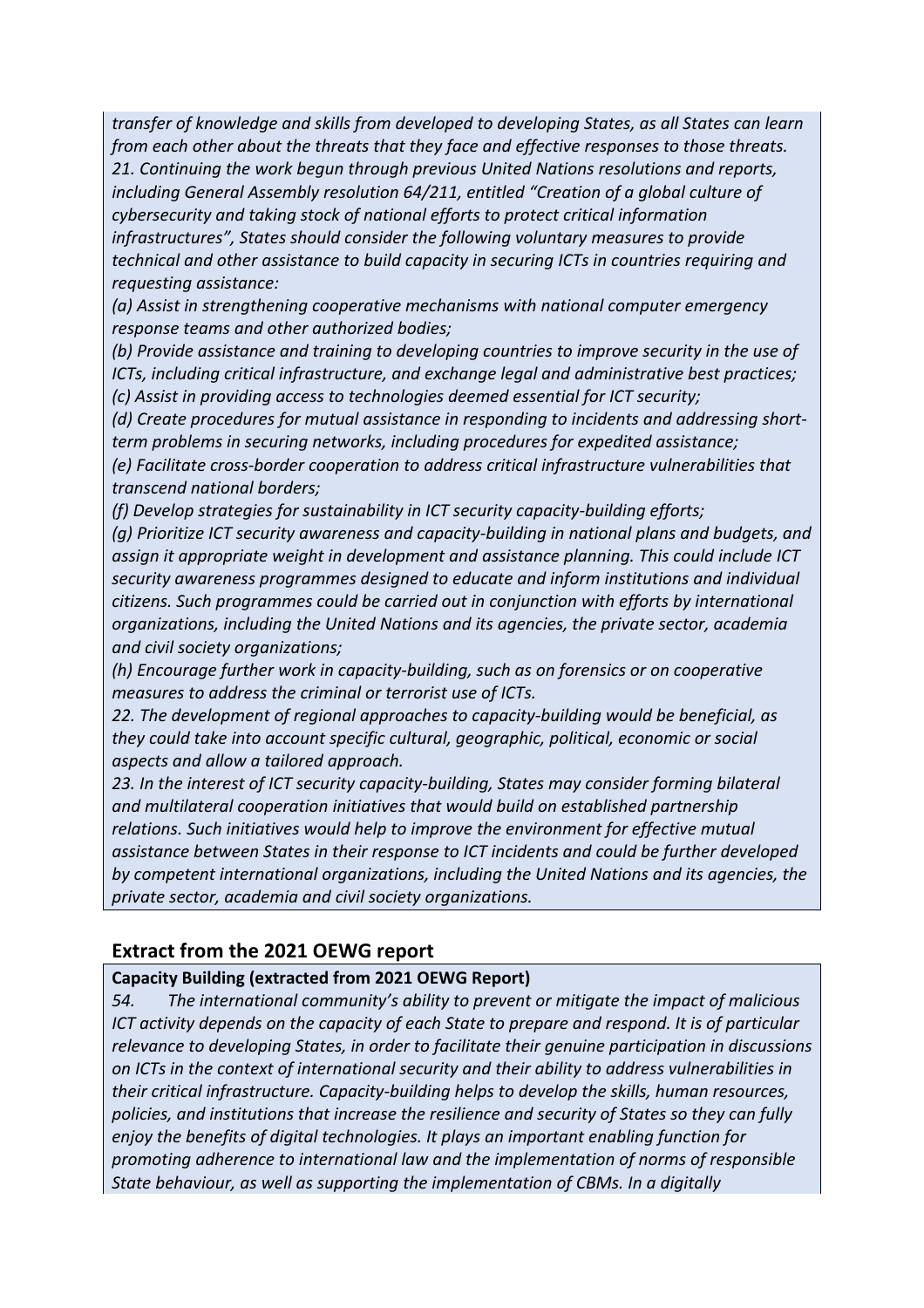*interdependent world, the benefits of capacity-building radiate beyond the initial recipients, and contribute to building a more secure and stable ICT environment for all.*

*55. Ensuring an open, secure, stable, accessible and peaceful ICT environment requires effective cooperation among States to reduce risks to international peace and security. Capacity-building is an important aspect of such cooperation and a voluntary act of both the donor and the recipient.*

*56. Taking into consideration and further elaborating upon widely accepted principles, States concluded that capacity-building in relation to State use of ICTs in the context of international security should be guided by the following principles:*

# *Process and Purpose*

*• Capacity-building should be a sustainable process, comprising specific activities by and for different actors.*

*• Specific activities should have a clear purpose and be results focused, while supporting the shared objective of an open, secure, stable, accessible and peaceful ICT environment.*

*• Capacity-building activities should be evidence-based, politically neutral, transparent, accountable, and without conditions.*

*• Capacity-building should be undertaken with full respect for the principle of State sovereignty.*

*• Access to relevant technologies may need to be facilitated.*

# *Partnerships*

*• Capacity-building should be based on mutual trust, demand-driven, correspond to nationally identified needs and priorities, and be undertaken in full recognition of national ownership. Partners in capacity-building participate voluntarily.*

*• As capacity-building activities should be tailored to specific needs and contexts, all parties are active partners with shared but differentiated responsibilities, including to collaborate in the design, execution and monitoring and evaluation of capacity-building activities.*

*• The confidentiality of national policies and plans should be protected and respected by all partners.*

# *People*

*• Capacity-building should respect human rights and fundamental freedoms, be gender sensitive and inclusive, universal and non-discriminatory.*

*• The confidentiality of sensitive information should be ensured.*

*57. States concluded that capacity-building is a reciprocal endeavour, a so-called "twoway street", in which participants learn from each other and where all sides benefit from the general improvement to global ICT security. The value of South–South, South–North, triangular, and regionally focused cooperation was also recalled.*

*58. States concluded that capacity-building should contribute to transforming the digital divide into digital opportunities. In particular, it should be aimed at facilitating genuine involvement of developing countries in relevant discussions and fora and strengthening the resilience of developing countries in the ICT environment.*

*59. States concluded that capacity-building can help to foster an understanding of and address the systemic and other risks arising from a lack of ICT security, insufficient coordination between technical and policy capacities at the national level, and the related challenges of inequalities and digital divides. Capacity-building aimed at enabling States to identify and protect national critical infrastructure and to cooperatively safeguard critical*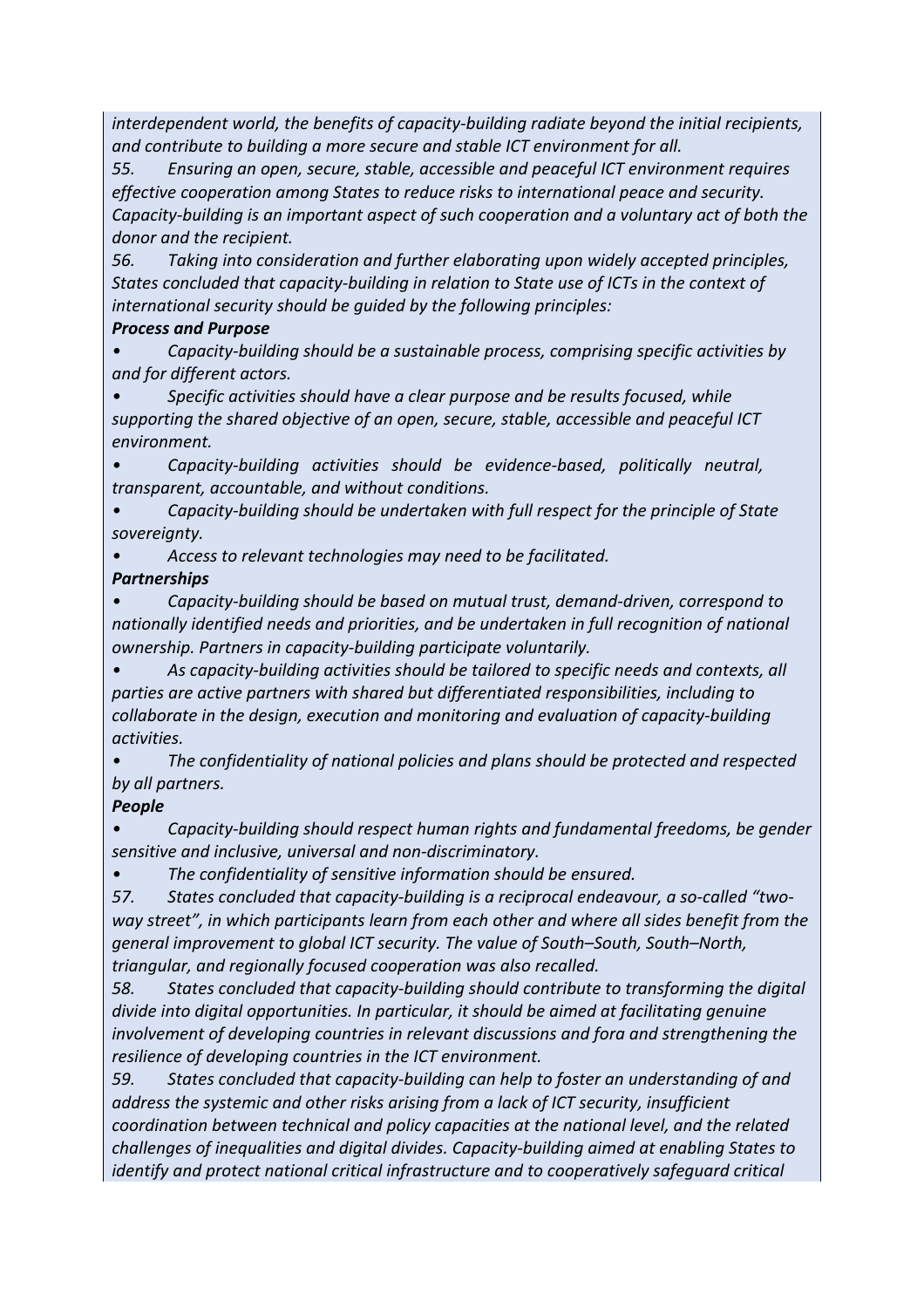*information infrastructure was deemed to be of particular importance. Capacity-building may also help States to deepen their understanding of how international law applies. Information sharing and coordination at the national, regional and international levels can make capacity-building activities more effective, strategic and aligned to national priorities.*

*60. In addition to technical skills, institution-building and cooperative mechanisms, States concluded that there is a pressing need for building expertise across a range of diplomatic, legal, policy, legislative and regulatory areas. In this context, the importance of developing diplomatic capacities to engage in international and intergovernmental processes was highlighted.*

*61. States recalled the need for a concrete, action-oriented approach to capacitybuilding. States concluded that such concrete measures could include support at both the policy and technical levels such as the development of national cyber security strategies, providing access to relevant technologies, support to Computer Emergency Response Teams (CERTs) or Computer Security Incident Response Teams (CSIRTs) and establishing specialized training and tailored curricula including "training the trainer" programmes and professional certification. The benefits of establishing platforms for information exchange including legal and administrative good practices was recognized, as were the valuable contributions of other relevant stakeholders to capacity-building activities.*

*62. States concluded that taking stock of national efforts with regard to the conclusions and recommendations in this report, as well as the assessments and recommendations Member States agreed to be guided by consensus resolution 70/237, is a valuable exercise to identify progress and where further capacity-building is needed.*

### *The OEWG recommends that*

*63. States be guided by the principles contained in paragraph 56 in their ICT-related capacity- building efforts in the field of international security, and other actors be encouraged to take these principles into consideration in their own capacity-building activities.*

*64. States, on a voluntary basis, continue to inform the Secretary-General of their views and assessments on Developments in the field of ICTs in the context of international security and to include additional information on lessons learned and good practice related to capacity-building programmes and initiatives.*

*65. States, on a voluntary basis, use the model "National Survey of Implementation of United Nations General Assembly Resolution 70/237" (to be made available online) to help them do so. Member States may also wish to use the model survey, on a voluntary basis, to structure their abovementioned submissions informing the Secretary-General of their views and assessments.*

*66. States and other actors in a position to offer financial, in-kind or technical assistance for capacity-building be encouraged to do so. Further promotion of coordination and resourcing of capacity-building efforts, including between relevant organizations and the United Nations, should be further facilitated.*

*67. States continue to consider capacity-building at the multilateral level, including exchange of views, information and good practice.*

# **Extract from the 2021 GGE report**

**Capacity Building (extracted from 2021 GGE Report)**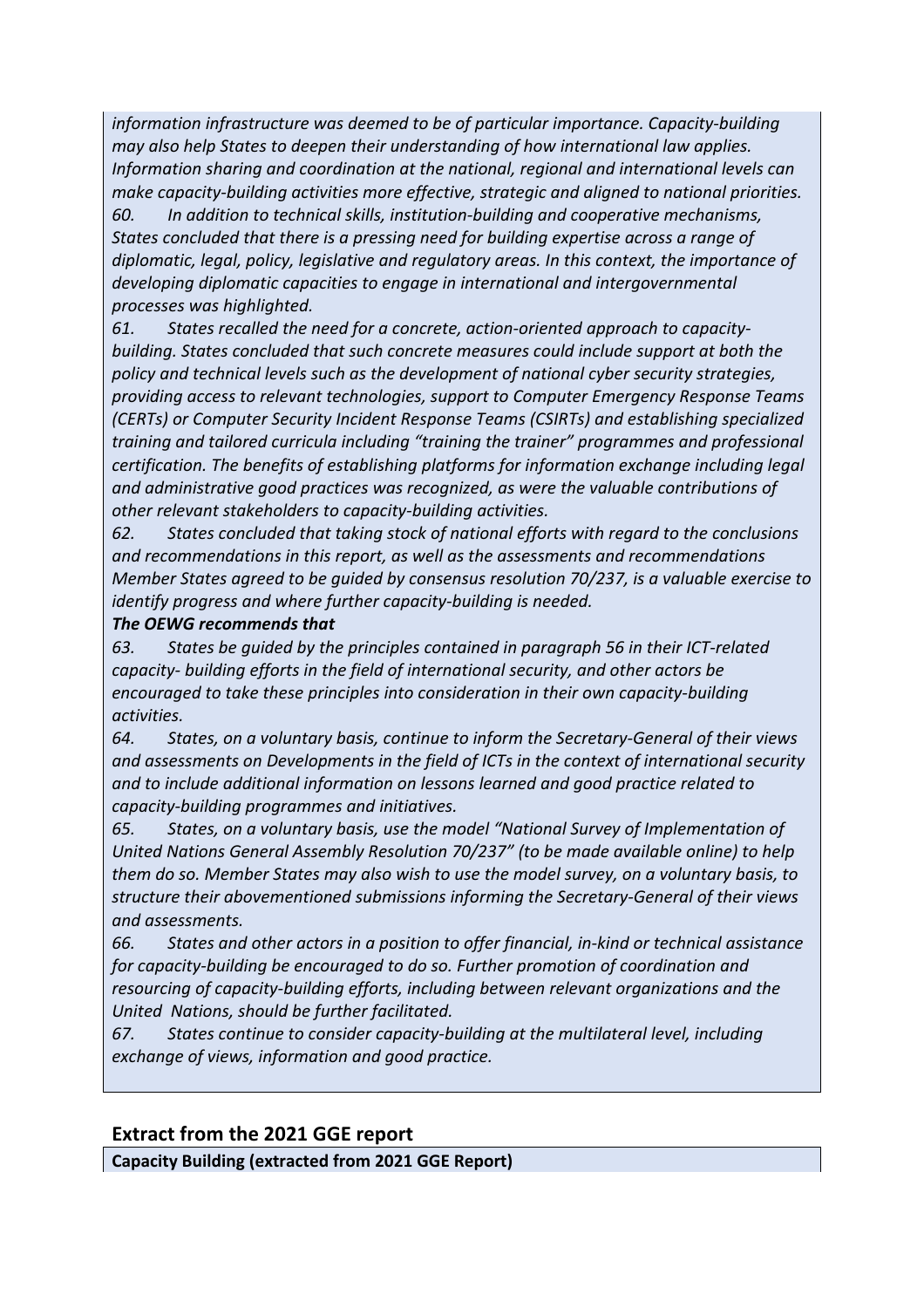*87. The Group underscores the importance of cooperation and assistance in the area of ICT security and capacity-building and their importance to all elements of the Group's mandate. Increased cooperation alongside more effective assistance and capacity-building in the area of ICT security involving other stakeholders such as the private sector, academia, civil society and the technical community can help States apply the framework for the responsible behaviour of States in their use of ICTs. They are critical to bridging existing divides within and between States on policy, legal and technical issues relevant to ICT security. They may also contribute to meeting other objectives of the international community such as the SDGs. 88. International cooperation and assistance in ICT security and capacity-building can strengthen States' capacity to detect, investigate and respond to threats and ensure that all States have the capacity to act responsibly in their use of ICTs. They can also help to ensure that all States achieve the necessary levels of protection and security of critical infrastructure, have adequate incident management capacities in place, and can request, or respond to calls for assistance in the event of malicious ICT activity emanating from or affecting their territory.* 

*89. The Group recommends that international cooperation and assistance in ICT security and capacity-building be further strengthened to support States in the following areas:* 

*(a) Developing and implementing national ICT policies, strategies and programmes.* 

*(b) Creating and enhancing the capacity of CERTs/CSIRTs and strengthening arrangements for CERT/CSIRT-to-CERT/CSIRT cooperation.* 

*(c) Improving the security, resilience and protection of critical infrastructure.* 

*(d) Building or enhancing the technical, legal and policy capacities of States to detect, investigate and resolve ICT incidents, including through investment in the development of human resources, institutions, resilient technology and educational programmes.* 

*(e) Deepening common understandings of how international law applies to the use of ICTs by States and promoting exchanges between States, including through discussions at the United Nations in this regard.* 

*(f) Enhancing the technical and legal capacities of all States to investigate and resolve serious ICT incidents.* 

*(g) Implementing agreed voluntary, non-binding norms of responsible State behaviour.* 

*(h) To this end, and as a means to assess their own priorities, needs and resources, States are encouraged to use the voluntary Survey of National Implementation recommended by the United Nations OEWG.* 

*90. In order to bridge digital divides and ensure all States benefit from these and other areas of assistance and capacity-building, States are encouraged to commit, where possible, financial resources as well as technical and policy expertise, and to support countries requesting assistance in their efforts to enhance ICT security.* 

*91. In advancing international cooperation and assistance in ICT security and capacitybuilding, the Group underscores the voluntary, politically neutral, mutually beneficial and reciprocal nature of capacity-building. In this regard, the Group welcomes the capacitybuilding principles concerning process, purpose, partnerships and people recommended by the OEWG and encourages all States to be guided by these principles in their efforts to advance cooperation and assistance.*

*92. Promoting common understandings and mutual learning can also strengthen international cooperation and assistance in the area of ICT security and capacity-building. States should consider approaching cooperation in ICT security and capacity-building in a*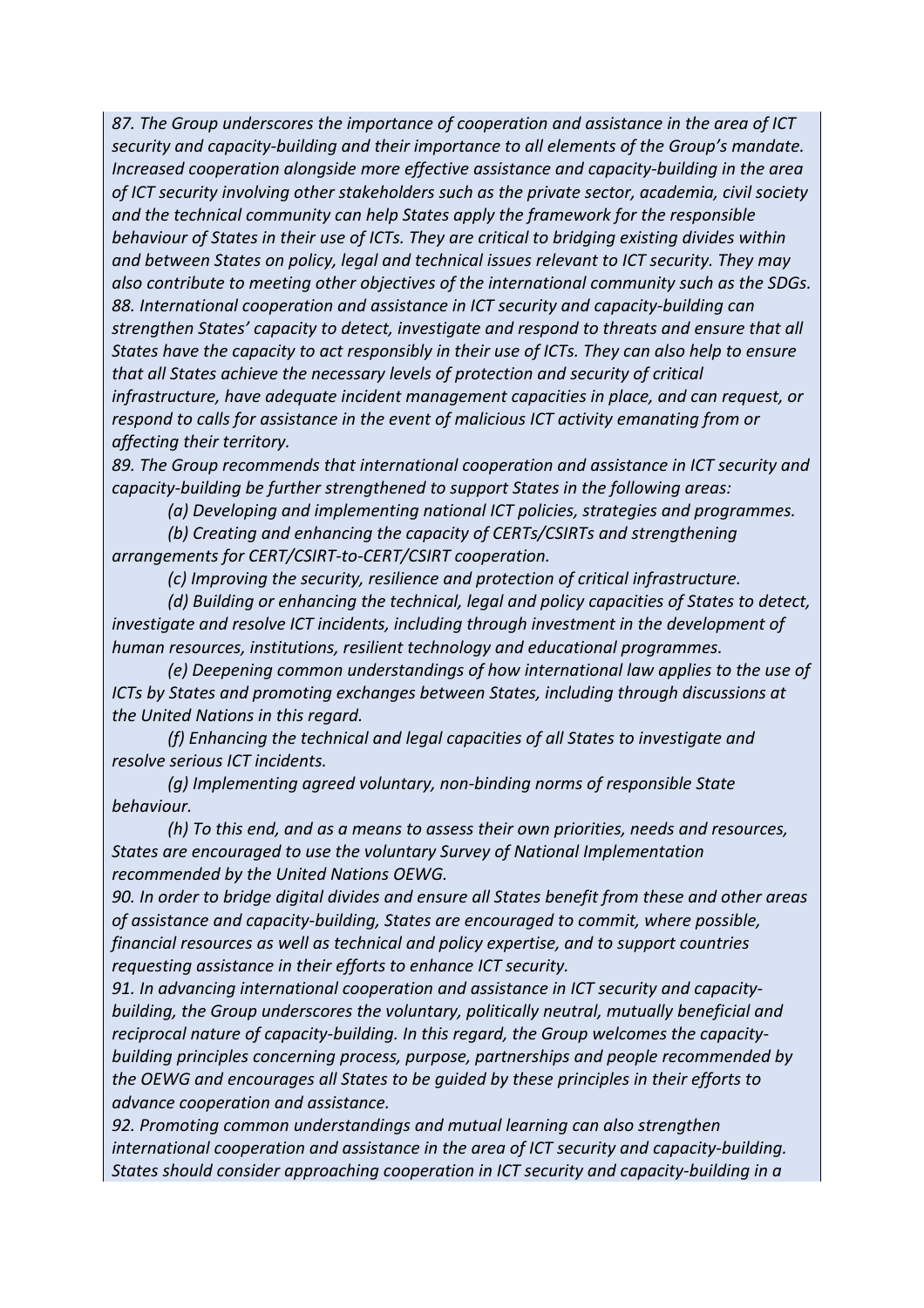*manner that is multi-disciplinary, multi-stakeholder, modular and measurable. This can be achieved through working with the United Nations and other global, regional and subregional bodies and alongside other relevant stakeholders to facilitate the effective coordination and implementation of capacity-building programmes, and by encouraging transparency and information sharing on their effectiveness.*

**14.1 Has your government requested, provided, and/or received assistance in ICT security or capacity building during the reporting period in relation to any of the recommendations covered by this Survey?** ☐ Yes | ☐ No *If response is No, proceed to question 14.2; if response is yes, proceed to question 15.*

### **14.2 If yes, please provide details**

### **A. Requested**

### **Project one:**

Title:

Description (200 words max):

Status:  $\Box$  in development;  $\Box$  ongoing;  $\Box$  completed Lessons learned / comments upon completion; (200 words max):

URL link to public documents, if any: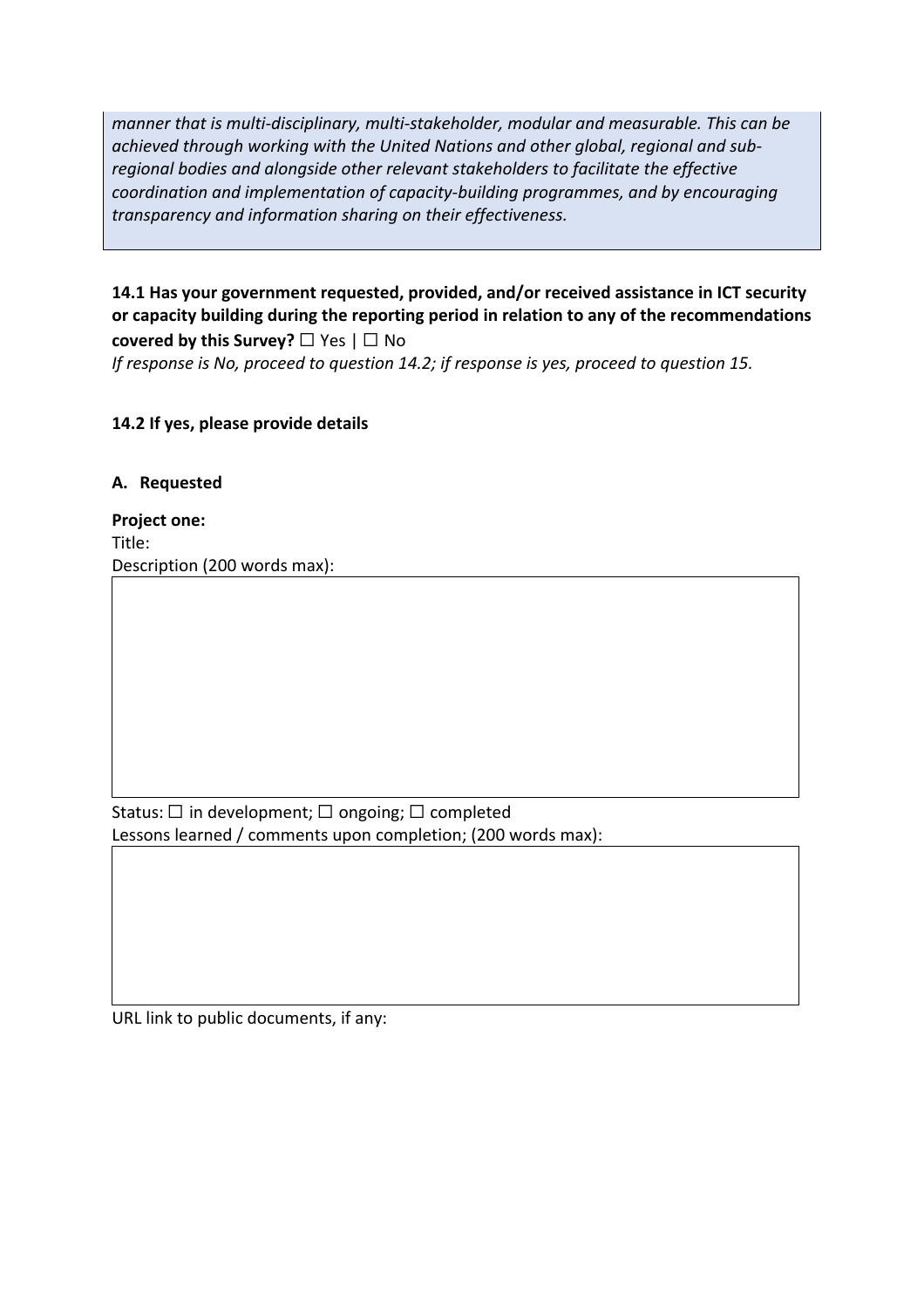Describe more initiatives if needed:

### **B. Received**

**Project one:** Title: Description (200 words max):

Status:  $\square$  in development;  $\square$  ongoing;  $\square$  completed Lessons learned / comments upon completion; (200 words max):

URL link to public documents, if any: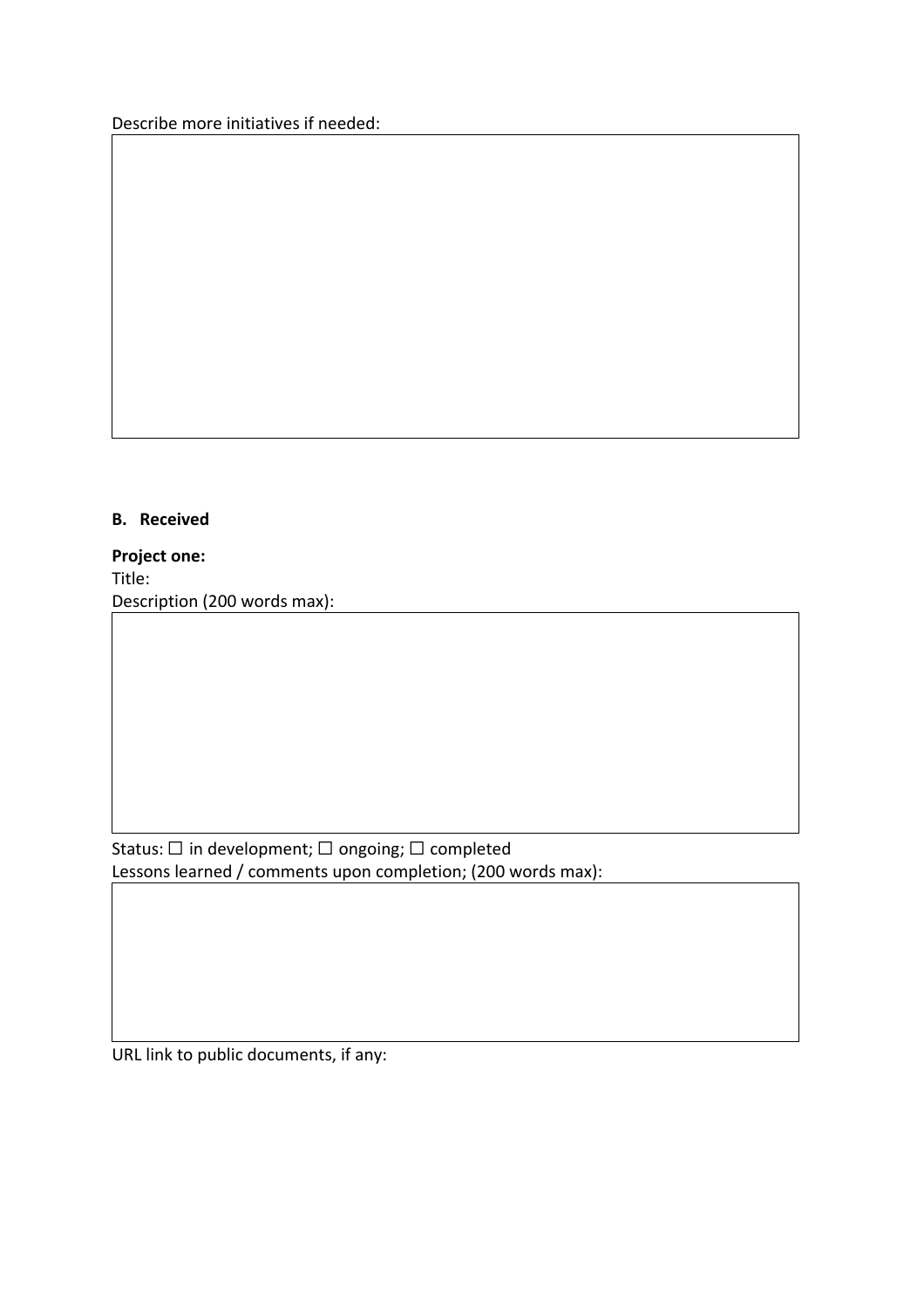# Describe more initiatives if needed:

### **C. Provided**

### **Project one:**

Title: Description (200 words max):

Status: ☐ in development; ☐ ongoing; ☐ completed Lessons learned / comments upon completion; (200 words max):

URL link to public documents, if any: